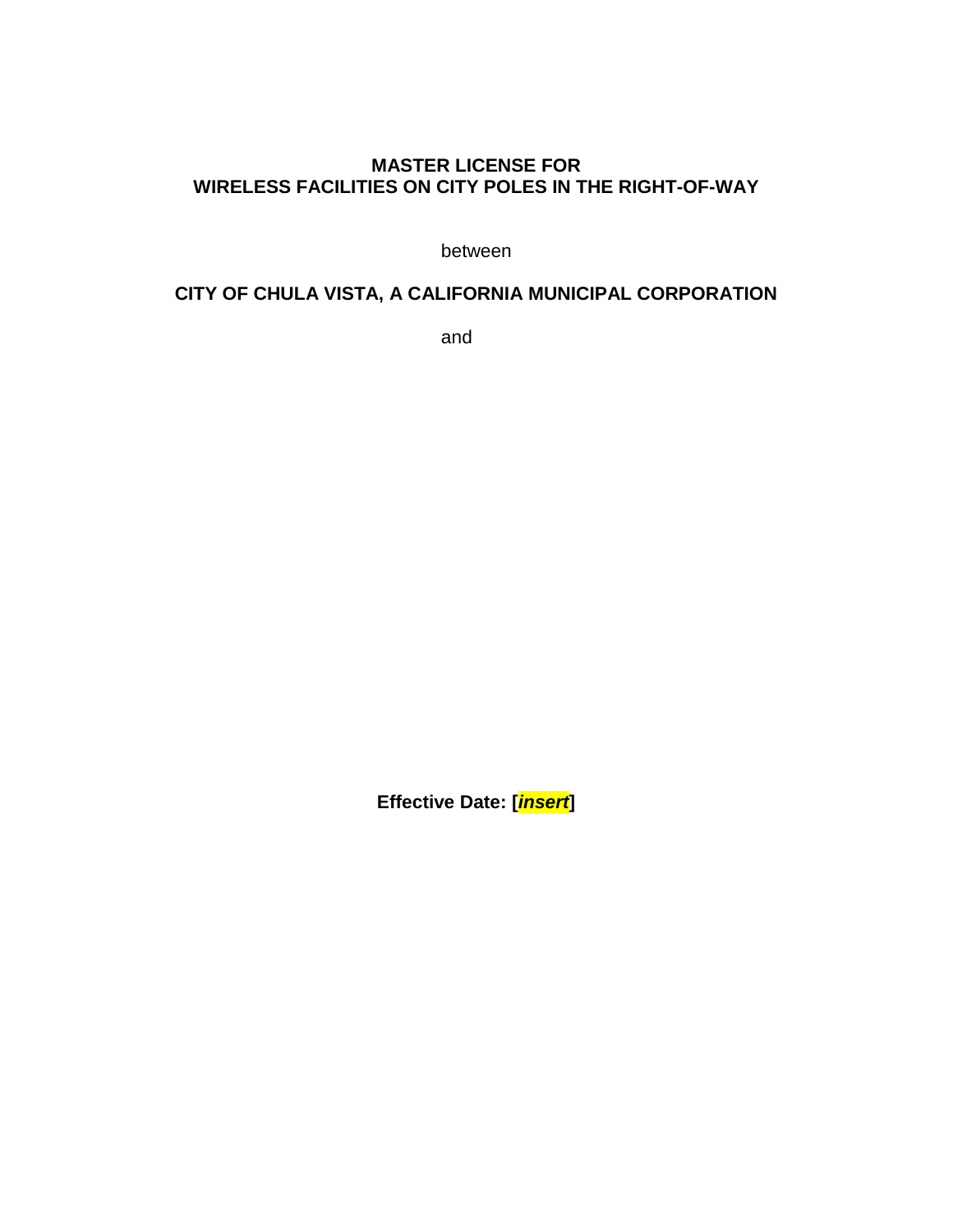## **TABLE OF CONTENTS**

| 1.     |        |  |  |  |  |
|--------|--------|--|--|--|--|
| 2.     |        |  |  |  |  |
| 2.1.   |        |  |  |  |  |
|        | 2.1.1. |  |  |  |  |
|        | 2.1.2. |  |  |  |  |
|        |        |  |  |  |  |
| 2.2.1. |        |  |  |  |  |
| 2.2.2. |        |  |  |  |  |
| 2.2.3. |        |  |  |  |  |
| 2.3.   |        |  |  |  |  |
| 2.4.   |        |  |  |  |  |
|        | 2.4.1. |  |  |  |  |
|        | 2.4.2. |  |  |  |  |
|        |        |  |  |  |  |
| 3.     |        |  |  |  |  |
| 3.1.   |        |  |  |  |  |
| 3.2.   |        |  |  |  |  |
| 4.     |        |  |  |  |  |
|        |        |  |  |  |  |
|        | 4.1.1. |  |  |  |  |
|        | 4.1.2. |  |  |  |  |
|        | 4.1.3. |  |  |  |  |
|        | 4.1.4. |  |  |  |  |
|        | 4.1.5. |  |  |  |  |
|        |        |  |  |  |  |
|        | 4.2.1. |  |  |  |  |
|        | 4.2.2. |  |  |  |  |
| 4.3.   |        |  |  |  |  |
| 4.4.   |        |  |  |  |  |
| 4.5.   |        |  |  |  |  |
| 4.6.   |        |  |  |  |  |
|        |        |  |  |  |  |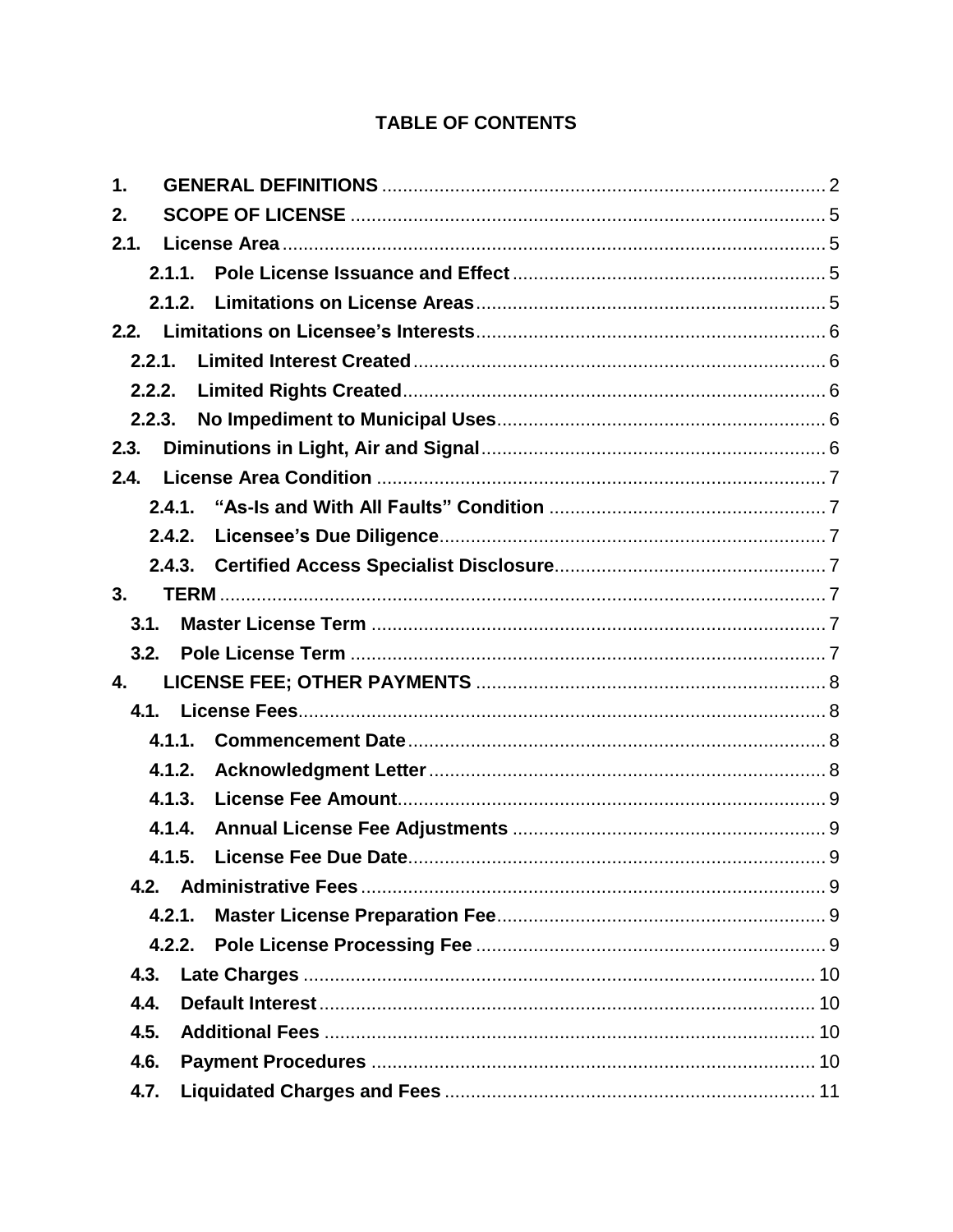| 5.   |        |                                                          |  |
|------|--------|----------------------------------------------------------|--|
| 5.1. |        |                                                          |  |
| 5.2. |        |                                                          |  |
| 5.3. |        |                                                          |  |
| 5.4. |        |                                                          |  |
| 6.   |        |                                                          |  |
| 6.1. |        |                                                          |  |
| 6.2. |        |                                                          |  |
| 6.3. |        |                                                          |  |
|      | 6.3.1. |                                                          |  |
|      | 6.3.2. | Required Changes to the Pole License Application 13      |  |
|      | 6.3.3. |                                                          |  |
|      | 6.3.4. |                                                          |  |
|      | 6.3.5. |                                                          |  |
|      | 6.3.6. |                                                          |  |
| 7.   |        |                                                          |  |
|      |        |                                                          |  |
|      |        |                                                          |  |
|      | 7.1.2. |                                                          |  |
|      |        |                                                          |  |
| 7.2. |        |                                                          |  |
| 7.3. |        | Installation; Strict Compliance with Approved Plans  16  |  |
|      | 7.3.1. |                                                          |  |
|      | 7.3.2. |                                                          |  |
| 7.4. |        |                                                          |  |
| 7.5. |        |                                                          |  |
| 7.6. |        |                                                          |  |
| 7.7. |        |                                                          |  |
| 7.8. |        |                                                          |  |
| 7.9. |        | Title to Licensee's Equipment and Other Improvements  18 |  |
| 8.   |        |                                                          |  |
| 8.1. |        |                                                          |  |
| 8.2. |        |                                                          |  |
| 8.3. |        | Repairs, Maintenance and Alterations to License Areas 19 |  |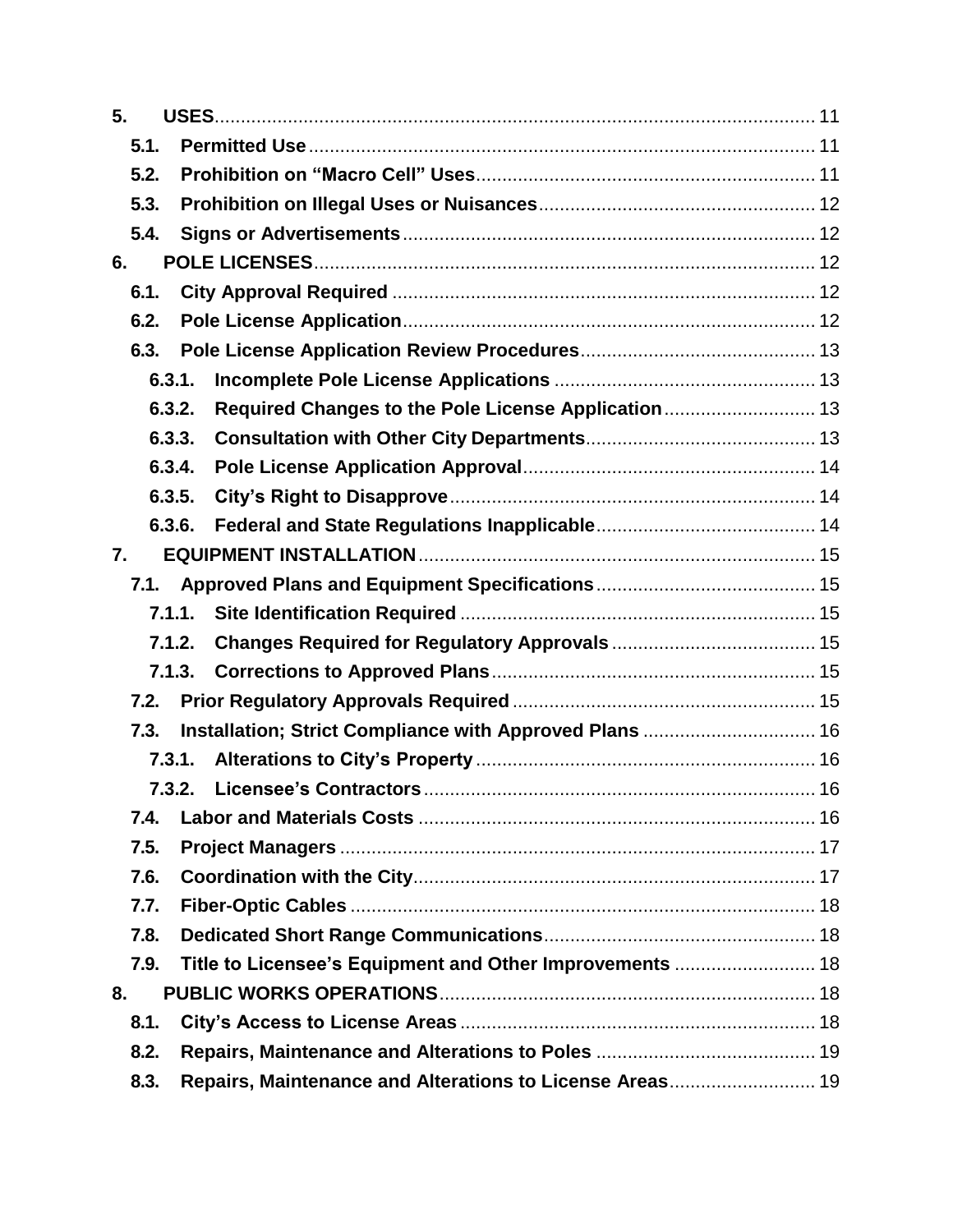| 9.      |                                                      |  |  |  |
|---------|------------------------------------------------------|--|--|--|
|         |                                                      |  |  |  |
| 9.1.1.  |                                                      |  |  |  |
| 9.1.2.  |                                                      |  |  |  |
| 9.1.3.  |                                                      |  |  |  |
| 9.2.    |                                                      |  |  |  |
| 9.3.    |                                                      |  |  |  |
| 9.4.    |                                                      |  |  |  |
| 9.5.    |                                                      |  |  |  |
| 10.     |                                                      |  |  |  |
| 11.     |                                                      |  |  |  |
| 12.     |                                                      |  |  |  |
| 12.1.   |                                                      |  |  |  |
| 12.2.   |                                                      |  |  |  |
| 13.     |                                                      |  |  |  |
| 13.1.   |                                                      |  |  |  |
| 13.2.   |                                                      |  |  |  |
| 13.2.1. |                                                      |  |  |  |
| 13.2.2. | Licensee's Indemnification for Personnel Injuries 23 |  |  |  |
| 13.3.   |                                                      |  |  |  |
| 13.4.   |                                                      |  |  |  |
| 13.5.   |                                                      |  |  |  |
| 14.     |                                                      |  |  |  |
| 14.1.   |                                                      |  |  |  |
| 14.1.1. |                                                      |  |  |  |
| 14.1.2. |                                                      |  |  |  |
| 14.1.3. |                                                      |  |  |  |
| 14.2.   |                                                      |  |  |  |
| 14.3.   |                                                      |  |  |  |
| 15.     |                                                      |  |  |  |
| 15.1.   |                                                      |  |  |  |
|         | 15.1.1.                                              |  |  |  |
| 15.1.2. |                                                      |  |  |  |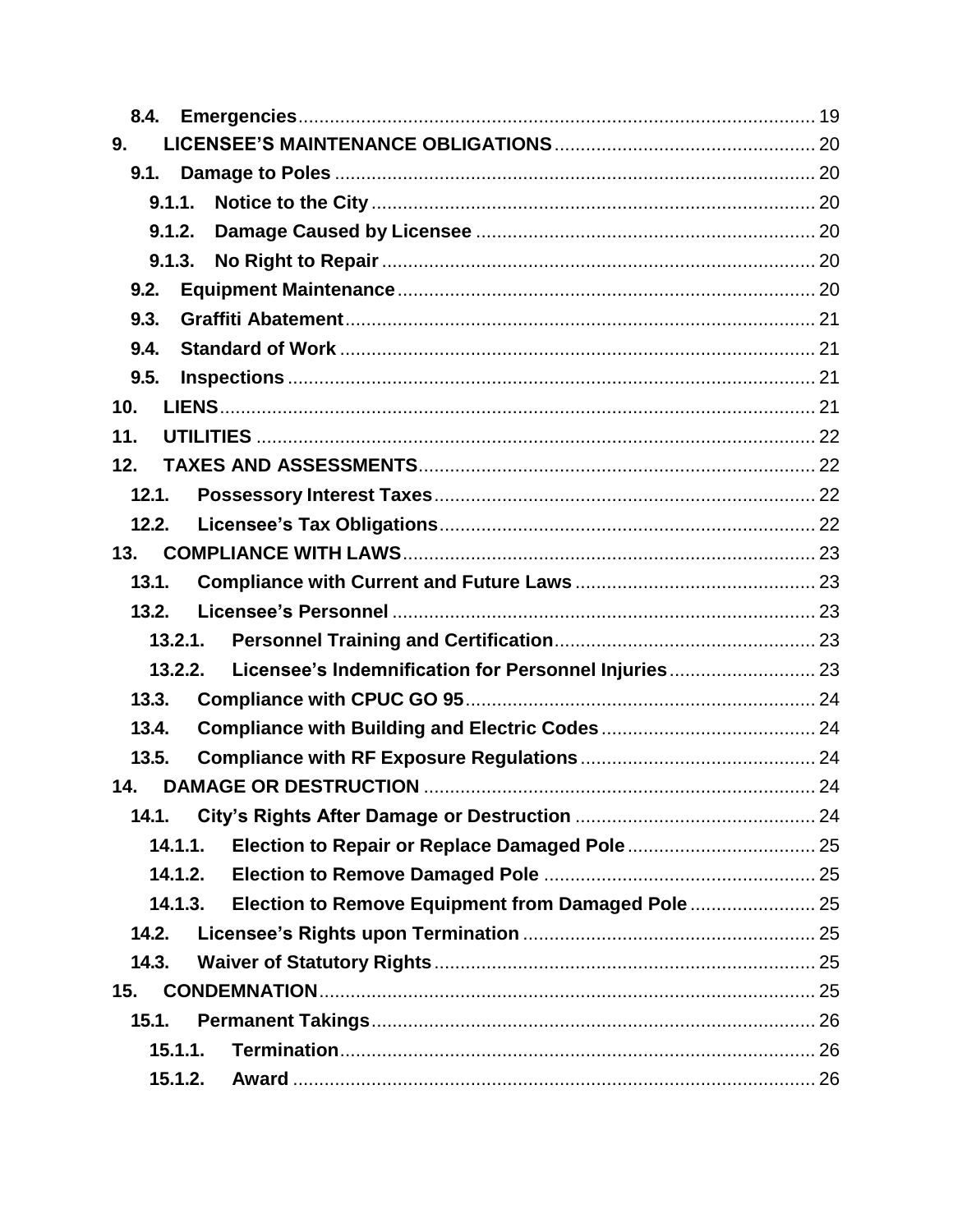| 15.1.3.  |                                                 |  |
|----------|-------------------------------------------------|--|
| 15.2.    |                                                 |  |
| 16.      |                                                 |  |
| 16.1.    |                                                 |  |
| 16.2.    |                                                 |  |
| 16.2.1.  |                                                 |  |
| 16.2.2.  |                                                 |  |
| 16.3.    |                                                 |  |
| 16.3.1.  |                                                 |  |
| 16.3.2.  |                                                 |  |
| 16.4.    |                                                 |  |
| 16.5.    |                                                 |  |
| 17.      |                                                 |  |
| 17.1.    |                                                 |  |
| 17.2.    |                                                 |  |
| 17.2.1.  |                                                 |  |
| 17.2.2.  |                                                 |  |
| 17.2.3.  |                                                 |  |
| 17.2.4.  |                                                 |  |
|          |                                                 |  |
|          |                                                 |  |
| 18.      |                                                 |  |
| 19.      |                                                 |  |
| 19.1.    |                                                 |  |
| 19.1.1.  |                                                 |  |
| 19.1.2.  |                                                 |  |
| 19.1.3.  |                                                 |  |
| 19.1.4.  |                                                 |  |
| 19.1.5.  |                                                 |  |
| 19.1.6.  |                                                 |  |
| 19.1.7.  |                                                 |  |
| 19.1.8.  |                                                 |  |
| 19.1.9.  |                                                 |  |
| 19.1.10. | No Limitation on Indemnification Obligations 34 |  |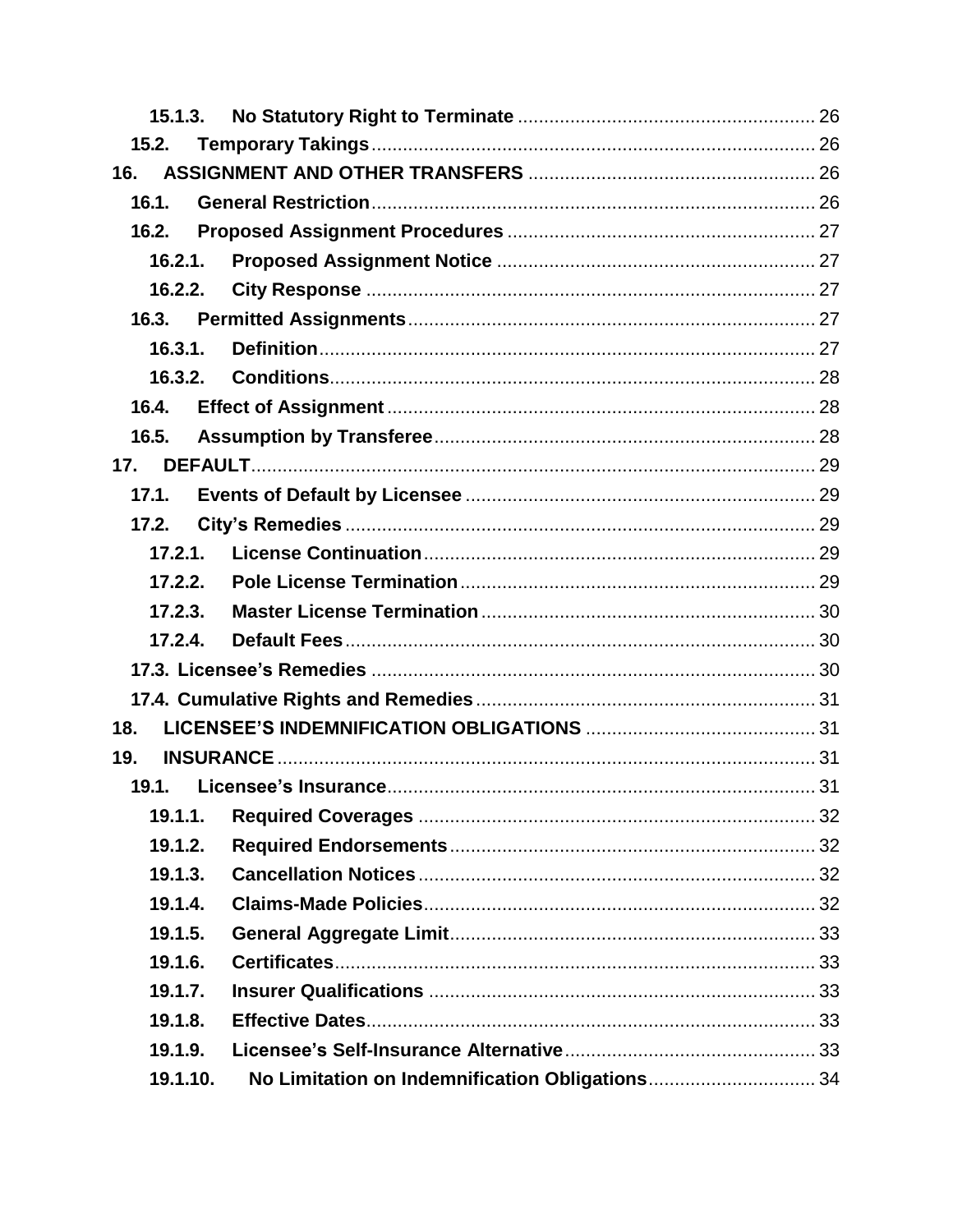|       | 19.1.11. |                                                            |  |
|-------|----------|------------------------------------------------------------|--|
| 19.2. |          |                                                            |  |
| 19.3. |          |                                                            |  |
| 19.4. |          |                                                            |  |
| 20.   |          |                                                            |  |
| 20.1. |          |                                                            |  |
| 20.2. |          |                                                            |  |
| 20.3. |          |                                                            |  |
| 20.4. |          | Non-Liability for City Officials, Employees and Agents  35 |  |
| 20.5. |          |                                                            |  |
| 21.   |          |                                                            |  |
| 21.1. |          |                                                            |  |
| 21.2. |          |                                                            |  |
| 22.   |          |                                                            |  |
| 23.   |          |                                                            |  |
| 23.1. |          |                                                            |  |
| 23.2. |          |                                                            |  |
| 23.3. |          |                                                            |  |
| 24.   |          |                                                            |  |
| 24.1. |          |                                                            |  |
| 24.2. |          |                                                            |  |
| 24.3. |          |                                                            |  |
| 25.   |          |                                                            |  |
| 25.1. |          |                                                            |  |
| 25.2. |          |                                                            |  |
| 26.   |          |                                                            |  |
| 26.1. |          | Termination for Failure to Obtain Regulatory Approvals  40 |  |
| 26.2. |          |                                                            |  |
|       | 26.2.1.  |                                                            |  |
|       | 26.2.2.  |                                                            |  |
|       | 26.2.3.  |                                                            |  |
| 26.3. |          |                                                            |  |
| 26.4. |          |                                                            |  |
| 27.   |          |                                                            |  |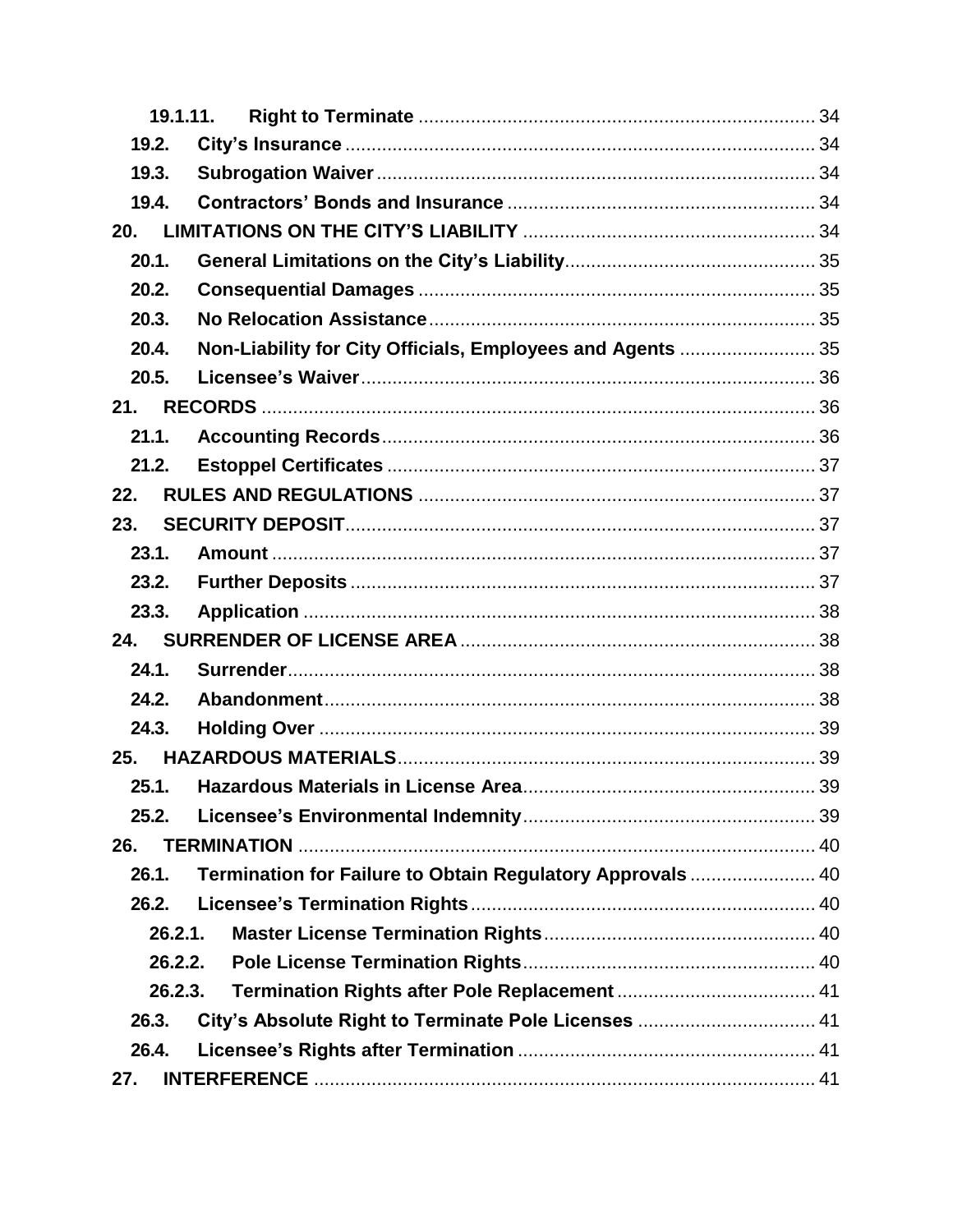| 27.1.   |  |  |  |
|---------|--|--|--|
| 27.2.   |  |  |  |
| 27.3.   |  |  |  |
| 28.     |  |  |  |
| 28.1.   |  |  |  |
| 28.2.   |  |  |  |
| 28.3.   |  |  |  |
| 28.4.   |  |  |  |
| 28.4.1. |  |  |  |
| 28.4.2. |  |  |  |
| 28.4.3. |  |  |  |
| 28.4.4. |  |  |  |
| 28.4.5. |  |  |  |
| 28.4.6. |  |  |  |
| 28.5.   |  |  |  |
| 28.6.   |  |  |  |
| 28.7.   |  |  |  |
| 28.8.   |  |  |  |
| 28.9.   |  |  |  |
| 28.10.  |  |  |  |
| 28.11.  |  |  |  |
| 28.12.  |  |  |  |
| 28.13.  |  |  |  |
| 28.14.  |  |  |  |
|         |  |  |  |
|         |  |  |  |
|         |  |  |  |
|         |  |  |  |
|         |  |  |  |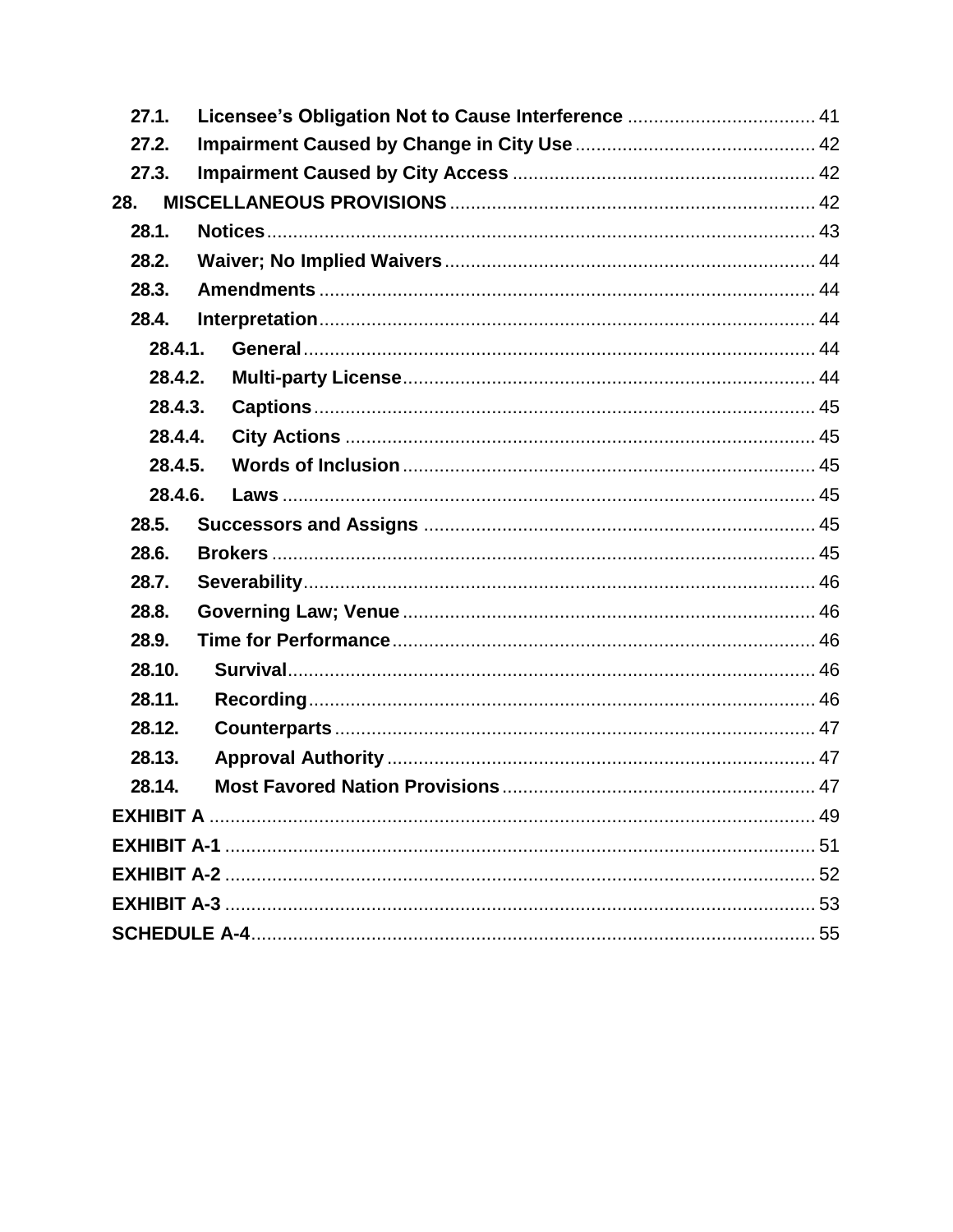#### **MASTER LICENSE AGREEMENT FOR WIRELESS FACILITIES ON CITY POLES IN THE RIGHT-OF-WAY**

This MASTER LICENSE AGREEMENT FOR WIRELESS FACILITIES ON CITY POLES IN THE RIGHT-OF-WAY ("**Master License**") dated [*insert date*] (the "**Effective Date**") is between the CITY OF CHULA VISTA, a chartered California municipal corporation (the "**City**") and \_\_\_\_\_\_\_\_\_\_\_\_\_\_\_\_\_\_\_\_\_\_\_\_\_\_\_\_\_\_\_ (the "**Licensee**"). This License may refer to the City and/or Licensee individually as a "**Party**" or collectively as the "**Parties**."

#### **BACKGROUND**

- **A. WHEREAS**, technology developments and demand for high-speed mobile data service and capacity has extended beyond the capabilities of traditional macrocell wireless communications facilities. To meet this demand, wireless providers have accelerated their small cell deployments in the public right-of-way and the City has a clear incentive to develop public-private agreements that manage these accelerated deployments in a way that preserves local aesthetics and public health and safety while also deriving the benefits of these new technologies for the City's residents to the greatest extent practicable; and
- **B. WHEREAS**, Section 253 of the Telecommunications Act of 1996, Pub. L. No. 104-104, 110 Stat. 56, codified as 47 U.S.C. § 253, preserves the City's authority to control access to and use the rights-of-way within the City's jurisdictional boundaries, and to require reasonable compensation for such use on a competitively-neutral and nondiscriminatory basis so long as such compensation is disclosed; and
- **C. WHEREAS**, Licensee is a public communications utility in California, holding a Certificate of Public Convenience and Necessity from the California Public Utilities Commission ("CPUC"); and
- **D. WHEREAS**, Licensee typically installs, maintains and operates its communications network facilities on existing vertical infrastructure in the public right-of-way pursuant to authority granted by the CPUC; and
- **E. WHEREAS**, the City owns as its personal property a substantial number of existing poles within the public right-of-way that are suitable for installing wireless communications facilities within the City's jurisdiction and has a duty to derive appropriate value from the City's property assets for the public good; and
- **F. WHEREAS,** Licensee desires to install, maintain and operate communications network facilities on the City's poles in the public right-of-way in a manner consistent with the City's regulatory authority and Licensee is willing to compensate the City for the right to use the City's poles for communications purposes; and
- **G. WHEREAS,** consistent with all applicable Laws, the City does not intend this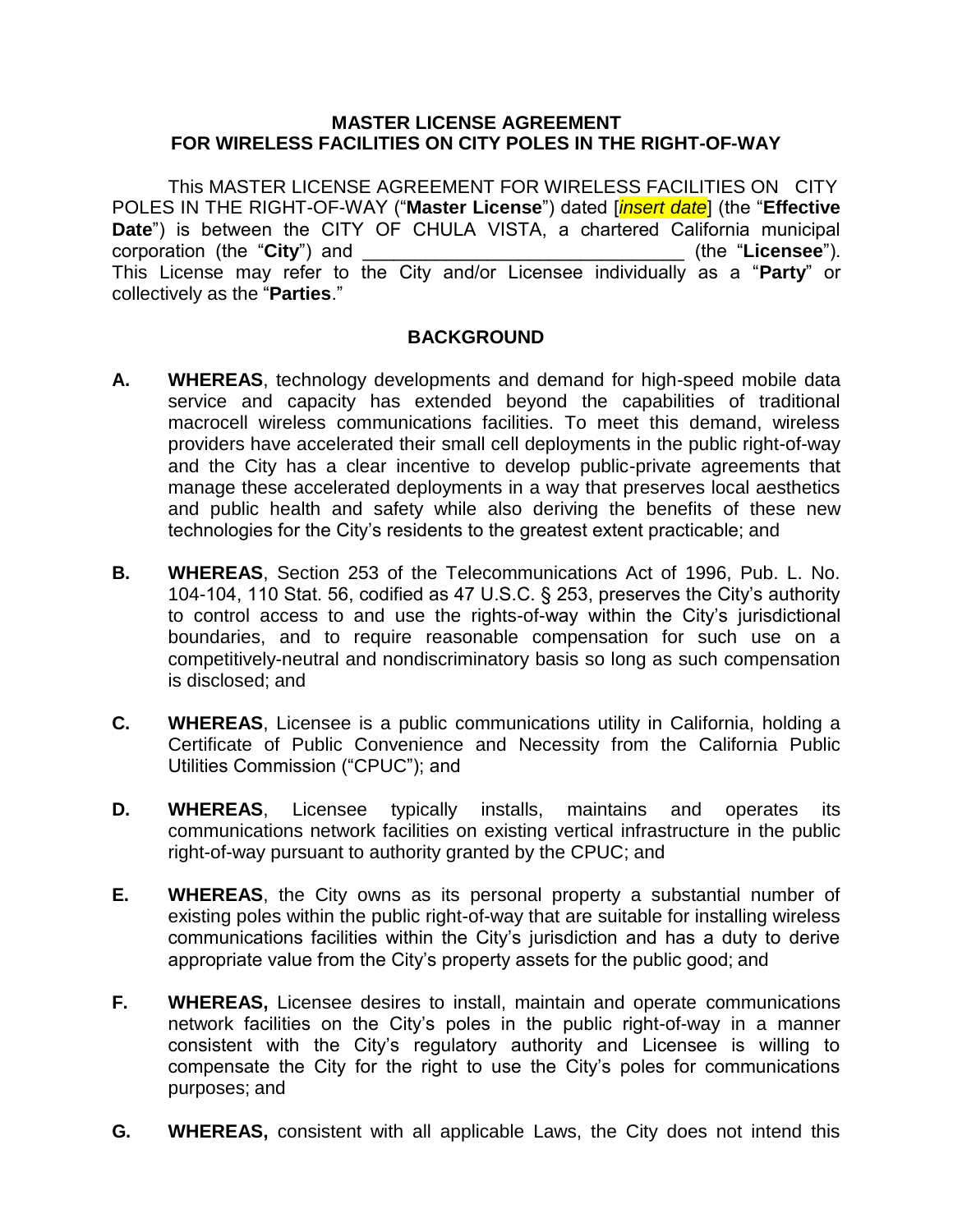Master License to grant the Licensee any exclusive right to use or occupy the public rights-of-way within the City's territorial and/or jurisdictional boundaries, and Licensee expressly acknowledges that the City may in its sole discretion enter into similar or identical agreements with other entities, which include without limitation Licensee's competitors; and

- **H. WHEREAS,** the City desires to authorize Licensee's access to individual Cityowned poles based on a comprehensive and uniform Master License according to the terms and conditions set forth in this Master License, any applicable Pole License, and pursuant to all the applicable permits issued by the City to protect public health and safety; and
- **I. WHEREAS,** on [*insert date*], the City Council of the City of Chula Vista adopted Resolution No. [*insert*], which approved the form and material terms for a Master License Agreement for Wireless Facilities on City Poles in the Right-of-Way to be used in connection the licensing of Poles and other City-owned property for wireless communications facilities, and further delegated authority to the City Manager to enter into such agreements.

**NOW THEREFORE**, for good, valuable and sufficient consideration received and acknowledged by the City and Licensee, the City and Licensee agree as follows:

#### **AGREEMENT**

#### <span id="page-8-0"></span>**1. GENERAL DEFINITIONS**

"**Agent**" means agent, employee, officer, contractor, subcontractor, and representative of a party in relation to this Master License and the License Area.

"**Assignment**" means any of the following: (a) a merger, acquisition, or other transfer of a controlling interest in Licensee, voluntarily or by operation of Law; (b) Licensee's sale, assignment, encumbrance, pledge, or other transfer of any part of its interest in or rights with respect to the License Area; and (c) any action by Licensee to permit any portion of the License Area to be occupied by anyone other than itself, including a sublicense.

"**Claim**" mean any and all liabilities, losses, costs, claims, judgments, settlements, damages, liens, fines, penalties and expenses, whether direct or indirect.

"**Common Control**" means two entities that are both Controlled by the same third entity.

"**Control**" means (a) as to a corporation, the ownership of stock having the right to exercise more than 50% of the total combined voting power of all classes of stock of the controlled corporation, issued and outstanding; or (b) as to partnerships and other forms of business associations, ownership of more than 50% of the beneficial interest and voting control of such association.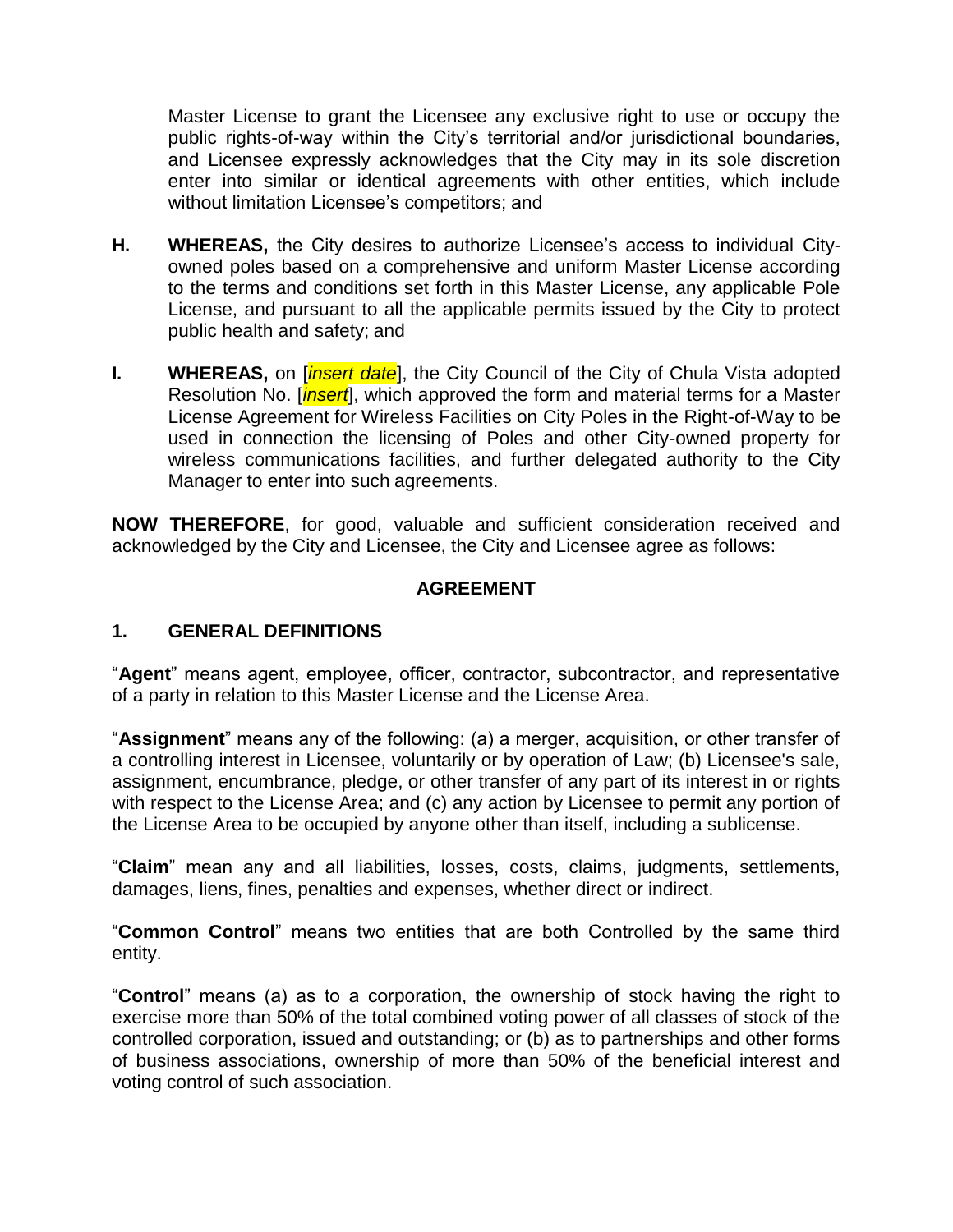"**CPUC**" means the California Public Utilities Commission established in the California Constitution, Article XII, Section 5, or it's duly appointed successor agency.

"**EMF**" means electromagnetic fields or radio frequency between 30 kHz and 300 GHz in the electromagnetic spectrum range.

"**Environmental Laws**" means any Law relating to industrial hygiene, environmental conditions, or Hazardous Materials.

"**Equipment**" means antennas and any associated utility or equipment box, and battery backup, transmitters, receivers, radios, amplifiers, ancillary fiber-optic cables and wiring, and ancillary equipment for the transmission and reception of radio communication signals for voice and other data transmission, including the means and devices used to attach Equipment to a licensed City Pole, peripherals, and ancillary equipment and installations, including wiring, cabling, power feeds, and any approved signage attached to Equipment.

"**FCC**" means the Federal Communications Commission or its duly appointed successor agency.

"**Hazardous Material**" means any material that, because of its quantity, concentration, or physical or chemical characteristics, is at any time now or hereafter deemed by any Regulatory Agency to pose a present or potential hazard to human health, welfare, or safety or to the environment. Hazardous Material includes any material or substance defined as a "hazardous substance," or "pollutant" or "contaminant" in the Comprehensive Environmental Response, Compensation and Liability Act of 1980 (codified as 42 U.S.C. §§ 9601 *et seq.*) or section 25316 of the California Health & Safety Code; and any "hazardous waste" listed California Health & Safety Code § 25140; and petroleum, including crude oil or any fraction thereof, natural gas or natural gas liquids.

"**Investigate and Remediate**" means the undertaking of any activities to determine the nature and extent of Hazardous Material that may be located in, on, under or about the License Area or that has been, is being, or is in danger of being Released into the environment, and to clean up, remove, contain, treat, stabilize, monitor or otherwise control such Hazardous Material.

"**Invitee**" means the client, customer, invitee, guest, tenant, subtenant, licensee, assignee and sublicensee of a party in relation to the License Area.

"**Laws**" means all present and future statutes, ordinances, codes, orders, regulations and implementing requirements and restrictions of federal, state, county and municipal authorities, whether foreseen or unforeseen, ordinary as well as extraordinary, as adopted or as amended at the time in question.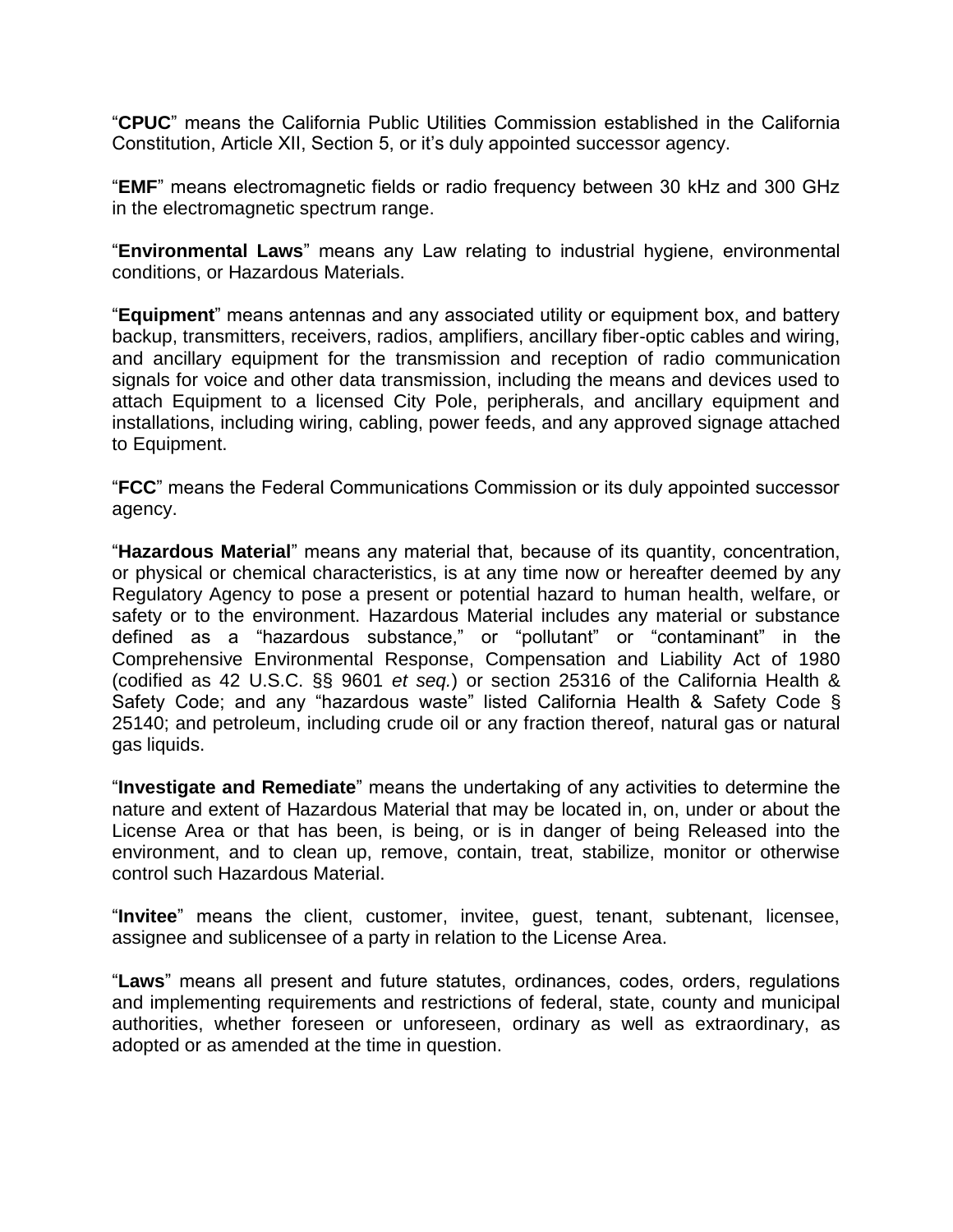"**Licensee's On-Call Representative**" mean the person(s) assigned by Licensee to be on-call and available to the City regarding the operation of Licensee's Equipment. Such person(s) shall be qualified and experienced in the operation of Equipment and shall be authorized to act on behalf of Licensee in any emergency in and in day-to-day operations of the Equipment.

"**Permitted Use**" means Licensee's installation, operation and maintenance of Equipment for the transmission and reception of wireless, cellular telephone and data and related communications equipment on License Areas.

"**Pole**" means a street light pole, utility pole or other support structure located in the public right-of-way within the City and owned by the City.

"**Pole License**" means the document in the form of Exhibit A that, when fully executed, incorporates the provisions of this Master License and authorizes Licensee to install, operate and maintain Equipment for the Permitted Use on City Poles identified in the Pole License.

"**Pole Location**" means the geographic information identifying each City Pole on which Licensee is authorized to install, operate and maintain Equipment under Pole Licenses. Pole Locations will be identified in Exhibit A-1 to each Pole License.

"**Property**" means any interest in real or personal property, including land, air and water areas, leasehold interests, possessory interests, easements, franchises and other appurtenances, public rights-of-way, physical works of improvements such as buildings, structures, infrastructure, utility and other facilities, and alterations, installations, fixtures, furnishings and additions to existing real property, personal property and improvements.

"**Regulatory Agency**" means the local, regional, state or federal body with jurisdiction and responsibility for issuing Regulatory Approvals in accordance with applicable Laws.

"**Regulatory Approvals**" means licenses, permits and other approvals necessary for Licensee to install, operate and maintain Equipment on the License Area.

"**Release**" when used with respect to Hazardous Material includes any actual or imminent spilling, leaking, pumping, pouring, emitting, emptying, discharging, injecting, escaping, leaching, dumping or disposing on, under or about the License Area, other City Property or the environment.

"**RF**" means radio frequency or electromagnetic waves between 30 kHz and 300 GHz in the electromagnetic spectrum range.

"**RF Compliance Report**" means a report prepared and certified by an RF engineer acceptable to the City that certifies that the proposed facility, as well as any collocated facilities, will comply with applicable federal RF exposure standards and exposure limits. The RF report must include the actual frequency and power levels (in watts ERP) for all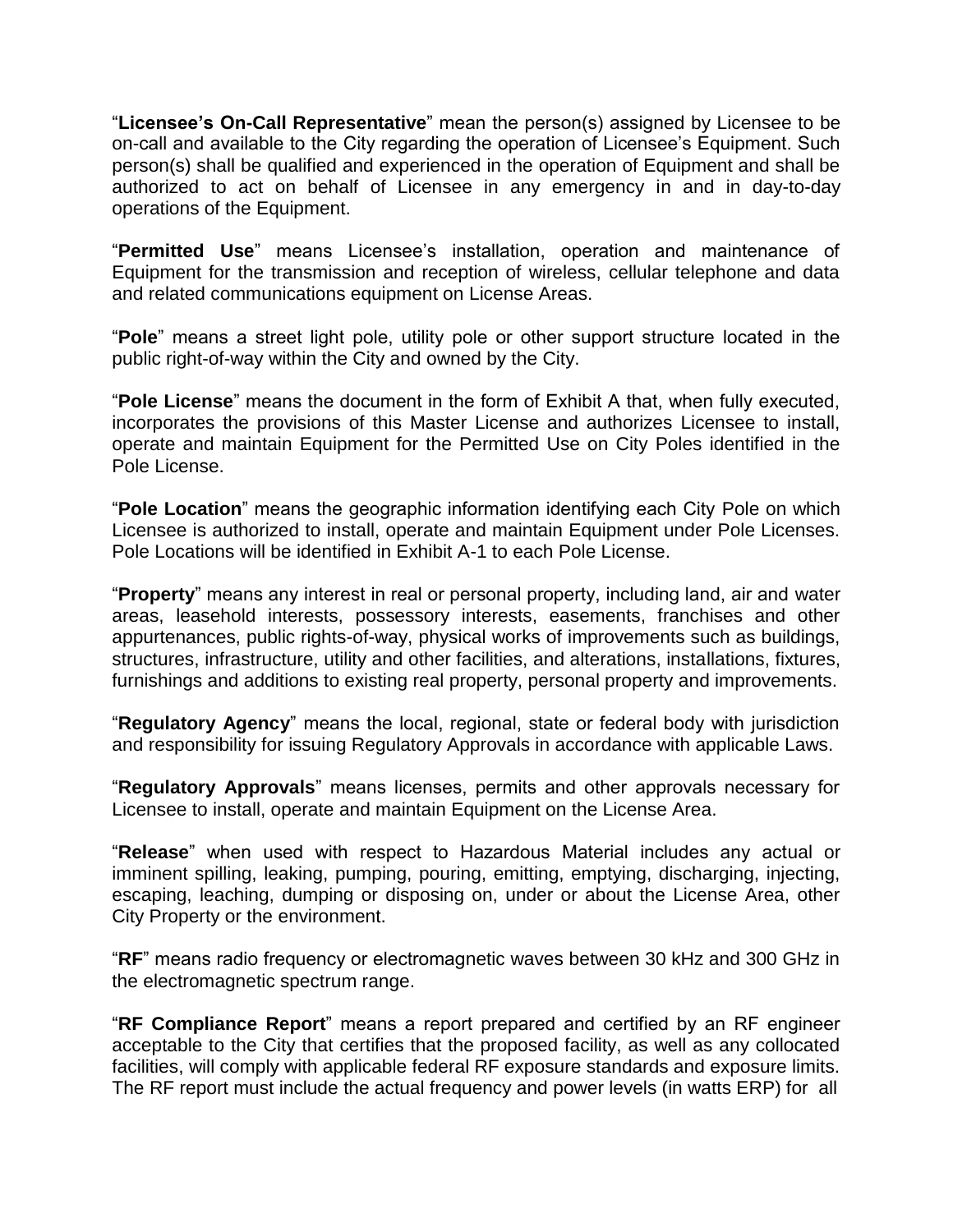existing and proposed antennas at the site and exhibits that show the location and orientation of all transmitting antennas and the boundaries of areas with RF exposures in excess of the uncontrolled/general population limit (as that term is defined by the FCC) and also the boundaries of areas with RF exposures in excess of the controlled/occupational limit (as that term is defined by the FCC). Each such boundary shall be clearly marked and identified for every transmitting antenna at the project site.

## <span id="page-11-1"></span><span id="page-11-0"></span>**2. SCOPE OF LICENSE**

#### **2.1. License Area**

#### **2.1.1. Pole License Issuance and Effect**

<span id="page-11-2"></span>Subject to the terms and conditions in this Master License, the City will issue to Licensee one or more Pole Licenses, which will grant Licensee a contractual privilege to use the space on the subject Pole approved for the Equipment, which includes any conduits, pull boxes or other City Property specifically identified in the Approved Plans attached to the Pole License (individually for each licensed Pole and collectively for all licensed Poles, the "**License Area**"). Any approved Pole License will become effective on the first day of the month following the date on which both the City and Licensee execute such Pole License.

#### **2.1.2. Limitations on License Areas**

<span id="page-11-3"></span>This Master License applies to only Poles identified in final and fully executed Pole Licenses. This Master License does not authorize Licensee or any other persons or entities to enter on to or use any other City Property, except the License Areas specified in any Pole Licenses. Furthermore, neither this Master License nor any Pole License authorizes or confers any rights in Licensee or any other persons or entities to use any portions of the public rights-of-way, or any improvements or other personal property within the public rights-of-way owned by any third parties. The City reserves the absolute right to reject any Pole License Application. Licensee expressly acknowledges and agrees that the City will not be obligated to issue any Pole License to Licensee for any purpose related to the following poles:

- (1) any decorative Pole, which includes any Pole or light standard with ornate features or characteristics designed or intended to enhance the appearance of the Pole or light standard;
- (2) any Pole in a City-approved underground district when the Licensee does not propose to install the non-antenna equipment (other than the electric meter as may be required by Licensee's utility provider) underground;

#### <span id="page-11-4"></span>**2.2. Limitations on Licensee's Interests**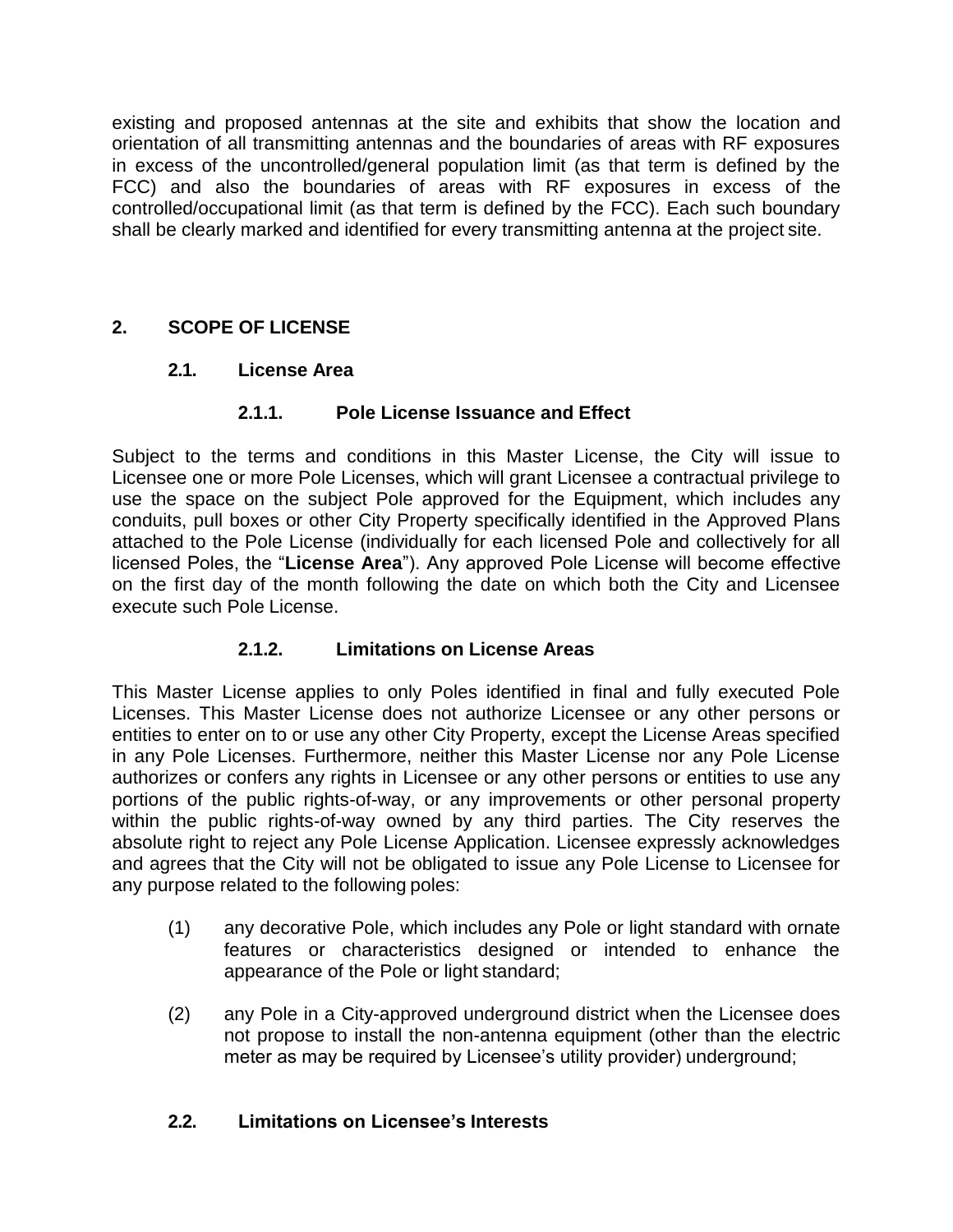## **2.2.1. Limited Interest Created**

<span id="page-12-0"></span>Licensee expressly acknowledges and agrees that (1) Licensee does not have any rights to use or interest in any Pole for any purpose whatsoever until and unless the City issues a Pole License for such Pole; and (2) neither this Master License nor any Pole License issued pursuant to this Master License creates or will be deemed to create any leasehold, easement, franchise or any other possessory interest or real property interest whatsoever in the License Area.

## **2.2.2. Limited Rights Created**

<span id="page-12-1"></span>Any Pole License the City approves pursuant to this Master License grants to Licensee only a non-possessory and revocable license to enter on to and use the License Area for the Permitted Use. Licensee expressly acknowledges and agrees that (1) neither this Master License or any Pole License will be coupled with an interest; (2) the City retains legal possession and control over all Poles for the City's operations, which will be superior to Licensee's interest at all times; (3) subject to the terms and conditions in this Master License, the City may terminate a Pole License in whole or in part at any time; (4) except as specifically provided otherwise in this Master License, the City may enter into any agreement with third parties in connection with use and occupancy of Poles and other City Property; and (5) neither this Master License nor any Pole License creates or will be deemed to create any partnership or joint venture between the City and Licensee.

## **2.2.3. No Impediment to Municipal Uses**

<span id="page-12-2"></span>Except as specifically provided otherwise in this Master License, neither this Master License nor any Pole License limits, alters or waives the City's right to use any License Area in whole or in part as infrastructure established and maintained for the City's and the public's benefit.

## **2.3. Diminutions in Light, Air and Signal**

<span id="page-12-3"></span>In the event that any existing or future structure diminishes any light, air or signal propagation, transmission or reception, whether erected by the City or not, Licensee shall not be entitled to any reduction in any License Fee, Additional Fees or any other sums payable to the City under this Master License or any Pole License, the City shall have no liability to Licensee whatsoever and such diminution will not affect this Master License, any Pole License or Licensee's obligations except as may be expressly provided in this Master License.

## <span id="page-12-4"></span>**2.4. License Area Condition**

## **2.4.1. "As-Is and With All Faults" Condition**

<span id="page-12-5"></span>Licensee expressly acknowledges and agrees to enter on to and use the License Area in its "**as-is and with all faults**" condition. The City makes no representations or warranties whatsoever, whether express or implied, as to the License Area's condition or suitability for Licensee's use. Licensee expressly acknowledges and agrees that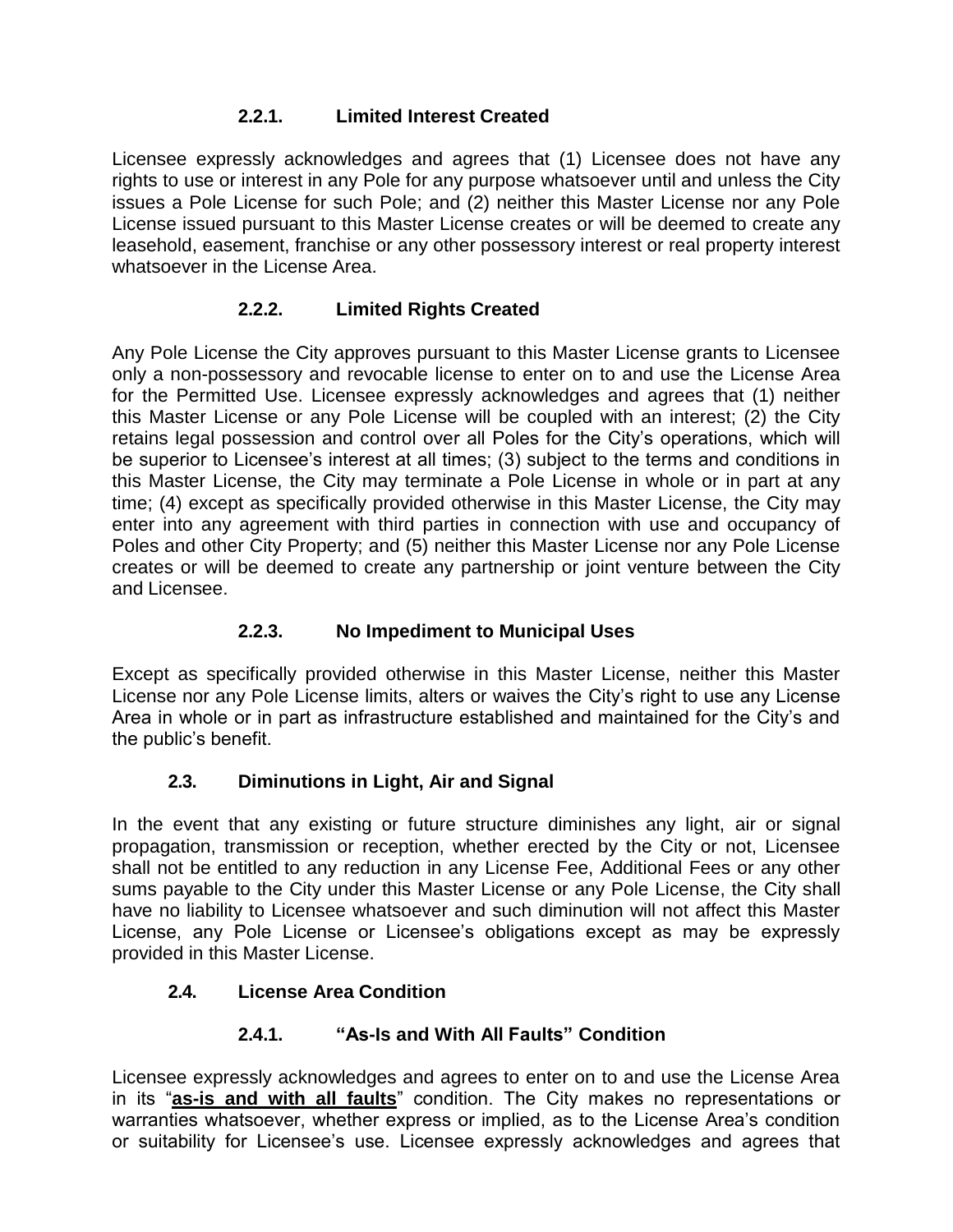neither the City nor its Agents have made, and the City expressly disclaims, any representations or warranties whatsoever, whether express or implied, with respect to the physical, structural or environmental condition of the License Area, the present or future suitability of the License Area for the Permitted Use or any other matter related to the License Area.

## **2.4.2. Licensee's Due Diligence**

<span id="page-13-0"></span>Licensee expressly represents and warrants to the City that Licensee has conducted a reasonably diligent and independent investigation, either for itself or through an Agent selected by Licensee, into the License Area condition and suitability for Licensee's intended use, and that Licensee relies solely on its due diligence for such determination. Licensee further expressly represents and warrants to the City that Licensee's intended use is the Permitted Use as defined in Section 5 in this Master License.

## **2.4.3. Certified Access Specialist Disclosure**

<span id="page-13-1"></span>Pursuant to California Civil Code § 1938, and to the extent applicable to this Master License, the City expressly advises Licensee, and Licensee expressly acknowledges, that a Certified Access Specialist (as defined in California Civil Code § 55.53) has not inspected any License Area in whole or in part to determine whether it meets all applicable construction-related accessibility requirements.

## <span id="page-13-2"></span>**3. TERM**

## **3.1. Master License Term**

<span id="page-13-3"></span>The term under this Master License (the "**Term**") will commence on the Effective Date and will automatically expire 10 years from the Effective Date on [*insert specific date*] (the "**Expiration Date**"), unless earlier terminated in accordance with this Master License.

## **3.2. Pole License Term**

<span id="page-13-4"></span>The term under each Pole License will commence on the Commencement Date and will automatically expire on the Expiration Date, unless earlier terminated in accordance with this Master License. To determine the applicable License Fee for each Pole License, the minimum term will be one year from the Commencement Date (the "**Minimum Term**"). Except as specifically provided otherwise in this Master License, the Minimum Term will prevail over Licensee's right to abate rent or terminate this Master License or any Pole License. All Pole Licenses will end on the Expiration Date, even if such expiration results in less than a one-year term for any particular Pole License.

## <span id="page-13-6"></span><span id="page-13-5"></span>**4. LICENSE FEE; OTHER PAYMENTS**

## <span id="page-13-7"></span>**4.1. License Fees**

**4.1.1. Commencement Date**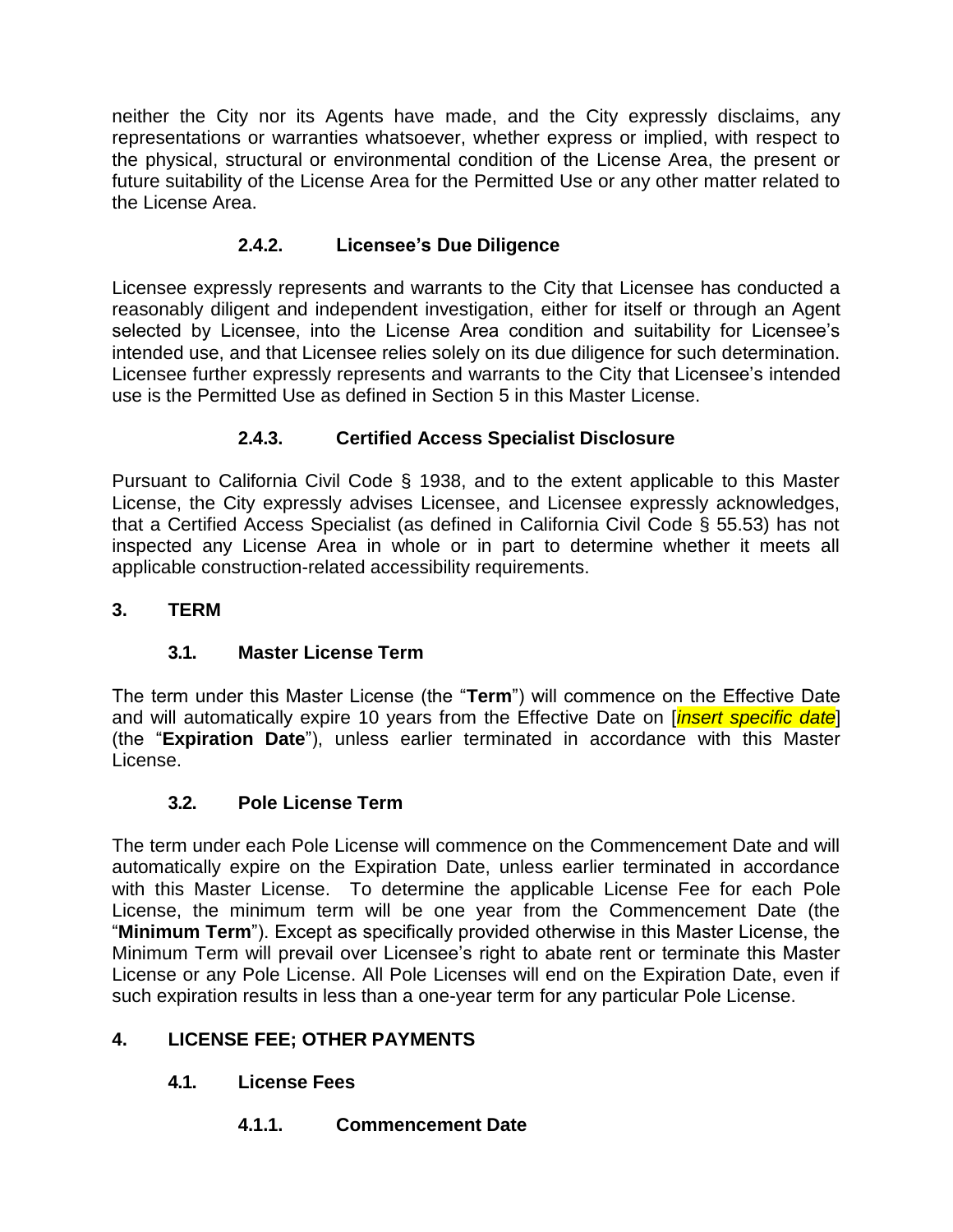Licensee shall pay an annual License Fee under each Pole License beginning on its "**Commencement Date**," which will be either: (1) the date six months from effective date of the Pole License or (2) the first day of the month after the date on which Licensee has obtained all Regulatory Approvals necessary for the Permitted Use on the License Area (whichever occurs first). The parties define a "**License Year**" to mean any 12-month period (or shorter period in the event that a Pole License commences less than 12 months from the next July 1 or the Expiration Date) that begins on the Commencement Date for each Pole License.

#### **4.1.2. Acknowledgment Letter**

<span id="page-14-0"></span>For each Pole License approved by the City pursuant to Section 6.4.4 (Pole License Application Approval), Licensee shall deliver to the City a letter in the form shown in Exhibit A-3 to the Pole License (the "**Acknowledgment Letter**") within approximately 10 business days after Licensee obtains all Regulatory Approvals necessary for the Permitted Use on any License Area. The parties intend the Acknowledgement Letter to:(a) confirm the Commencement Date; (b) tender or confirm payment by wire transfer of the License Fee for the first License Year and the Security Deposit; and (c) confirm that Licensee has submitted all information required in Section 19 (Insurance) under this Master License. Upon written notice to Licensee, the City shall have the right to correct the Commencement Date stated in Licensee's Acknowledgement Letter after the City examines the Regulatory Approvals if, in the City's reasonable determination, the Commencement Date stated on the Acknowledgment Letter is incorrect or inaccurate. The City's reasonable determination in connection with this Section 4.1.2 will be final for all purposes under this Master License. The City will use reasonable efforts to deliver a countersigned Acknowledgement Letter to Licensee within approximately five business days after the City receives the partially executed Acknowledgment Letter with all required attachments and enclosures from Licensee. The fully executed Acknowledgment Letter will be Licensee's notice to proceed with its installation. The date on which the City countersigns the Acknowledgement Letter will be the effective date for the subject Pole License.

#### **4.1.3. License Fee Amount**

<span id="page-14-1"></span>Licensee shall pay to the City an annual fee at the rate specified in the License Fee Schedule attached to each Pole License (the "**License Fee**"). The License Fee Schedule will reflect the annual License Fee adjustments as provided in Section 4.1.4 (Annual License Fee Adjustments). Licensee shall pay each annual License Fee in advance without any prior demand, deduction, setoff or counterclaim for any reason, except to account for a partial year in the event that (1) the Commencement Date falls on a date other than January 1; (2) this Master License expires or terminates; or (3) any other abatement rights expressly granted in this Master License become effective. Any amounts for less than a full year or full month will be calculated based on a 360-day year and a 30-day month.

## **4.1.4. Annual License Fee Adjustments**

<span id="page-14-2"></span>Each year throughout the Term on January 1 (each an "**Adjustment Date**"), the License Fee will be increased 3.5% over the License Fee payable in the immediately previous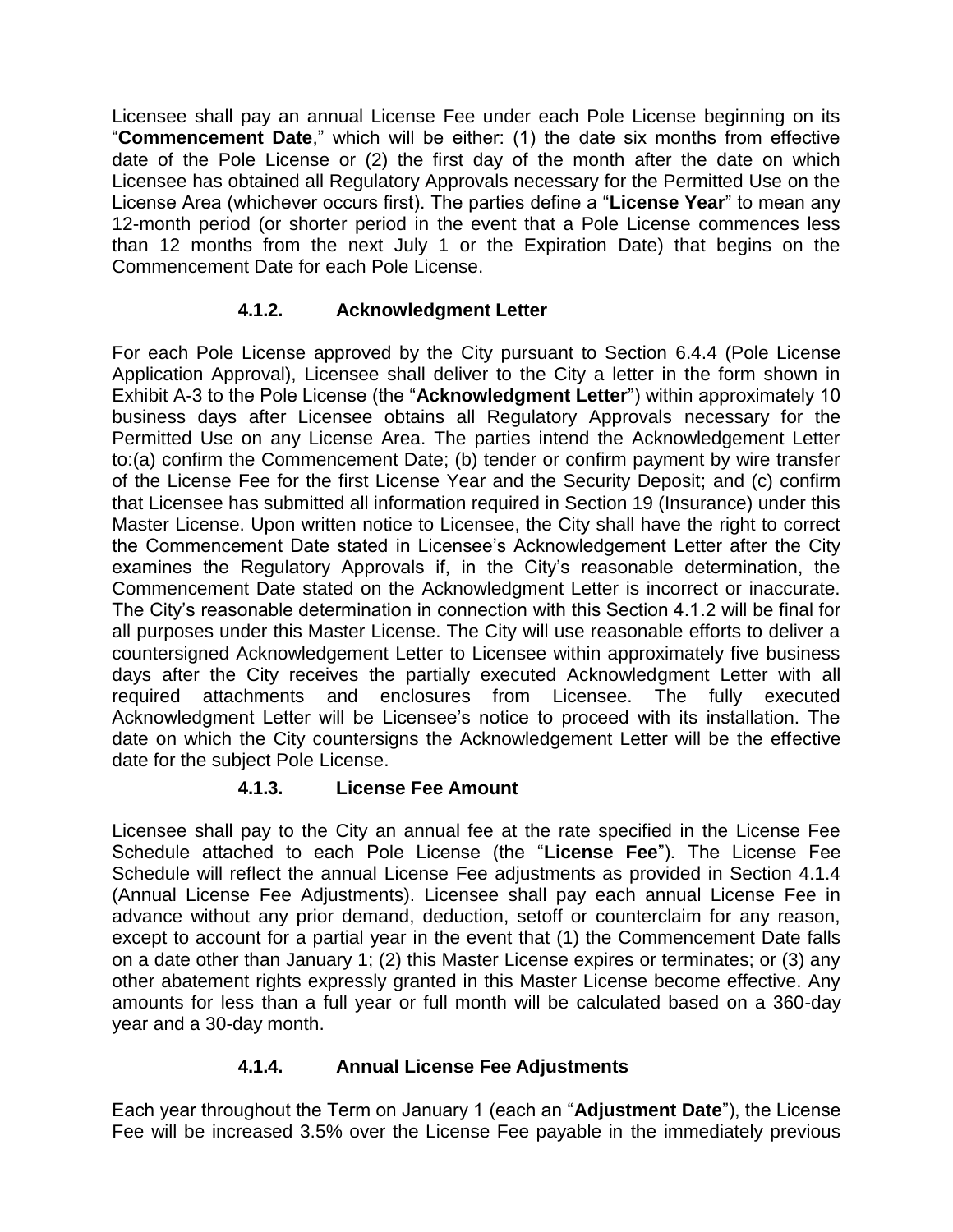year. The adjustment provided in this Section will be effective even if the first License Year was for less than a full calendar year.

#### **4.1.5. License Fee Due Date**

<span id="page-15-0"></span>Licensee shall pay the License Fee for the first year at the same time Licensee delivers the Acknowledgement Letter without any deduction or setoff for any reason. Thereafter, Licensee shall pay the annual License Fee on January 1 in each year throughout the Term.

#### <span id="page-15-1"></span>**4.2. Administrative Fees**

#### **4.2.1. Master License Preparation Fee**

<span id="page-15-2"></span>At the time Licensee delivers to the City a partially executed counterpart to this Master License, Licensee shall pay to the City a nonrefundable administrative fee equal to Eight Thousand and 00/100 Dollars (\$8,000.00) (the "**Master License Preparation Fee**") to recoup the City's costs to review and execute this Master License. The City will not be obligated to execute any Master License until the City receives the Master License Preparation Fee. The City's execution of this Master License shall be its acknowledgment that Licensee has paid the full Master License Preparation Fee.

## **4.2.2. Pole License Processing Fee**

<span id="page-15-3"></span>At the time Licensee delivers to the City a Pole License Application, Licensee shall pay to the City a nonrefundable administrative fee equal to One Thousand and 00/100 Dollars (\$1,000.00) (the "**Pole License Processing Fee**"). Licensee recognizes that the City will incur costs to review each Pole License Application, which may include without limitation staff time, legal fees, and expert fees.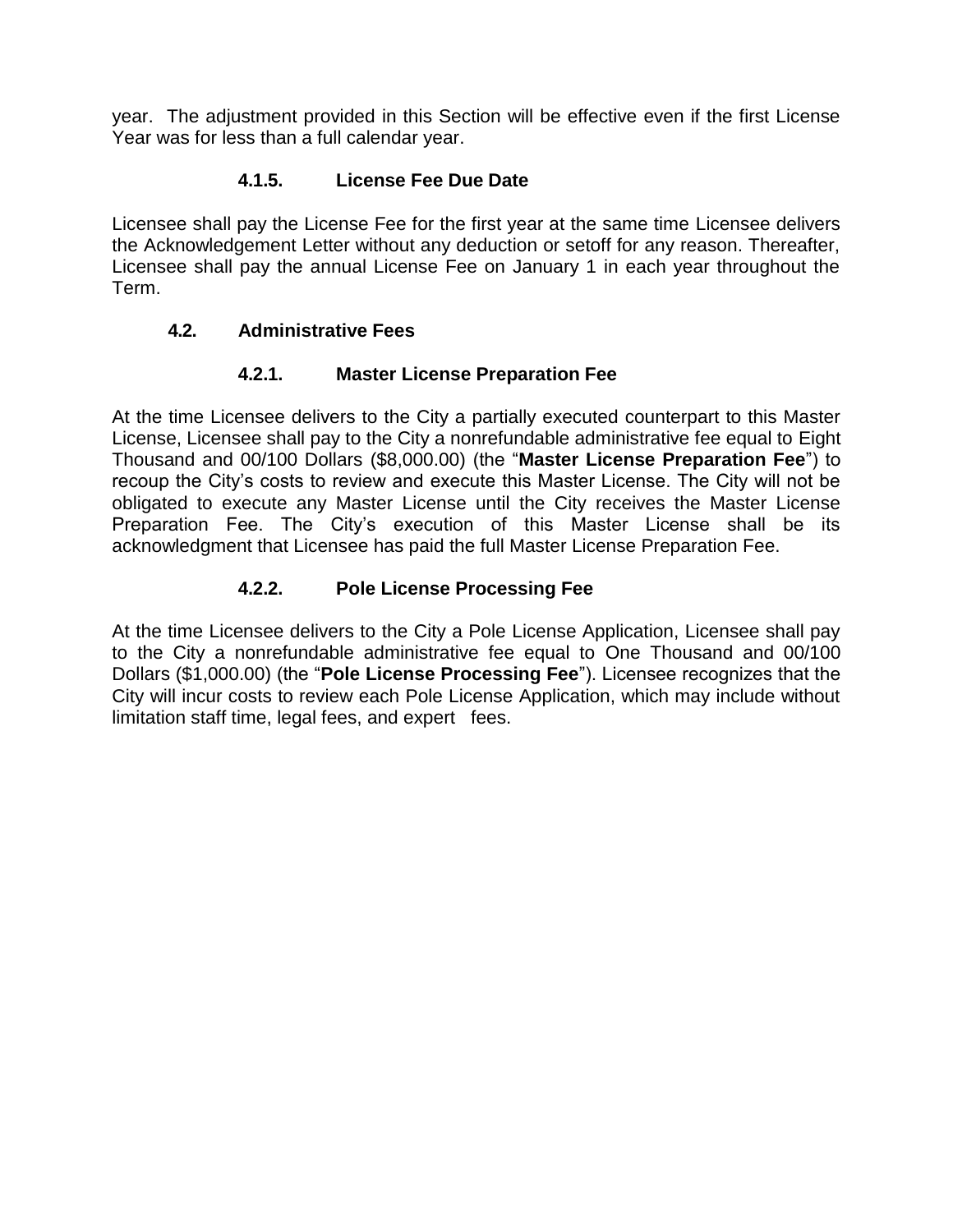The parties further acknowledge that these costs may vary among and/or between various Pole License Applications due to circumstances particular to any given Pole, and that it would impracticable (if not impossible) to accurately predict such costs. Accordingly, the parties agree that the Pole License Processing Fee set forth in this Section represents a reasonable estimate of the City's administrative costs to review each Pole in the typical Pole License Application. The parties further acknowledge that the Pole License Processing Fee is intended to cover the City's administrative costs incurred in its proprietary capacity as the licensor and the Pole License Processing Fee does not substitute for or diminish the Licensee's obligation to pay any regulatory permit fees required by the City's departments. The City will not be obligated to commence its review for any Pole License Application until the City receives the Pole License Processing Fee. The parties to this Master License collectively refer to the Master License Preparation Fee and the Pole License Processing Fee as "**Administrative Fees**."

## **4.3. Late Charges**

<span id="page-16-0"></span>In the event that Licensee fails to pay any License Fee, Additional Fee, Administrative Fees or any other amount payable to the City within 10 days after the City notifies that such amounts are due and unpaid, such amounts will be subject to a late charge equal to 6% of unpaid amounts.

## **4.4. Default Interest**

<span id="page-16-1"></span>Any License Fees, Additional Fees, Administrative Fees and all other amounts payable to the City other than late charges will bear interest at 10% per annum from the due date when not paid within 10 days after due and payable to the City. Any sums received shall be first applied towards any interest, then to the late charge and lastly to principle amount owed. Any interest or late charge payments will not alone excuse or cure any default by Licensee.

# **4.5. Additional Fees**

<span id="page-16-2"></span>The parties to this Master License define "**Additional Fees**" to collectively mean any sums payable by Licensee to the City in its proprietary capacity as the licensor, which includes without limitation any late charges, default interest, costs in connection with a request for the City's consent to an Assignment under Section 16.2 (Proposed Assignment Procedures) and Default Fees under Section 17.2.4; provided, however, that the term excludes any (1) License Fees; (2) Administrative Fees; (3) any other amounts payable to the City by Licensee in connection with the City's review of Pole License Applications or coordinating and inspecting Equipment installed on the License Area; and (4) any payments to the City in its regulatory capacity.

# **4.6. Payment Procedures**

<span id="page-16-3"></span>Licensee shall pay all License Fees, Additional Fees, Administrative Fees and all other amounts payable to the City in cash or other immediately available funds by (1) local check payable to City of Chula Vista, Finance Department, 276 Fourth Avenue, Chula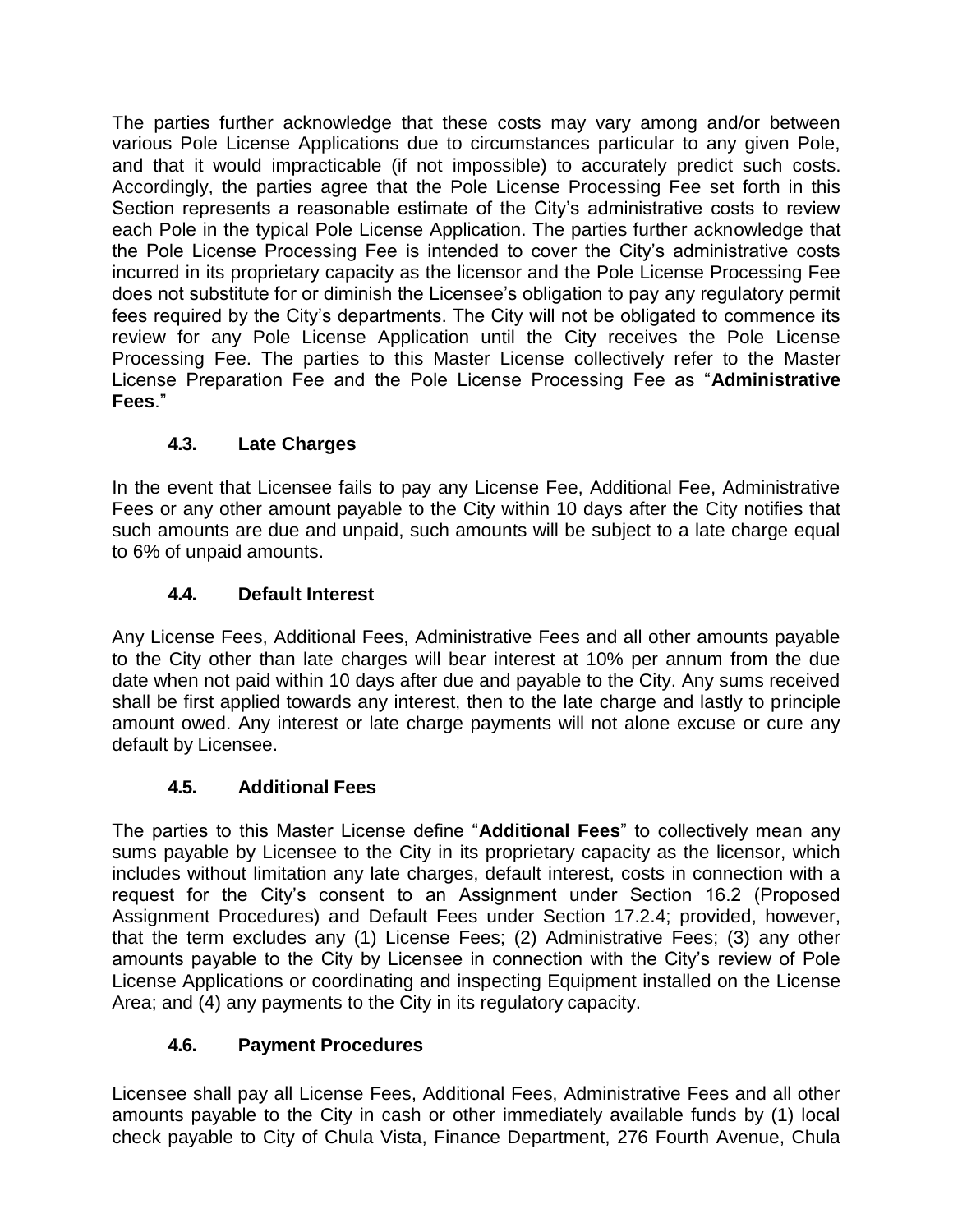Vista, CA 91910 or (2) electronic wire transfer to an account specified by the City. Any payment made with a dishonored check will be deemed unpaid. The parties may change the payment address from time to time by written notice.

#### **4.7. Liquidated Charges and Fees**

<span id="page-17-0"></span>The parties agree that the Additional Fees payable under this Master License represent a fair and reasonable estimate of the administrative costs that the City will incur in connection with the matters for which they are imposed and that the City's right to impose the Additional Fees is in addition to, and not in lieu of, any other rights it may have under this Master License. Furthermore:

THE PARTIES ACKNOWLEDGE AND AGREE THAT THE CITY'S ACTUAL ADMINISTRATIVE COSTS AND OTHER DETRIMENT ARISING FROM LICENSEE DEFAULTS AND OTHER ADMINISTRATIVE MATTERS UNDER THIS MASTER LICENSE WOULD BE EXTREMELY DIFFICULT OR IMPRACTICABLE TO DETERMINE. BY PLACING HIS OR HER INITIALS BELOW, EACH PARTY'S AUTHORIZED REPRESENTATIVE ACKNOWLEDGES THAT THE PARTIES HAVE AGREED, AFTER A NEGOTIATION, ON THE AMOUNT OF THE ADDITIONAL FEES AS REASONABLE ESTIMATES OF THE CITY'S ADDITIONAL ADMINISTRATIVE COSTS AND OTHER DETRIMENT.

Licensee City

#### <span id="page-17-1"></span>**5. USES**

#### **5.1. Permitted Use**

<span id="page-17-2"></span>Licensee may use the License Area solely for the installation, operation and maintenance of Equipment for the provision of communications services (the "**Permitted Use**") in compliance with all applicable Laws and any conditions in any Regulatory Approvals and for no other use whatsoever without the City's prior written consent, which the City may withhold in its sole and absolute discretion for any or no reason.

## **5.2. Prohibition on "Macro Cell" Uses**

<span id="page-17-3"></span>The City and Licensee intend this Master License and any Pole License to cover only "small cell" installations, which are commonly understood to mean small, low-power, unobtrusive wireless facilities intended to cover relatively small geographic areas. Licensee expressly acknowledges and agrees that the Permitted Use under this Master License does not include the right to use any Pole as a support structure for a "macro cell" or a traditional wireless tower typically constructed on private property.

#### **5.3. Prohibition on Illegal Uses or Nuisances**

<span id="page-17-4"></span>Licensee shall not use the License Area in whole or in part in any unlawful manner or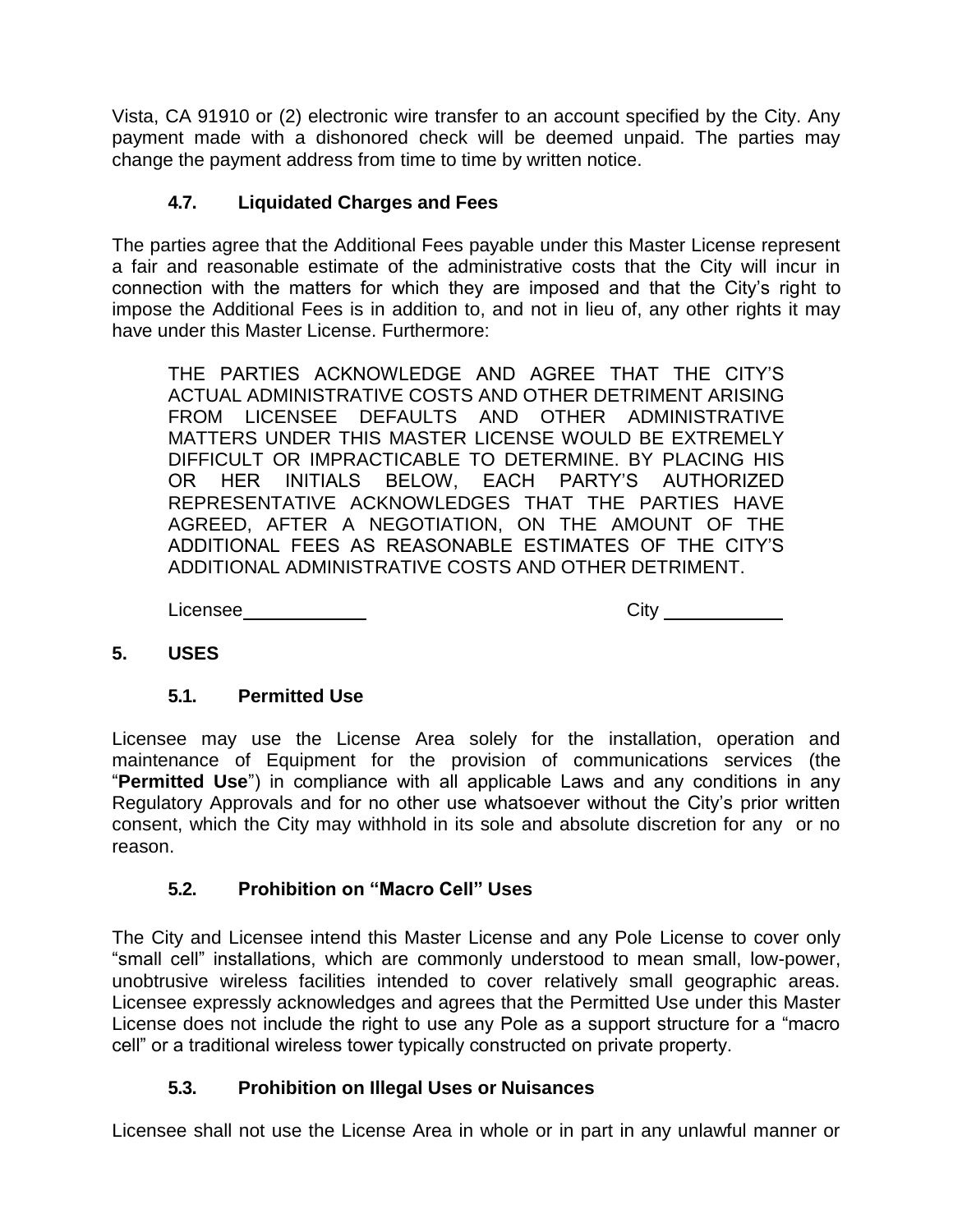for any illegal purpose. In addition, Licensee shall not use the License Area in whole or in part in any manner that constitutes a nuisance as determined by the City in its reasonable judgment. Licensee shall take all precautions to eliminate any nuisances or hazards in connection with its uses and activities on or about the License Area.

## **5.4. Signs or Advertisements**

<span id="page-18-0"></span>Licensee acknowledges and agrees that its rights under this Master License and any Pole License do not authorize Licensee to erect, post or maintain, or permit others to erect, post or maintain, any signs, notices, graphics or advertisements whatsoever on the License Area.

## <span id="page-18-1"></span>**6. POLE LICENSES**

## **6.1. City Approval Required**

<span id="page-18-2"></span>Licensee shall not have any right to use the License Area in whole or in part for any purpose until and unless the City approves a Pole License. Subject to any express limitations in this Master License, the City will not be obligated to subordinate its municipal functions or proprietary interest in any manner whatsoever to Licensee's interest under any Pole License. When the City considers whether to approve or disapprove any Pole License Application, the City may consider any matter that affects its municipal functions or proprietary interests, which include without limitation: (1) Licensee's proposed plans and Equipment specifications; (2) compliance with any applicable Laws; (3) impacts on the City's street light operations; (4) any potential hazards or unsafe conditions that could result from Licensee's installation, operation or maintenance; (5) any potential visual or aesthetic impacts provided the proposed Equipment is in conformance with objective design standards adopted by the City; (6) the additional load on the Pole the proposed Equipment would create only if: (a) such additional load would exceed such Pole's permitted capacity; and (b) such Pole could not be replaced to support Licensee's proposed Equipment; and (7) any municipal plans for the Pole or right-of-way in proximity to the Pole.

## **6.2. Pole License Application**

<span id="page-18-3"></span>Each Pole License Application must include: (1) two partially executed duplicate counterparts of a Pole License in the form attached as **Exhibit A** to this Master License, with fully completed Exhibit A-1 and Exhibit A-2 attached to such partially executed Pole License; (2) the Pole License Processing Fee; and (3) a complete RF Compliance Report.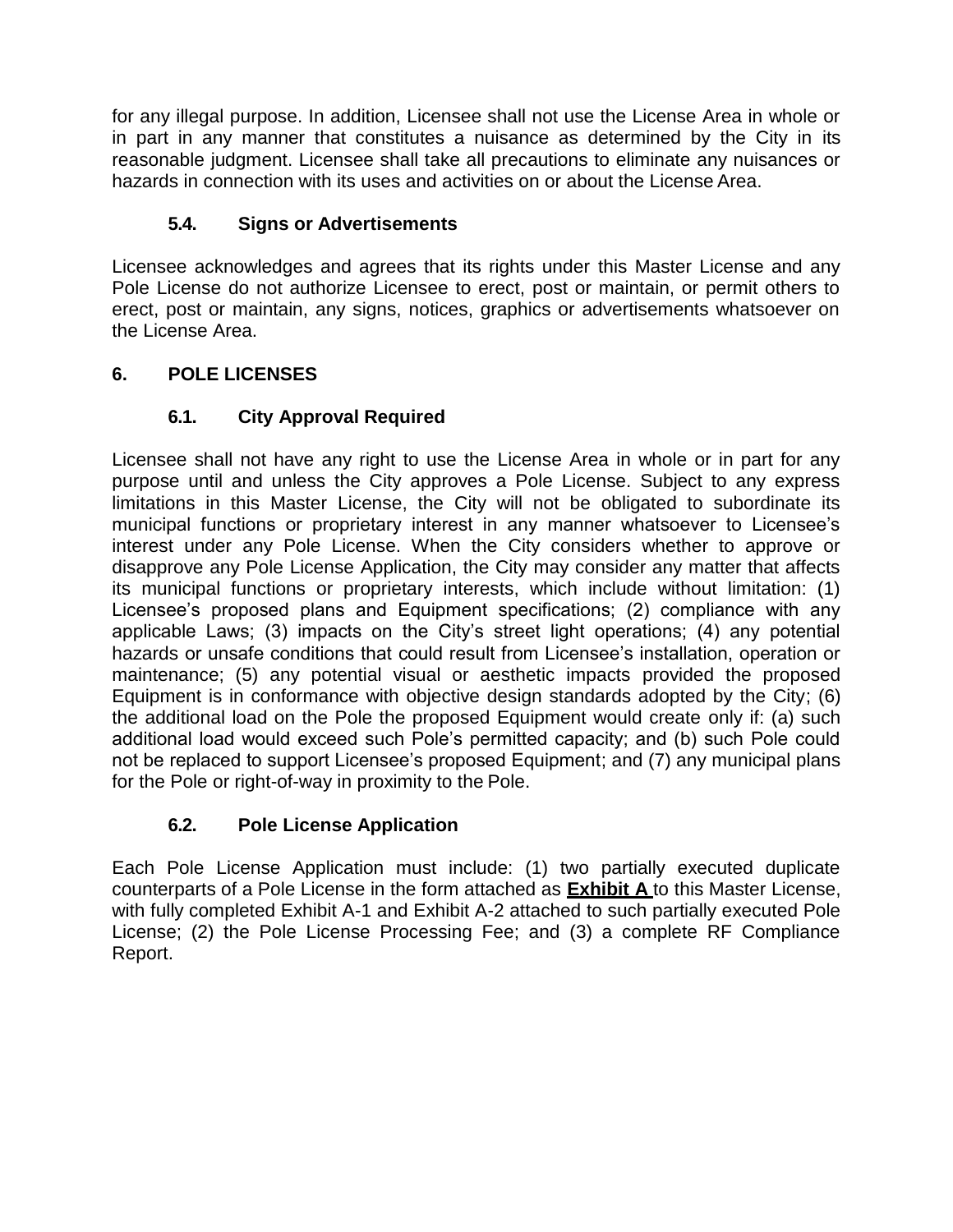#### <span id="page-19-0"></span>**6.3. Pole License Application Review Procedures**

The City will review complete Pole License Applications within applicable timeframes and pursuant to applicable Law, taking into account any tolling periods for such timeframes. Licensee shall provide the City with at least 60 days' prior notice before Licensee submits any Pole License Application that covers 15 or more Poles to allow the City sufficient time to prepare and/or augment its staff as necessary; provided, however, that Licensee shall not submit a single Pole License Application that covers 15 or more Poles within 120 days of the Effective Date of this Master License to give the City sufficient time to complete the procurement process for contract services. Licensee shall use best efforts not to submit successive Pole License Applications if those Pole License Applications would collectively cover 15 or more Poles, and will grant the City a reasonable extension of the applicable timeframe for the City's review if such successive Pole License Applications are submitted.

## **6.3.1. Incomplete Pole License Applications**

<span id="page-19-1"></span>The City will not be obligated to review or approve any incomplete Pole License Application. In the event that Licensee submits an incomplete Pole License Application, the City will notice Licensee that it has suspended its review for that incomplete Pole License Application until Licensee delivers all required elements for a complete Pole License Application. In addition, the City may suspend all pending Pole License Application, whether complete or incomplete, reviews when Licensee fails to timely submit any Pole License Processing Fee. The date and time when Licensee submits the missing elements will be deemed the date and time that Licensee submitted the Pole License Application.

## **6.3.2. Required Changes to the Pole License Application**

<span id="page-19-2"></span>In the event that the City determines for any reason that the Permitted Use at any particular Pole Location would impede its municipal functions or otherwise negatively affects its proprietary interests, the City will provide notice to Licensee as soon as reasonably practicable. Licensee will have 14 days from such notice to change its Pole License Application without any impact on the Pole License Application's priority relative to any other applications then under review or later received by the City. Any changes received after the 14-day period or any other changes Licensee may make to the Pole License Application will cause the date and time on which the application was submitted or deemed submitted to be changed to the date and time on which Licensee submitted the proposed changes.

#### **6.3.3. Consultation with Other City Departments**

<span id="page-19-3"></span>The City may consult with other departments within the City to assess whether Licensee's proposed Equipment poses any concerns, which includes without limitation any concerns about aesthetics, historic or environmental impacts, traffic control, pedestrian access and general right-of-way management. Licensee acknowledges that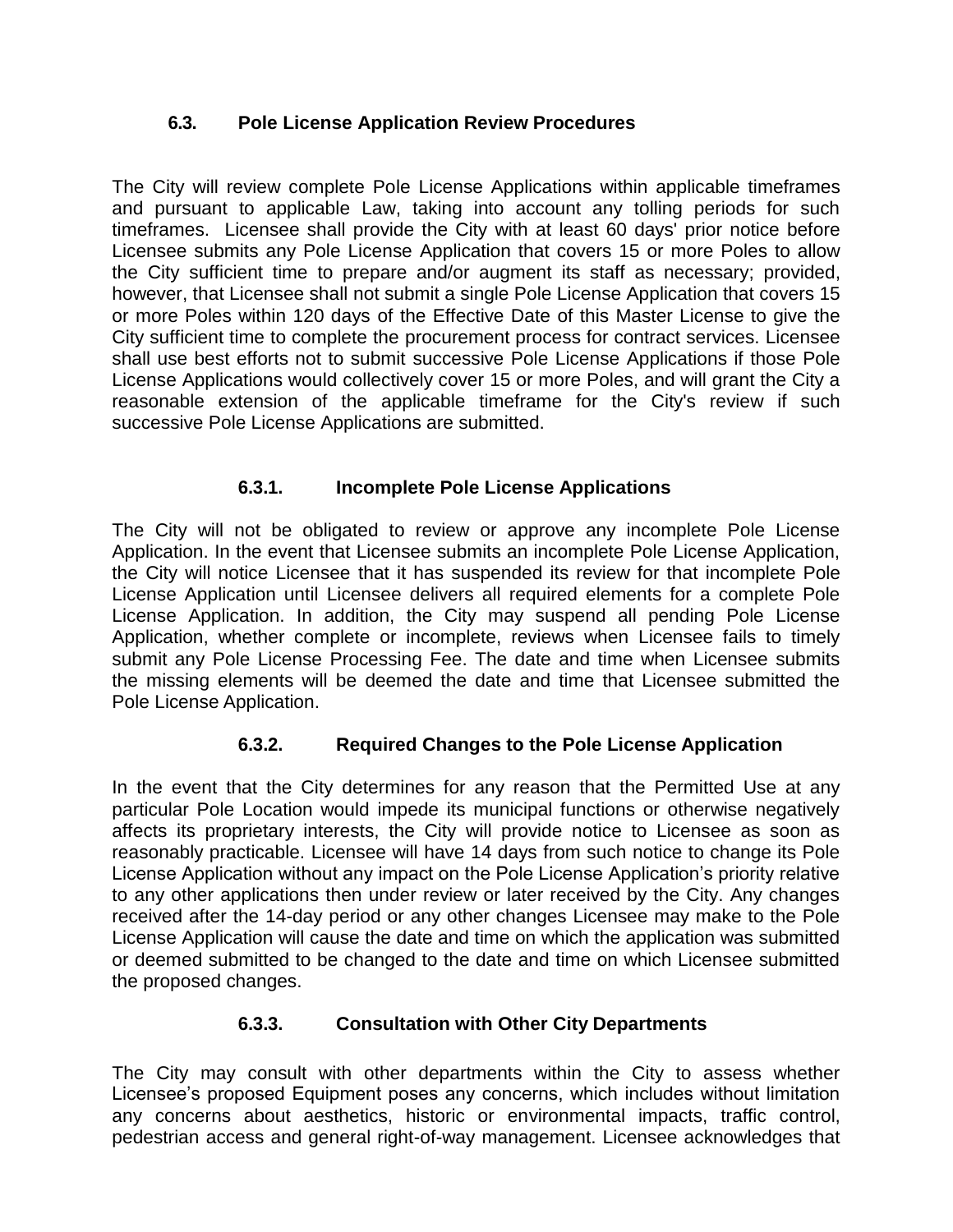any consultation with any other City departments in accordance with this Section 6.3.3 and any actions or failures to act by the City that may result from such consultations would be in the City's proprietary capacity as the Pole owner and not an exercise of the City's regulatory authority.

#### **6.3.4. Pole License Application Approval**

<span id="page-20-0"></span>In the event that the City approves a Pole License Application, the City will return one fully executed Pole License to Licensee. Licensee acknowledges and agrees that the City's decision to approve or disapprove any Pole License Application is not, and will not be deemed to be, a regulatory determination subject to any administrative appeal, but is an exercise of the City's proprietary authority over its Poles as its personal property. In the event that Licensee fails to commence construction pursuant to the Pole License within one year from the date the City fully executes the Acknowledgment Letter, the Pole License shall automatically expire unless the City Manager grants a written extension that may not exceed one additional year. Licensee shall not be entitled to any refund for any fees, which include without limitation the License Fee, paid in connection with a Pole License that expires pursuant to this Section 6.3.4. Nothing in this Section 6.3.4 is intended to prohibit or prevent Licensee from submitting a new Pole License Application for the same or substantially the same Poles as those covered under a Pole License that expired pursuant to this Section 6.3.4.

#### **6.3.5. Waiver of Certain Federal and State Rights of Licensee Inapplicable**

<span id="page-20-2"></span><span id="page-20-1"></span>Despite any potential future change in Law during the initial 10-year term of this Master License, Licensee expressly waives any State or Federal rights to challenge: (1) the fees paid to the City pursuant to this Master License and any Pole License; (2) the timeframes established in this Master License by which the City must review and process Pole License Applications, including any notices, tolling, or extensions required under this Master License; and (3) the right to claim that existing facilities and new facilities installed pursuant to this Master License are eligible for mandatory collocations or modifications under Section 6409(a) of the Middle Class Tax Relief and Job Creation Act of 2012. Preceding the commencement of an extension to this Master License, Licensee may request from the City an amendment of this Master License to comply with such changed laws, if applicable. For the avoidance of doubt, any such amendment would be effective only after the initial 10-year term of this Master License expires or as otherwise agreed to in writing by the Parties.

## <span id="page-20-3"></span>**7. EQUIPMENT INSTALLATION**

#### **7.1. Approved Plans and Equipment Specifications**

<span id="page-20-4"></span>Licensee must submit complete plans and equipment specifications as Exhibit A-2 to any Pole License Application, which must include without limitation all equipment, mounts, hardware, utilities, cables, conduits, signage, concealment elements and other improvements proposed in connection with the License Area. Licensee acknowledges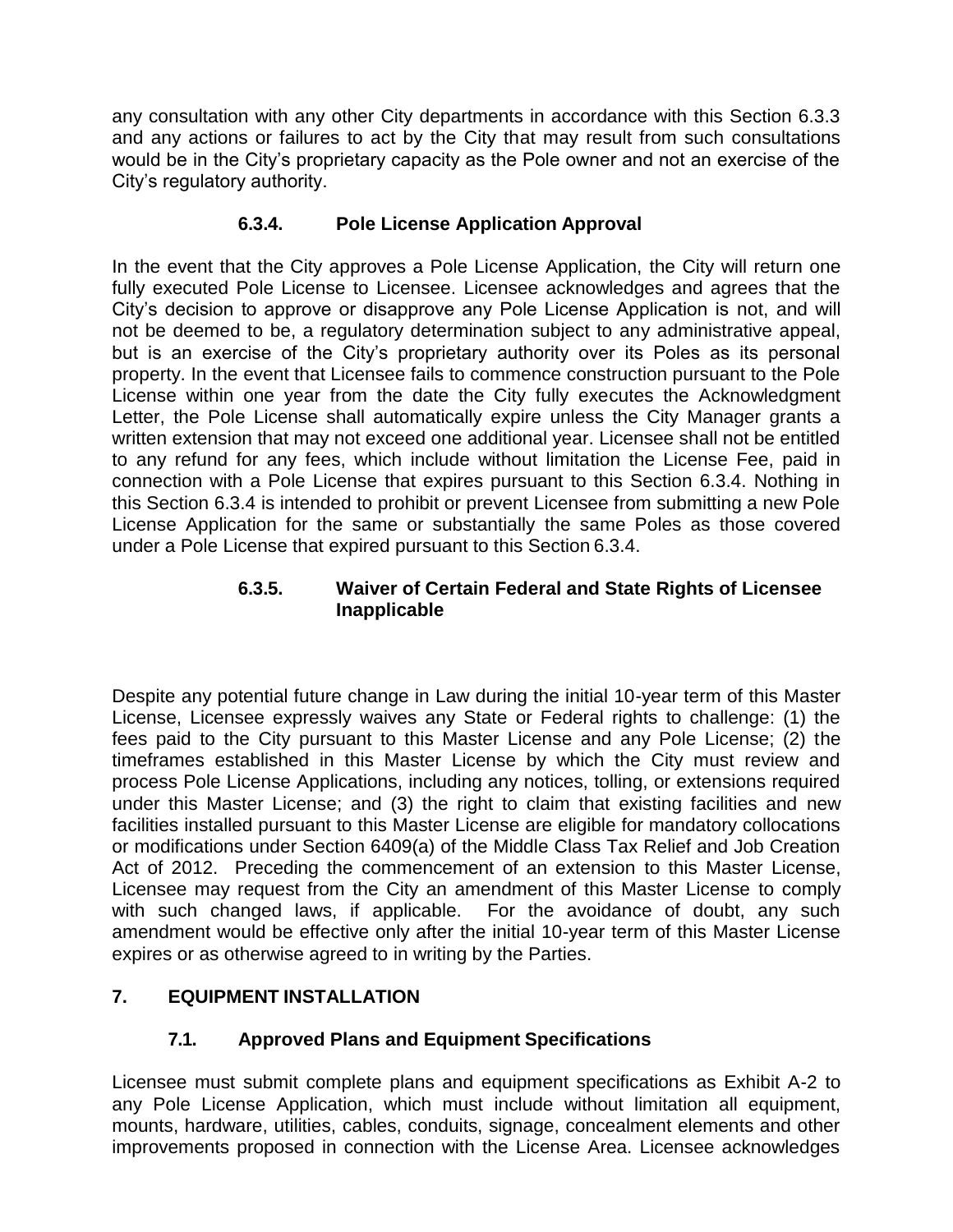that Exhibit A-2 to any approved Pole License will be deemed to be the "**Approved Plans**" and that Licensee will be permitted to install only the Equipment and other improvements shown on such Approved Plans.

#### **7.1.1. Site Identification Required**

<span id="page-21-0"></span>On each licensed Pole, Licensee must install one identification plate in strict compliance with the size, material, form and substance as shown on the Approved Plans. The identification plate must include Licensee's corporate name and telephone number at which Licensee's On-Call Representative can be reached at all times (24 hours per day and 7 days per week). Licensee must replace the identification plate in the event that any information on such plate changes.

#### **7.1.2. Changes Required for Regulatory Approvals**

<span id="page-21-1"></span>Licensee may amend previously Approved Plans when such changes are required to obtain or maintain compliance with other Regulatory Approvals necessary to install the Equipment. Any such changes will require the City's prior written approval. The City will provide notice of its decision to Licensee in accordance with Section 28.1 (Notices).

#### **7.1.3. Corrections to Approved Plans**

<span id="page-21-2"></span>Licensee shall have the obligation to correct any errors or omissions in any Approved Plans and related Regulatory Approvals. Licensee shall immediately send written notice to the City in the event that Licensee discovers any such defects. Any Approved Plans and/or amendments to Approved Plans by the City will not release or excuse Licensee's obligations under this Section 7.1.3.

## **7.2. Prior Regulatory Approvals Required**

<span id="page-21-3"></span>Licensee shall not commence any work at the License Area until Licensee obtains all necessary Regulatory Approvals, which includes without limitation a Wireless Communications Facilities Permit on Public Property from the City's Development Services Department and any other permit obtained through any other City department, and tenders full and complete copies of each Regulatory Approval to the City. The City's consent or refusal to consent to any Pole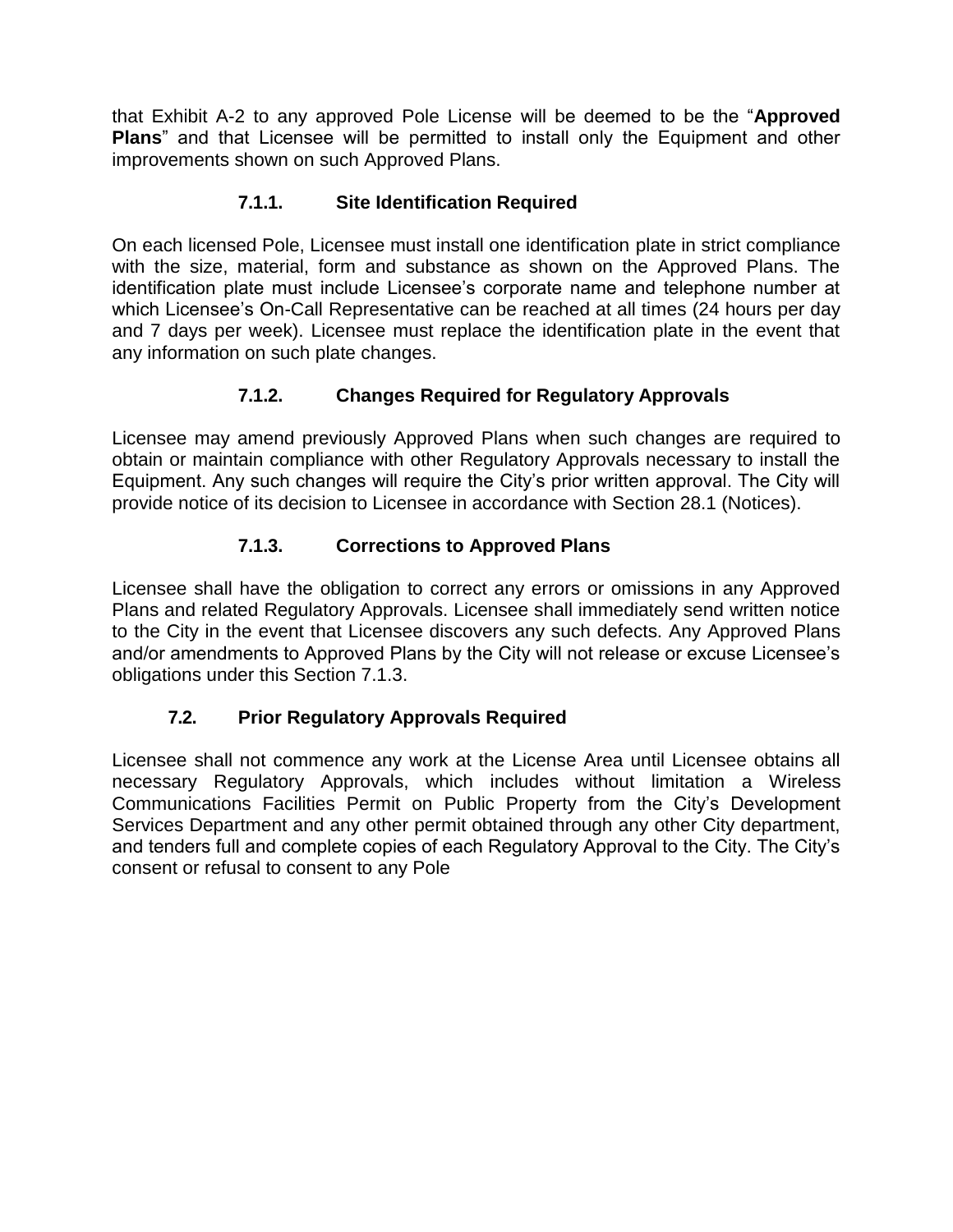License issued by the City in its proprietary capacity as the Pole owner will not be deemed to be any approval or denial in connection with any Regulatory Approval issued by the City in its regulatory capacity as a municipal government.

## **7.3. Installation; Strict Compliance with Approved Plans**

<span id="page-22-0"></span>Licensee shall not commence any work at the License Area until the City provides Licensee with the Acknowledgement Letter or an equivalent letter to confirm the Commencement Date. Licensee shall perform all work in connection with the License Area in strict compliance with the Approved Plans and in a diligent, skillful and workmanlike manner. All installed Equipment must be high quality, safe, fire resistant, modern in design and attractive in appearance, all as approved by the City. After any work at the License Area concludes, Licensee shall restore the License Area and any other City Property to the condition that existed immediately prior to the work commenced.

## **7.3.1. Alterations to City's Property**

<span id="page-22-1"></span>Licensee shall not remove, damage or in any manner alter any City Property without prior written consent from the City and any other City agencies with jurisdiction over the subject City Property. The City may withhold its consent in its sole and absolute discretion, and may reasonably condition its consent in each instance based on scope and nature of the proposed alterations. Licensee shall immediately notify the City if any removal, damage or other alteration occurs to City Property for any reason and through any cause.

## **7.3.2. Licensee's Contractors**

<span id="page-22-2"></span>Licensee and all of its contractors shall obtain all necessary licenses, including without limitation Contractor State Licensing Board licenses and a City of Chula Vista Business License, prior to performing work on or about the License Area. Licensee shall use only qualified and trained persons and appropriately licensed contractors for all work performed on or about the License Area. Licensee shall give the City at least ten (10) days' prior written notice of commencement of any construction or installation on any part of the License Area except or minor and routine repair and maintenance of Licensee's Equipment. At least five (5) business days before any work commences on or about the License Area, Licensee shall provide the City with: (1) a schedule with all activities to be performed in connection with the work; and (2) a list with all the names, contractor's license numbers and business addresses for all contractors who will perform the work.

## **7.4. Labor and Materials Costs**

<span id="page-22-3"></span>Licensee shall be responsible for all direct and indirect costs (labor, materials, and overhead) in connection with designing, purchasing and installing all Equipment in accordance with the Approved Plans and all applicable Laws. Licensee shall also bear all costs to obtain and maintain all Regulatory Approvals required in connection with the installation, which includes without limitation all direct and indirect costs to comply with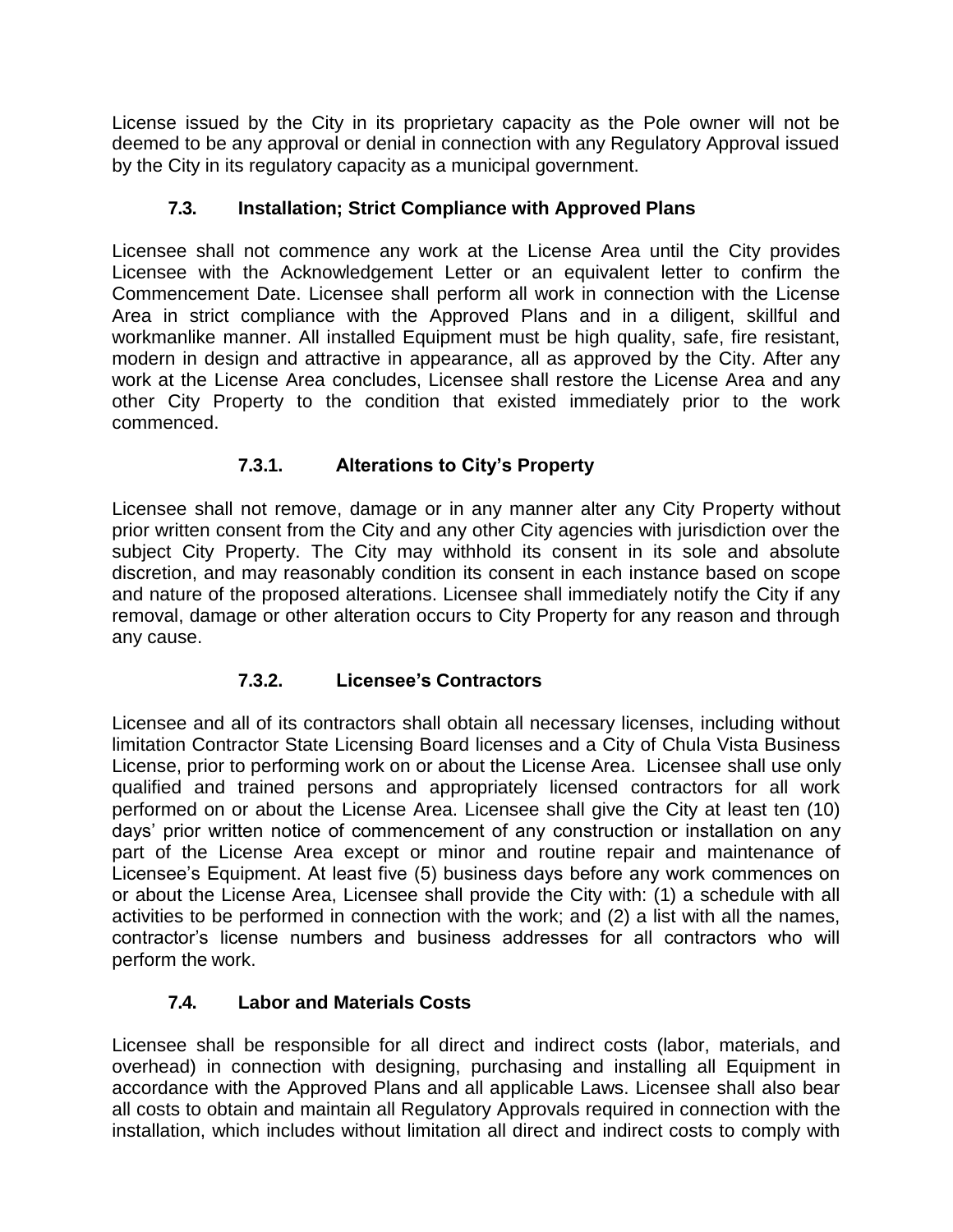any approval conditions or mitigation measures that arise from Licensee's proposed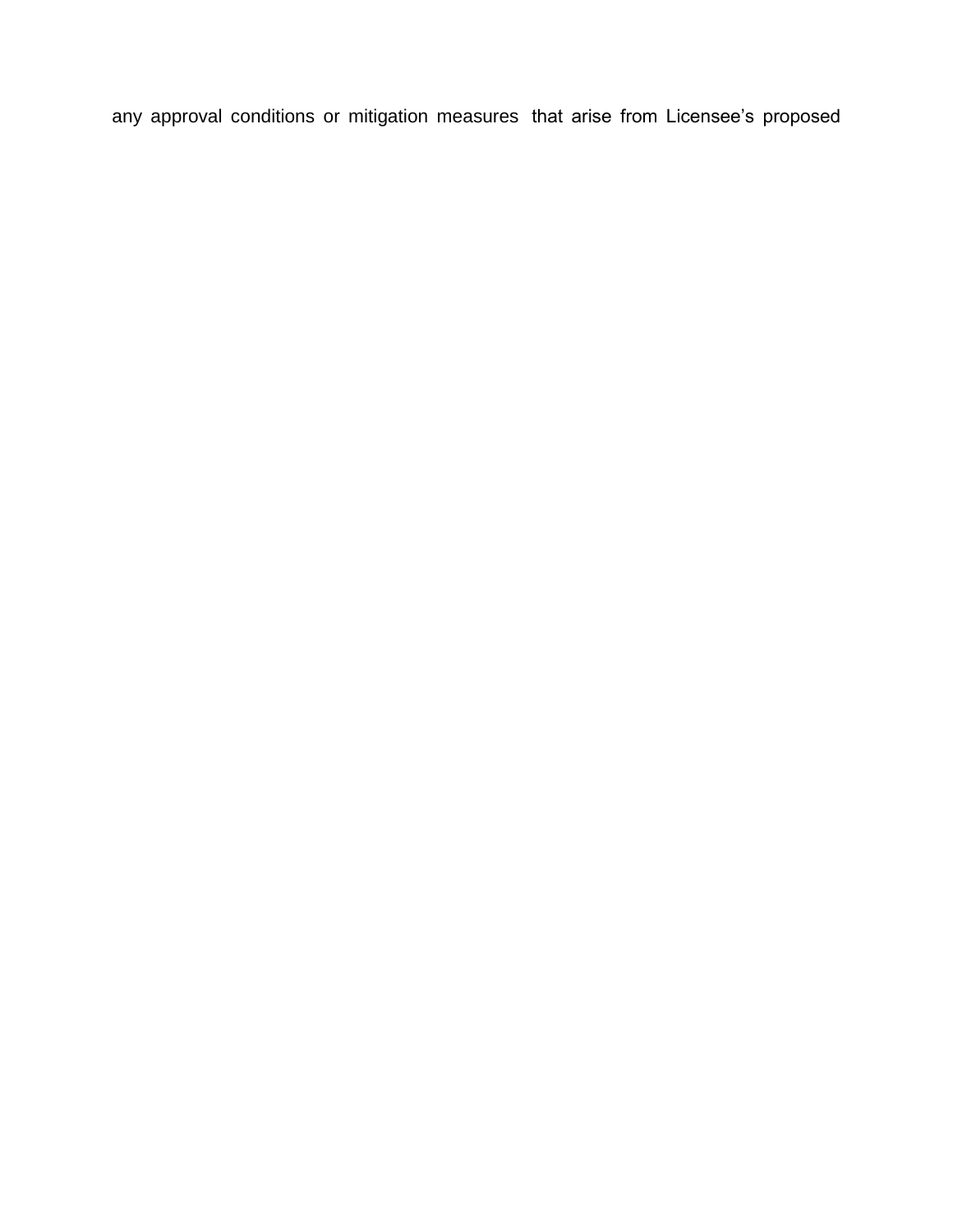installation. Licensee shall timely pay for all labor, materials, Equipment and all professional services related to the Permitted Use or furnished to the License Area at Licensee's direction or for Licensee's benefit.

#### **7.5. Project Managers**

<span id="page-24-0"></span>The City and Licensee each designate the person listed in this Section 7.5 as its project manager to coordinate Licensee's Equipment design and installation, and serve as each party's respective primary contact person for all design, engineering, construction and installation issues that may arise between the parties in connection with this Master License.

#### **City's Project Manager:**

Name: William Valle Title: City Engineer Phone: (619) 691-5021 Address: 276 Fourth Avenue Chula Vista, CA 91910

#### **Licensee's Project Manager:**

Licensee acknowledges that the City's project manager is not exclusively assigned to this Master License, and that the City's project manager may not always be immediately available to Licensee or its project manager. Licensee further acknowledges that the authority delegated by the City to the City's project manager is limited to the administration of this Master License, any Pole License Applications and any approved Pole Licenses. The parties' respective project managers will have no obligation to perform any term or covenant to be performed by the other party under this Master License. Notices to the parties' respective project managers alone will not be deemed effective notice for any purpose under this Master License. The parties may designate a new project manager from time-to-time by written notice to the other party.

#### **7.6. Coordination with the City**

<span id="page-24-1"></span>Licensee must coordinate all its installation, construction and other work on or about the License Area with the City so as to avoid any interference (physical, electronic or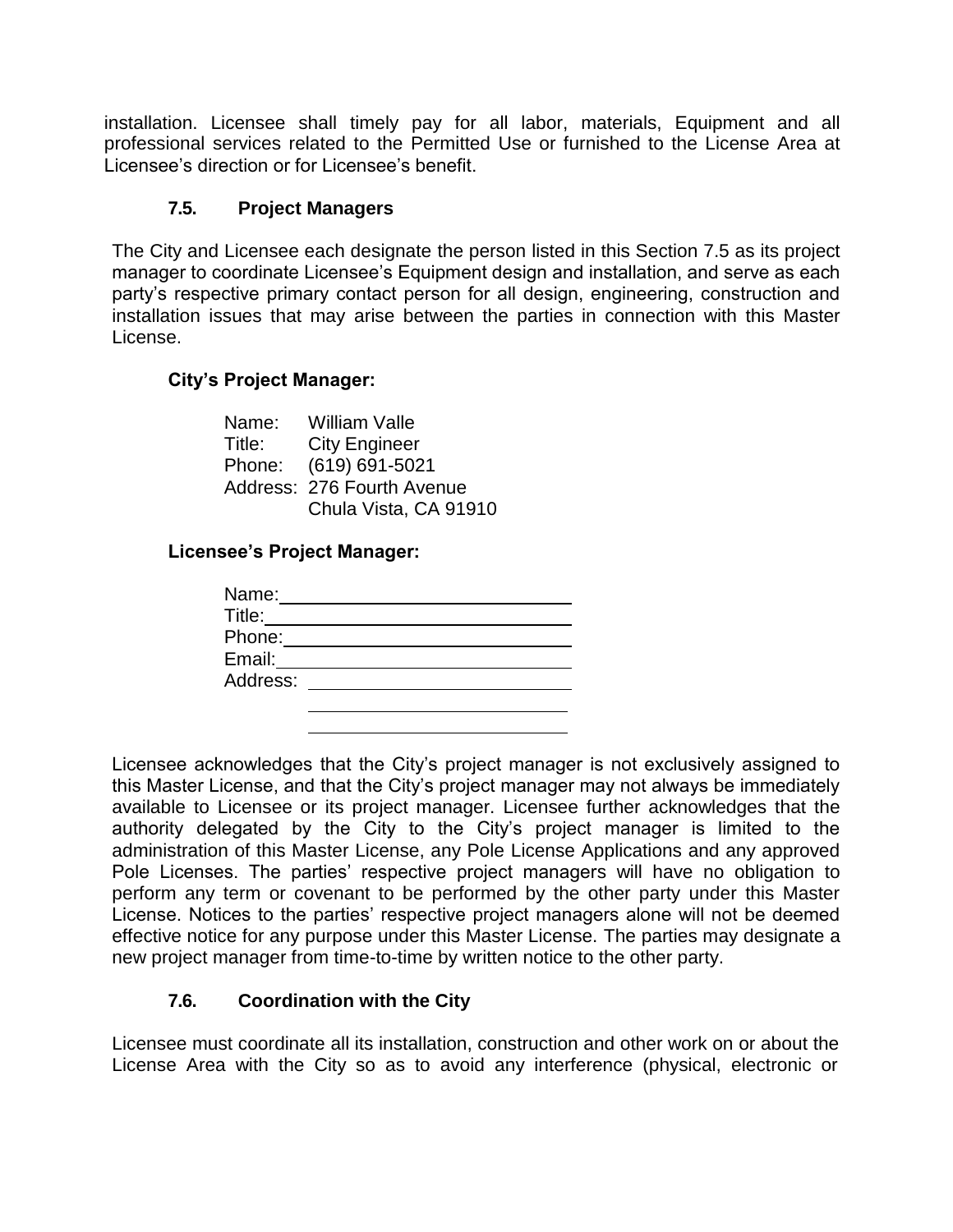otherwise) with any existing utilities, substructures, facilities, City Property and the City's municipal operations.

## **7.7. Fiber-Optic Cables**

<span id="page-25-0"></span>In the event that Licensee's Equipment on the License Area includes any fiber-optic cables, Licensee shall, as partial consideration paid to the City for this Master License, grant the City a license to use twelve (12) strands in any fiber-optic cable that Licensee owns at each licensed Pole. Such license shall be automatically effective upon Licensee's installation of any fiber-optic cables on the License Area, and Licensee shall designate and mark the twelve (12) fiber strands in any conduit that serves the License Area for the City's use at the time it installs such fiber-optic cables. Licensee further agrees that, at the time this Master Agreement expires or terminates, Licensee shall transfer to the City title and ownership of any fiber strands that the City uses or desires to use by quitclaim or bill for sale at no cost to City.

# **7.8. Dedicated Short Range Communications (DSRC)**

Licensee shall, as partial consideration paid to the City for this Master License, install a Dedicated Short Range Communications (DSRC) system, for City's sole use, upon all licensed Poles located at signalized intersections. Licensee further agrees that, at the time this Master Agreement expires or terminates, Licensee shall transfer to the City title and ownership of all DSRC system equipment that the City uses or desires to use by quitclaim or bill for sale at no cost to City.

# **7.9. Title to Licensee's Equipment and Other Improvements**

<span id="page-25-1"></span>Except as specifically provided otherwise in this Master License, all Equipment and other improvements installed, constructed or placed on or about the License Area by Licensee or its Agents or Invitees will be and remain at all times Licensee's personal property. All structural improvements to any Pole, any replacement Pole and any underground fiber optic cables, all as approved by the City and shown in the Approved Plans, will become City Property and remain should Licensee vacate or abandon such License Area, unless the City elects in a written notice to Licensee that it does not wish to take title to such structural improvements, in which case Licensee shall remove such improvements at its sole cost and in a manner acceptable to City, and shall restore all affected areas by such removal to a condition compliant with all applicable Laws. Subject to Section 24 (Surrender of License Area), Licensee may remove its Equipment from the License Area at any time after 30 days' written notice to the City.

# <span id="page-25-2"></span>**8. PUBLIC WORKS OPERATIONS**

# **8.1. City's Access to License Areas**

<span id="page-25-3"></span>Except as specifically provided otherwise in this Master License, the City and its Agents have the right to access any License Area in whole or in part at any time without notice for any purpose. The City will not be liable in any manner whatsoever, and Licensee expressly waives any Claims for inconvenience, disturbance, lost business, nuisance or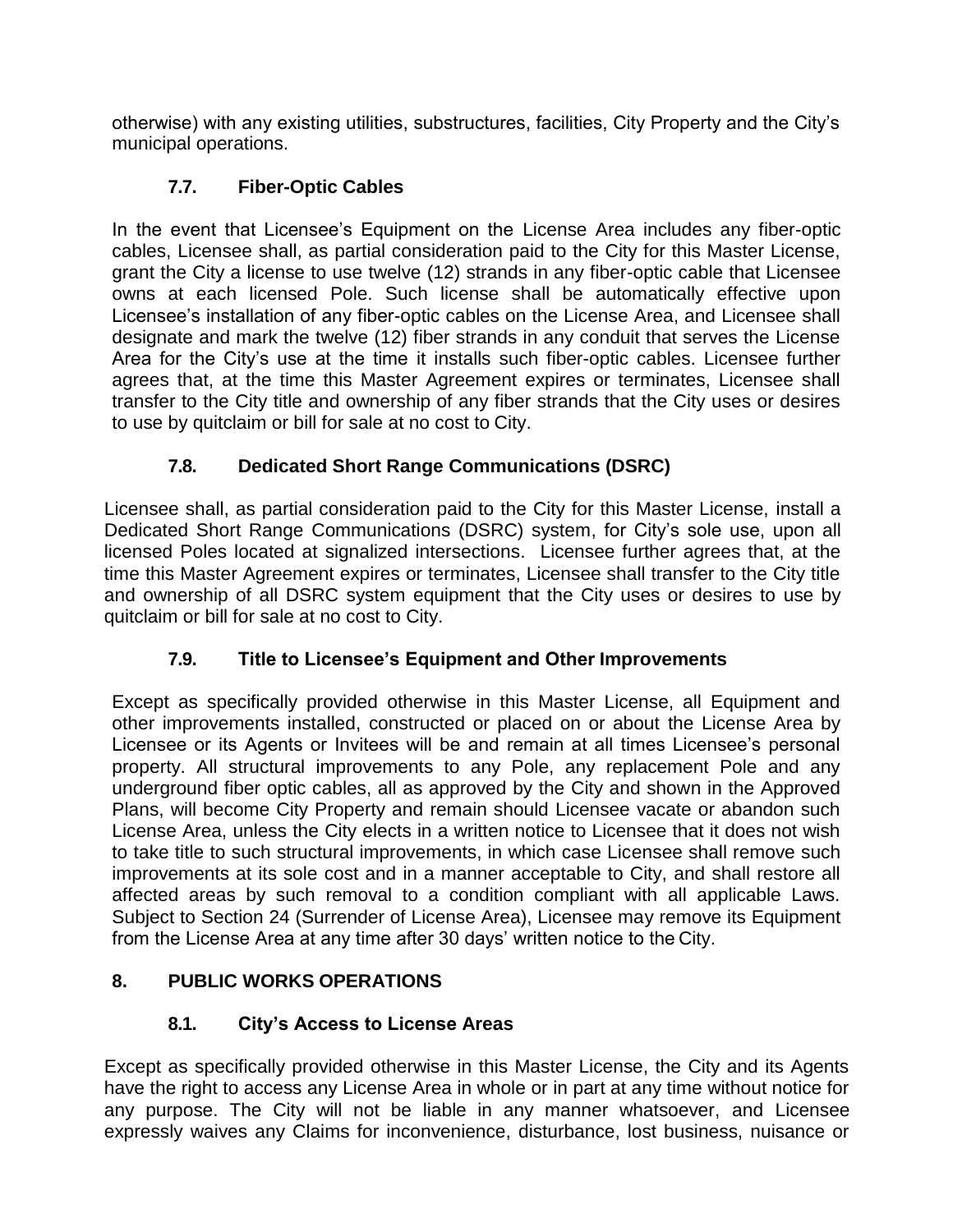other damages that may arise from the City's or its Agents' access to the License Area, which includes any Equipment removed in an emergency or other exigent circumstances pursuant to Section 8.4 (Emergencies), except to the extent that the damage arises directly and exclusively from the gross negligence or willful misconduct of the City or its Agents and not contributed to by the acts, omissions or negligence of Licensee, its Agents or Invitees. The City will not be liable in any manner whatsoever, and Licensee expressly waives any Claims for inconvenience, disturbance, lost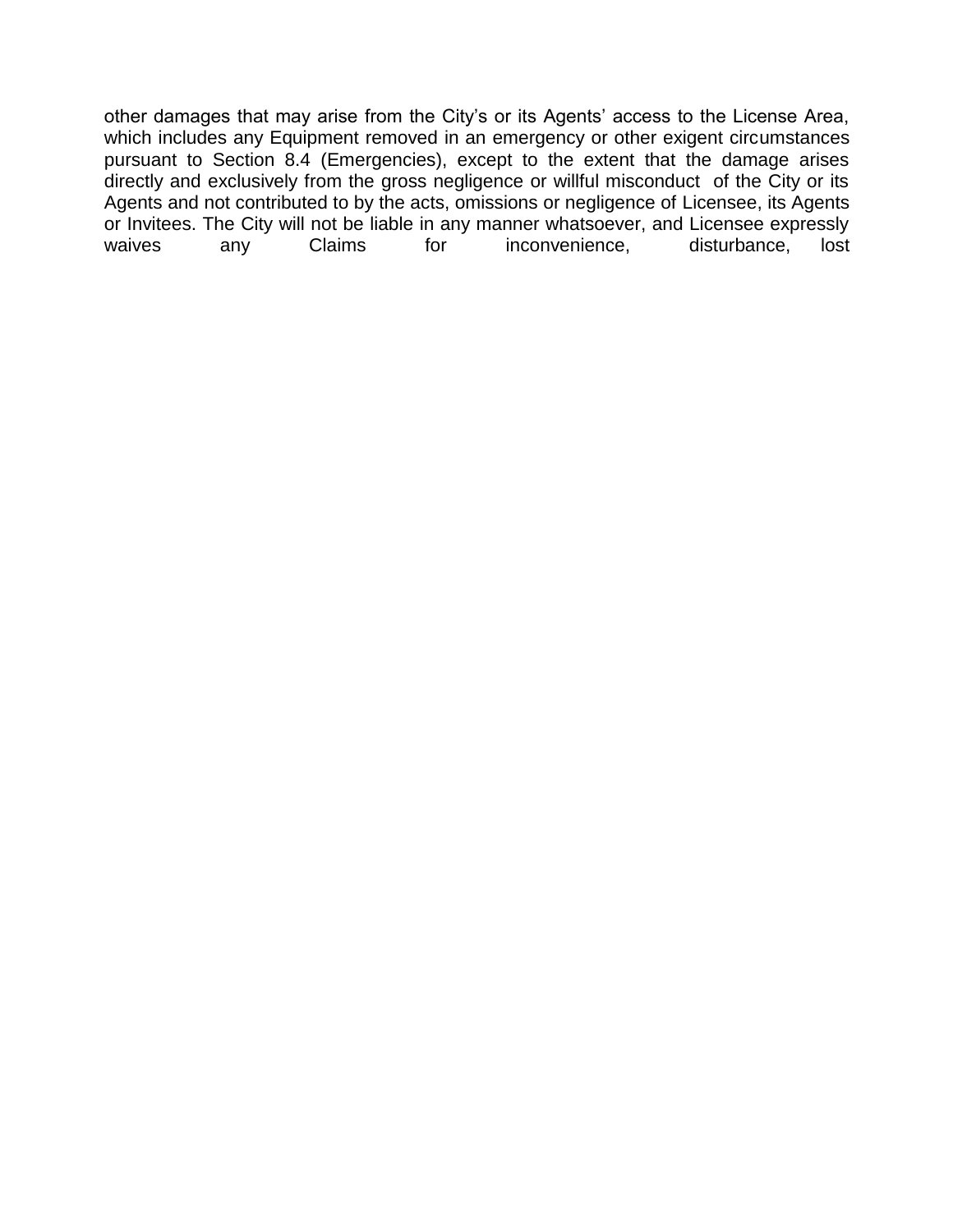business, nuisance or other damages that may arise from the City's or its Agents' gross negligence or willful misconduct and not contributed to by Licensee's or its Agents' or Invitees' acts, omissions or negligence.

## **8.2. Repairs, Maintenance and Alterations to Poles**

<span id="page-27-0"></span>The City and/or the City's Public Works Department will: (1) maintain and repair Poles as needed, in its sole judgment, for its street light operations and other municipal functions; and (2) correct any immediately hazardous condition. If City requires the termination of electrical service to the Equipment in order to maintain or repair any Poles, the City shall inform Licensee at the telephone number provided in section 7.5 and the parties shall coordinate in good faith to determine suitable dates and times to complete such actions. If City requires the termination of electrical service to the Equipment in order to correct any immediately hazardous condition, Licensee shall provide and install an emergency shut-off switch which will terminate electrical service to all Equipment. If City uses Licensee's emergency shut-off switch, City will notify Licensee at the telephone number provided in section 7.5. Except as provided in Section 26 (Termination), and excluding conditions that arise from the City's or its Agents' gross negligence or willful misconduct, neither any City work on any Pole nor any condition on any Pole will: (1) entitle Licensee to any damages; (2) excuse or reduce any obligation by Licensee to pay any License Fees or Additional Fees or perform any covenant under this Master License; or (3) constitute or be construed as a constructive termination of this Master License or any Pole License.

## **8.3. Repairs, Maintenance and Alterations to License Areas**

<span id="page-27-1"></span>The City may, at any time, alter, add to, repair, remove from and/or improve the License Area in whole or in part for any operational purpose, which includes without limitation maintenance and improvements in connection with street light services and compliance with Laws; provided, however, (1) the City makes a good-faith effort to provide notice to Licensee's On-Call Representative; (2) the City allows Licensee's representative to observe the City's work; and (3) the City takes reasonable steps not to disrupt Licensee's ordinary operations on the License Area. If City requires the termination of electrical service to the Equipment in order to alter, add to, remove from, and/or improve the License Area, the City shall inform Licensee at the telephone number provided in section 7.5 and the parties shall coordinate in good faith to determine suitable dates and times to complete such actions. The provisions in this Section 8.3 will not be construed to allow Licensee's ordinary operations to impede or delay the City's authority and ability to make changes to the License Areas necessary to maintain street light services.

## **8.4. Emergencies**

<span id="page-27-2"></span>In emergencies, the City's work will take precedence over Licensee's operations, which includes without limitation any Equipment operated on the License Area, and the City may access the License Area in whole or in part as the City deems necessary in its sole determination and in accordance with this Section 8.4, whether the City has notified Licensee of such emergency or other exigent circumstances or not. When safe and practicable, the City will notify Licensee of any emergency or other exigent circumstances that requires the City to remove or replace any Pole and will allow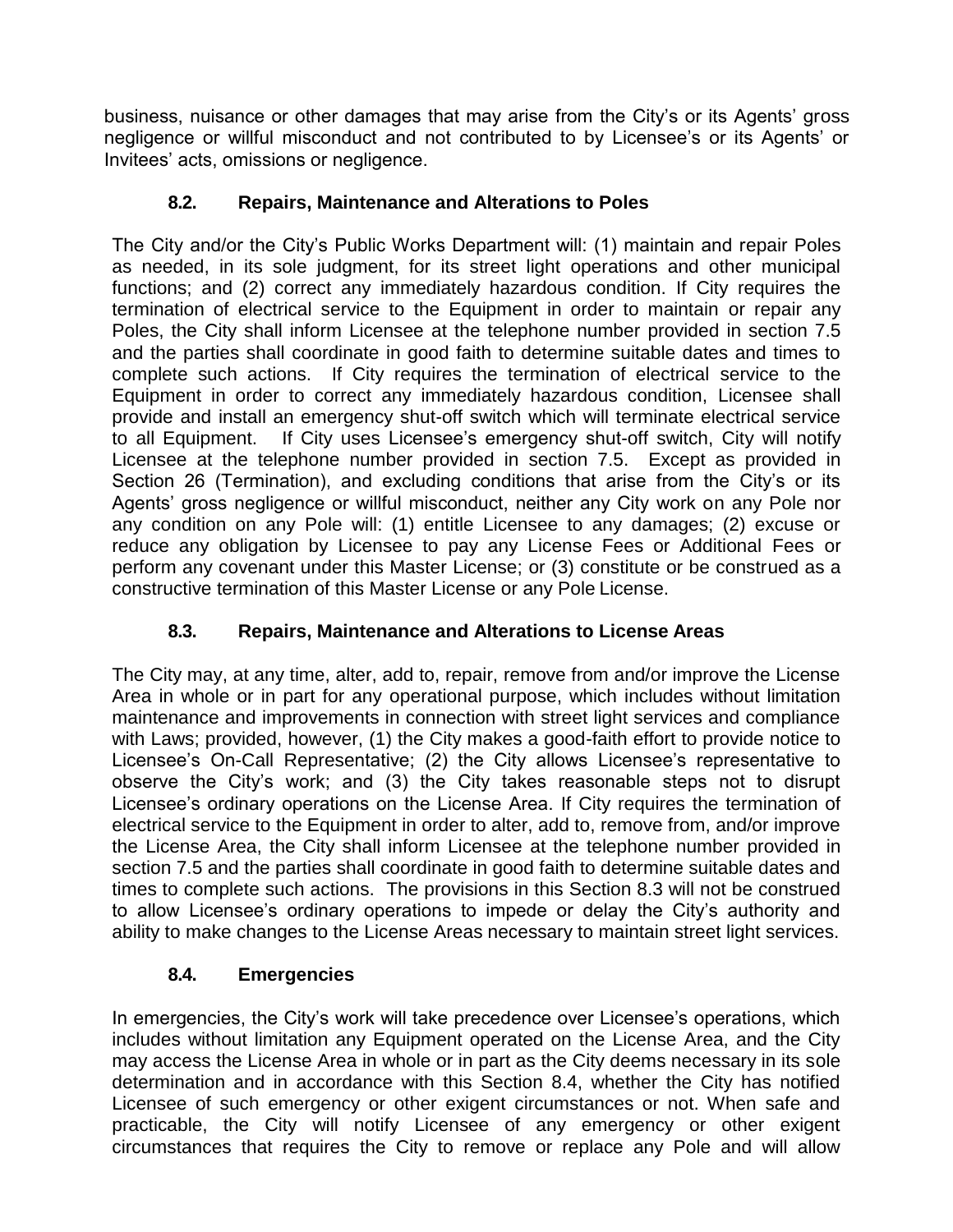Licensee to remove its Equipment before the City removes or replaces the Pole; provided, however, that the City will remove the Equipment from the Pole when in the City's sole determination it would (1) be unsafe or not practicable to wait for Licensee to perform the work; (2) cause significant delay; or (3) otherwise threaten or compromise public safety or public services. In order to allow City to remove Equipment under this section, Licensee shall provide and install an emergency shut-off switch which will terminate electrical service to all Equipment. If City uses Licensee's emergency shutoff switch, City will notify Licensee at the telephone number provided in section 7.5. The City will remove any Equipment with reasonable care and store the Equipment for retrieval by Licensee. Licensee shall have the right to reinstall such removed Equipment or equivalent Equipment at Licensee's sole expense on the repaired or replaced Pole and in accordance with Section 7 (Equipment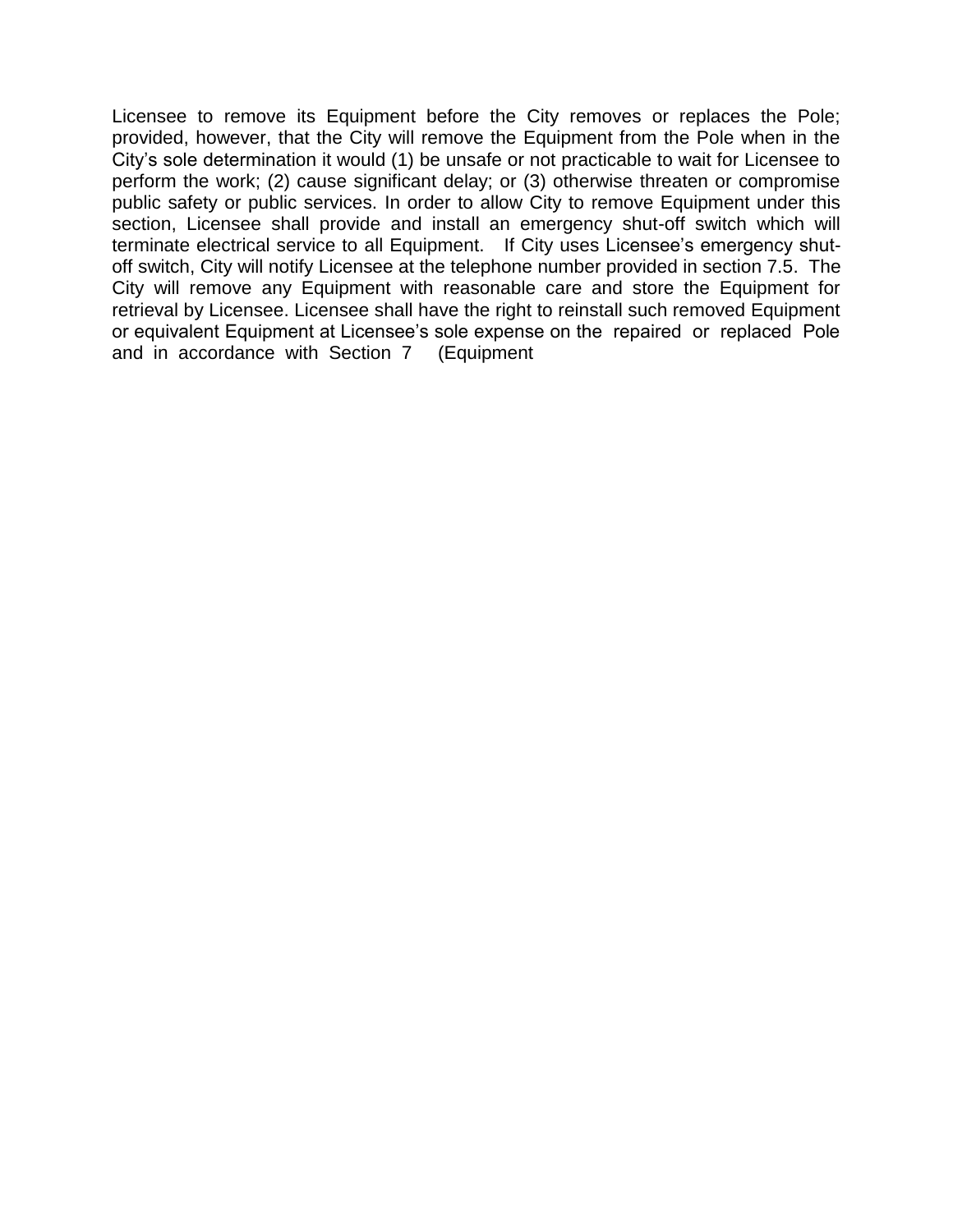Installation). The City's removal of Licensee's Equipment in emergencies or other exigent circumstances will not be deemed to be a forcible or unlawful entry onto the License Area or any interference with Licensee's contractual privilege to use the License Area.

## <span id="page-29-1"></span><span id="page-29-0"></span>**9. LICENSEE'S MAINTENANCE OBLIGATIONS**

#### **9.1. Damage to Poles**

#### **9.1.1. Notice to the City**

<span id="page-29-2"></span>Licensee agrees to give the City notice of the need for any repair to a Pole promptly after Licensee discovers any damage from any cause. Licensee's agreement to provide notice is not an assumption of liability for any life-threatening or hazardous conditions unless caused by the acts, omissions or negligence of Licensee or its Agents or Invitees. Failure to provide such notice will be a material default under this Master License.

#### **9.1.2. Damage Caused by Licensee**

<span id="page-29-3"></span>In the event that any use or maintenance by Licensee or its Agents or Invitees cause any damage to any Pole, Licensee must repair such damage within 30 days after the City provides a notice to Licensee that describes such damage. Such 30-day cure period may be extended to a date certain if the City agrees the cure reasonably requires more time. In the event that Licensee fails to timely cure the damage, the City may repair the damage at Licensee's expense. Licensee will reimburse the City for all costs incurred to repair such damage within 10 days after Licensee receives the City's demand for payment, together with copies of invoices or other evidence to document the costs incurred.

#### **9.1.3. No Right to Repair**

<span id="page-29-4"></span>Absent notice from the City with a demand to cure any damage to a Pole, Licensee is not authorized to make any repairs to any Pole. Licensee expressly waives all rights it may have under any applicable Laws to make repairs at the City's expense.

#### **9.2. Equipment Maintenance**

<span id="page-29-5"></span>Licensee shall, at its sole cost and expense, install, maintain and promptly repair any damage to any Equipment installed on the License Area whenever repair or maintenance may be required, subject to the City's prior approval if required under Section 7 (Equipment Installation). Licensee is not required to seek the City's prior approval for any Equipment repair, maintenance, replacement or other installation on the License Area when such Equipment is shown on the Approved Plans. Licensee must obtain the City's prior written approval for any Equipment repair, maintenance, replacement or other installation that involves larger, different or additional Equipment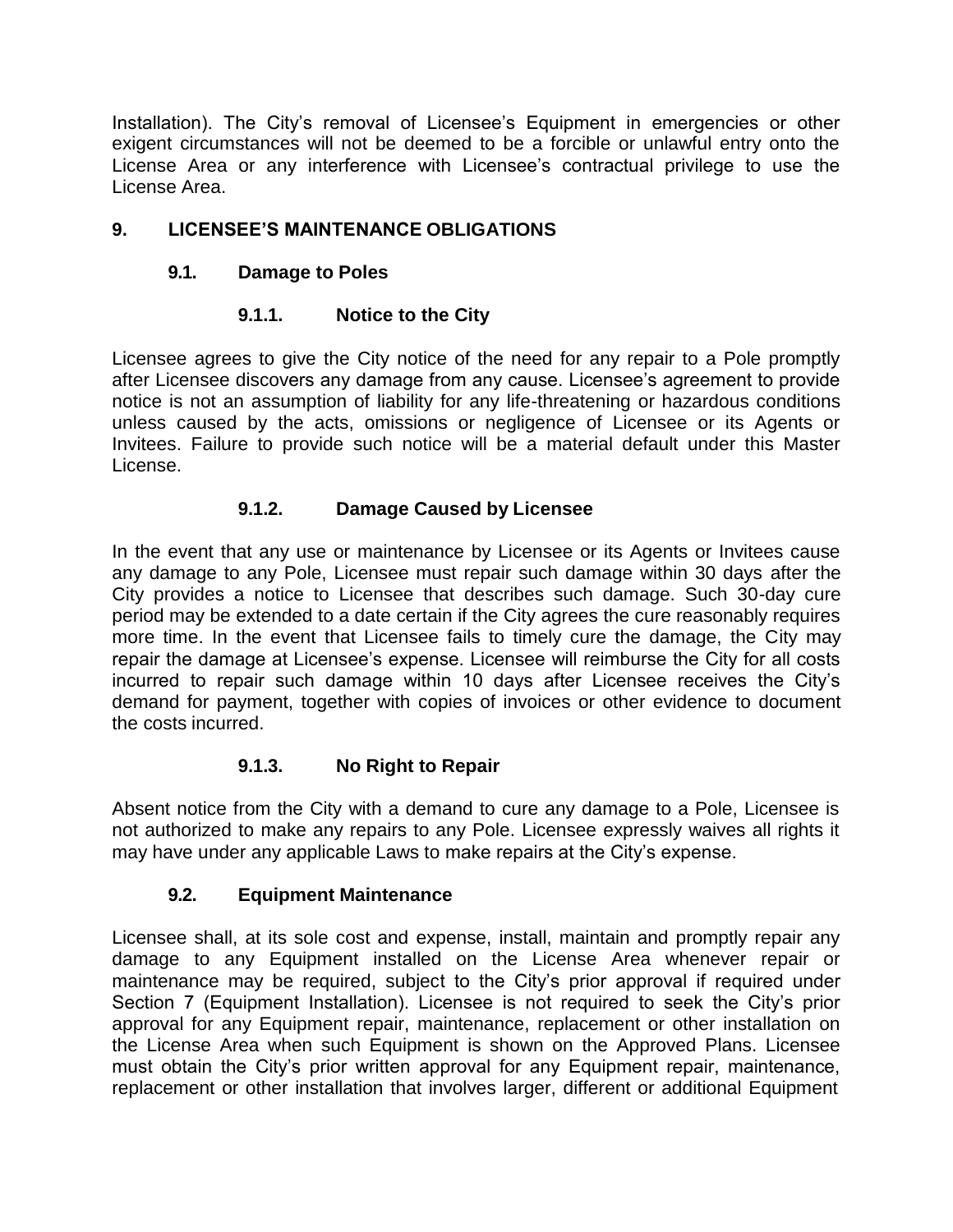than shown on the Approved Plans. Licensee expressly acknowledges that Section  $6409(a)$  of

the Middle Class Tax Relief and Job Creation Act of 2012 (codified at 47 U.S.C. § 1455) does not apply to this Master License or any Pole License because the City is granting them in its proprietary capacity as the owner of the City Poles. Any work on Licensee's Equipment installed on Poles that is authorized or permitted under this Subsection is subject to Licensee obtaining any required Regulatory Approvals.

#### **9.3. Graffiti Abatement**

<span id="page-30-0"></span>Licensee's repair and maintenance obligation includes the removal of any graffiti from the License Area within seven (7) days after the City notifies Licensee.

#### **9.4. Standard of Work**

<span id="page-30-1"></span>For all work performed by or for Licensee under this Section 9.5, Licensee shall be: (1) at Licensee's sole cost and expense; (2) performed only qualified and trained persons and appropriately licensed contractors; (3) performed in a manner and with equipment and materials that will not interfere with or impair the City's operations; and (4) compliant with all applicable Laws.

#### **9.5. Inspections**

<span id="page-30-2"></span>At least once in every License Year, Licensee shall perform an inspection of all Equipment. Upon the City's request, Licensee shall furnish, within 30 days, a written report to the City on the condition of such Equipment that includes, without limitation, any identified concerns and corrective action taken or planned to be taken. In the event that Licensee's inspection reveals any maintenance concerns in connection with any Pole or any other City Property, Licensee shall promptly notify the City.

#### <span id="page-30-3"></span>**10. LIENS**

Licensee shall keep the License Area free and clear from any and all liens in connection with any work performed, material furnished or obligations incurred by or for Licensee. Licensee shall inform each and every contractor and material supplier that provides any work, service, equipment or material to Licensee in any way connected with Licensee's use of the License Area that the License Area is public property and is not subject to mechanics' liens or stop notices for Equipment or other materials or services provided for Licensee's Equipment. If Licensee does not cause the release of lien of a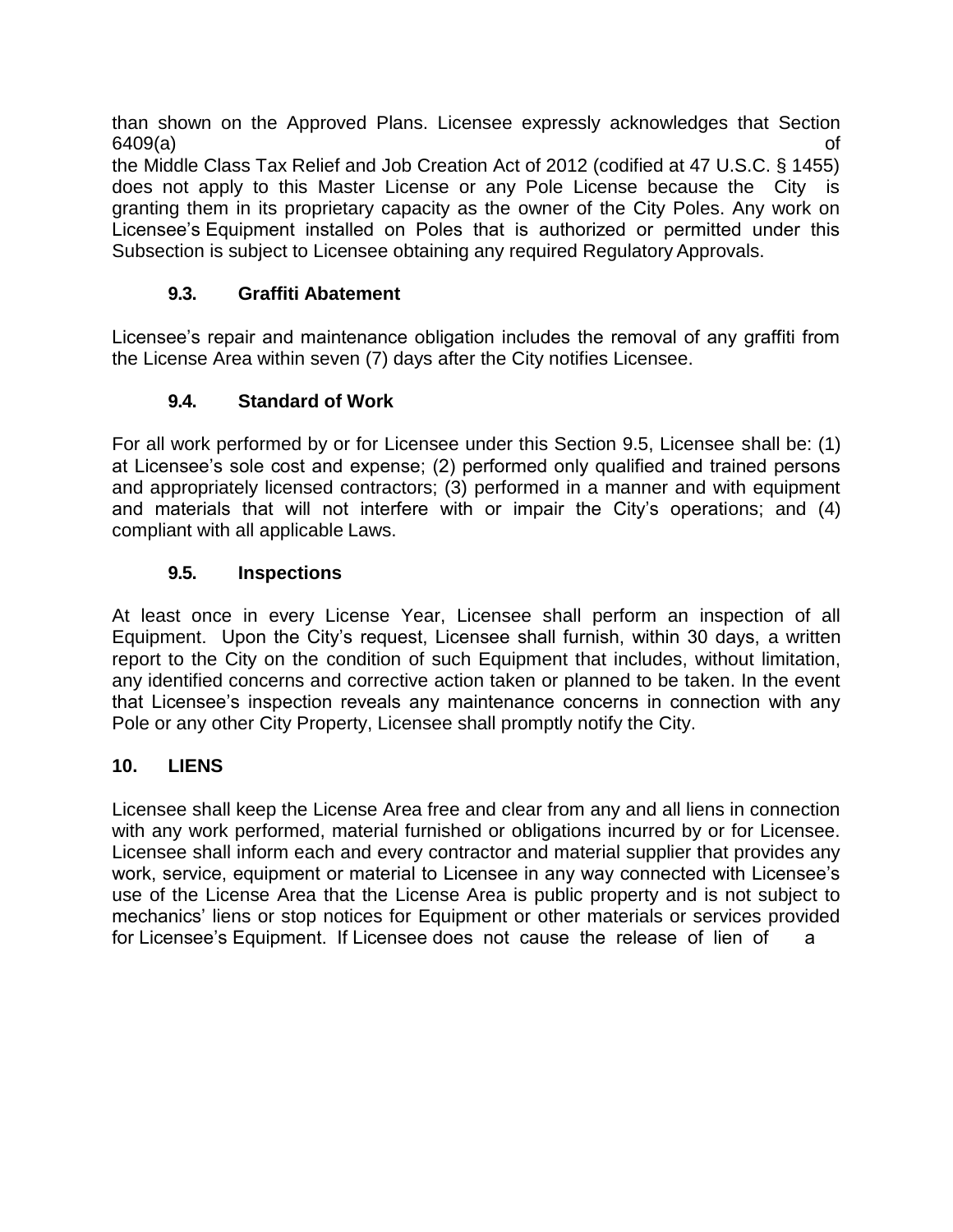mechanic's lien or stop notice by any contractor, service provider or equipment or material supplier purporting to attach to the License Area or other City Property within 30 days after notice or discovery of the lien, the City will have the right, but not the obligation, to cause the same to be released by any means it deems proper, including payment of the Claim giving rise to such lien. Licensee must reimburse the City for all expenses it incurs in connection with any such lien (including reasonable attorneys' fees) within 10 days following receipt of the City's demand together with copies of invoices or other evidence to document the costs incurred. Licensee shall give the City at least 10 days' prior notice of commencement of any construction or installation on any part of the License Area except for minor and routine repair and maintenance of Licensee's Equipment. Licensee shall not create, permit, or suffer any other encumbrances affecting any portion of the License Area.

## <span id="page-31-0"></span>**11. UTILITIES**

Licensee shall be responsible to secure its own utility services for its Permitted Use and shall not be permitted to use or submeter from any electrical service provided to the City on any Pole. The City may, in its sole and absolute discretion, permit License to connect to or submeter from any electrical service provided to the City on any Pole not subject to a flat rate from the City's electrical service provider. Licensee shall timely pay when due all charges for all utilities furnished to its Equipment.

# <span id="page-31-1"></span>**12. TAXES AND ASSESSMENTS**

# **12.1. Possessory Interest Taxes**

<span id="page-31-2"></span>Licensee understands and acknowledges that this Master License may create a possessory interest subject to taxation and that Licensee will be required to pay any such possessory interest taxes. Licensee further understands and acknowledges that any sublicense or assignment permitted under this Master Agreement and any exercised options to renew or extend this Master License may constitute a change in ownership for taxation purposes and therefore result in a revaluation for any possessory interest created under this Master License.

## **12.2. Licensee's Tax Obligations**

<span id="page-31-3"></span>Licensee agrees to pay when due and prior to delinquency any and all taxes, assessments, charges, excises and exactions whatsoever, including without limitation any possessory interest taxes, that arise from or in connection with Licensee's use within the License Area or Licensee's Equipment that may be imposed on Licensee under Law. Licensee shall not allow or suffer any lien for any taxes assessments, charges, excises or exactions whatsoever to be imposed on the License Area or Licensee's Equipment. In the event that the City receives any tax or assessment notices on or in connection with the License Area or Licensee's Equipment, the City shall promptly (but in no event later than 30 calendar days after receipt) forward the same,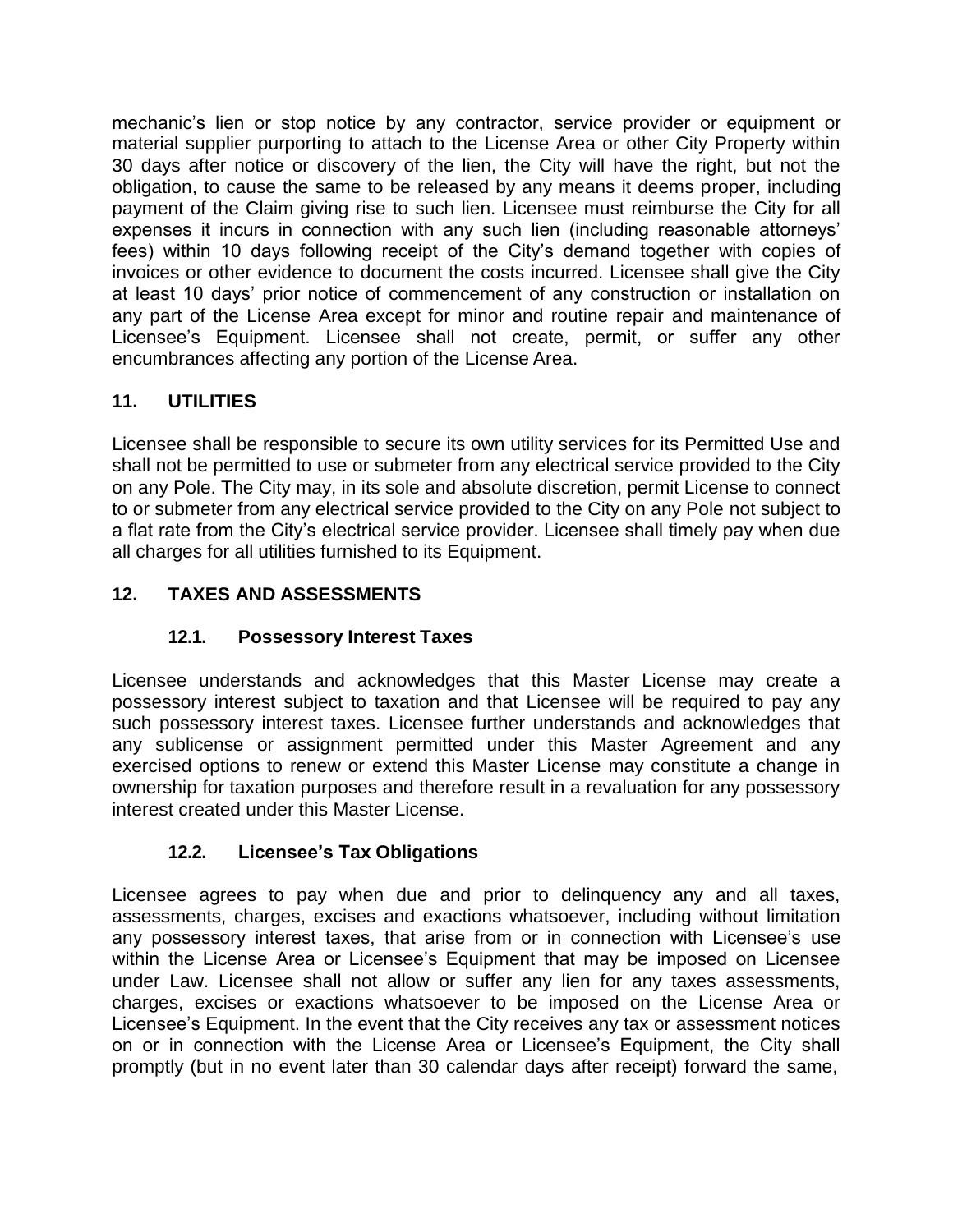together with reasonably sufficient written documentation that details any increases in the taxable or assessable amount attributable to Licensee's Equipment.

## <span id="page-32-0"></span>**13. COMPLIANCE WITH LAWS**

## **13.1. Compliance with Current and Future Laws**

<span id="page-32-1"></span>Licensee shall install, operate and maintain the Equipment, and shall perform all work in connection with such installation, operation and maintenance, in strict compliance with all applicable Laws and all conditions in any Regulatory Approvals issued in connection with the Equipment or its installation and operation on any Pole. The parties agree that Licensee's obligation to comply with all Laws is a material part of the bargained-for consideration under this Master License, irrespective of the degree to which such compliance may interfere with Licensee's use or enjoyment of the License Area, the likelihood that the parties contemplated the particular Law involved and whether the Law involved is related to Licensee's particular use of the License Area. No occurrence or situation arising during the Term arising under any current or future Law, whether foreseen or unforeseen and however extraordinary, will relieve Licensee from its obligations under this Master License or give Licensee any right to terminate this Master License or any Pole License in whole or in part or to otherwise seek redress against the City. Licensee waives any rights under any current or future Laws to terminate this Master License or any Pole License, to receive any abatement, diminution, reduction or suspension of payment of License Fees, or to compel the City to make any repairs to comply with any such Laws, on account of any such occurrence or situation.

## <span id="page-32-2"></span>**13.2. Licensee's Personnel**

## **13.2.1. Personnel Training and Certification**

<span id="page-32-3"></span>Licensee shall ensure that all persons who install, operate or maintain the Equipment are appropriately trained and licensed by the California State Contractors Licensing Board as required under applicable CPUC rules and regulations. Licensee shall ensure that such persons are trained in and observe all safety requirements established by the City, the CPUC and the California Division of Occupational Safety and Health, Department of Industrial Relations, which includes without limitation site orientation, tagout and lock-out de-energization rules, ladder and lift restrictions and track and street right-of-way safety requirements.

## **13.2.2. Licensee's Indemnification for Personnel Injuries**

<span id="page-32-4"></span>Licensee acknowledges that (1) the City has delegated to Licensee control over the License Area at any time in which Licensee or its Agents are installing, operating or maintaining the Equipment; and (2) the City is not a co-employer of any employee of Licensee or any employee of Licensee's Agents, and the City shall not be liable for any Claim by Licensee's or its Agent's employee(s). Licensee agrees to fully indemnify, defend and hold the City harmless in the same manner as provided in Section 18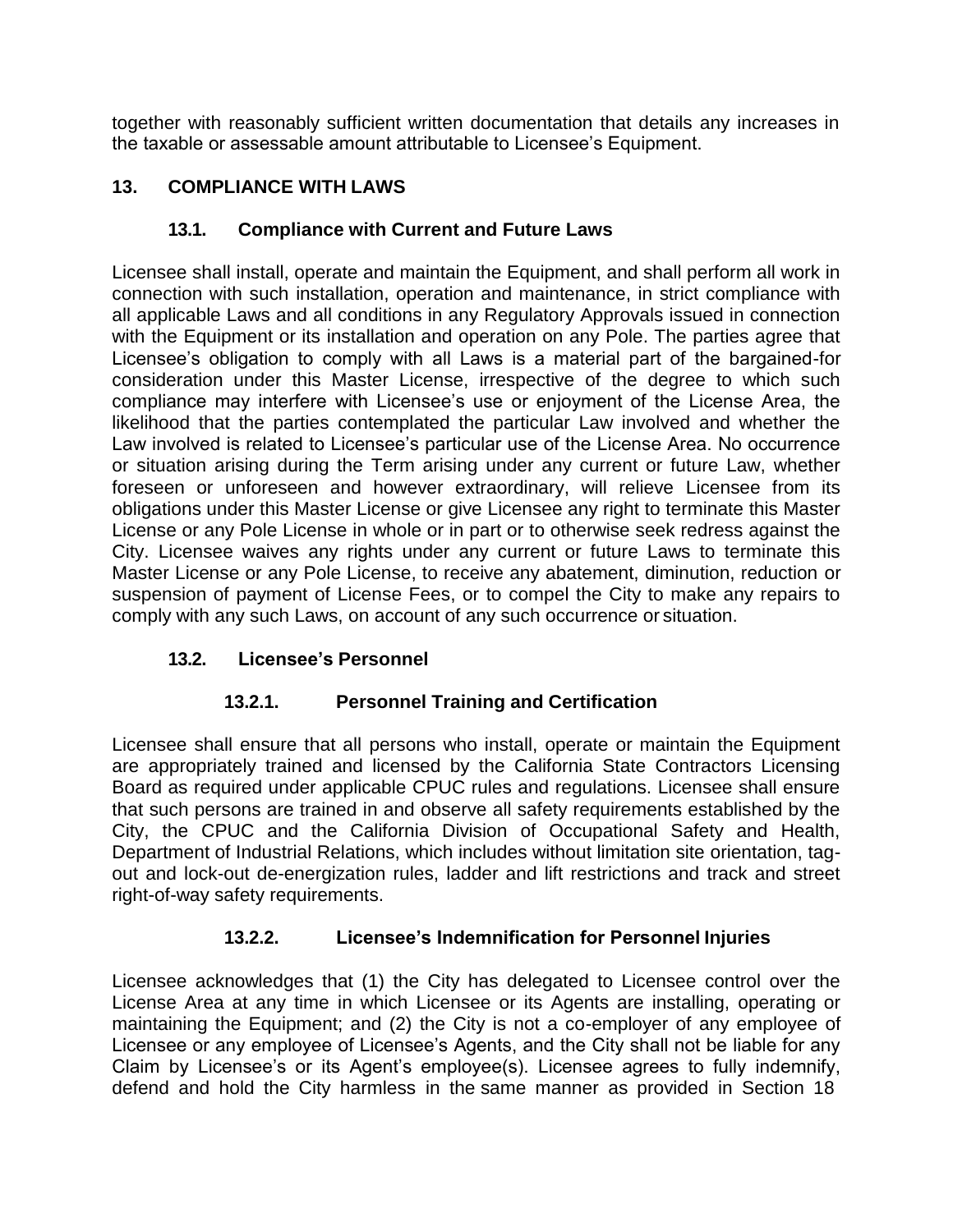(Licensee's Indemnification Obligations) against any Claim by any employee of Licensee or its Agents that arises in connection with Licensee's or its Agents' access, uses or other activities on or about the License Area.

## **13.3. Compliance with CPUC GO 95**

<span id="page-33-0"></span>Licensee shall conduct all activities on the License Area in accordance with CPUC General Order 95 and the rules and other requirements enacted by the CPUC under that General Order, as applicable and as amended.

## **13.4. Compliance with Building and Electric Codes**

<span id="page-33-1"></span>Licensee shall conduct all activities on the License Area in accordance with the requirements of all applicable codes and regulations related to building and construction safety, which includes without limitation the California Building Code, the California Electric Code, National Electric Safety Code IEEE C2 (the "**NESC**") and any applicable local building electrical code, as those codes exist now or may be amended in the future. To the extent that CPUC General Order 95 does not address cellular telephone antenna installations on Poles carrying electrical lines, Licensee shall apply applicable provisions of the NESC, with particular attention to paragraphs 224, 235C, 235F, 238, 239 and 239H and sections 22, 41 and 44. Where any conflict exists between the California Building Code, the NESC, the California Electric Code, any local code and CPUC General Order 128, the more stringent requirements will apply, as determined by the City.

## **13.5. Compliance with RF Exposure Regulations**

<span id="page-33-2"></span>Licensee's obligation to comply with all Laws includes all Laws related to maximum permissible exposure to RF or EMF emissions on or about the License Area, which includes all applicable FCC standards, whether such RF or EMF emissions or exposure results from Licensee's Equipment alone or from the cumulative effect of Licensee's Equipment added to all other sources on or near the License Area. Licensee must provide to the City an RF Compliance Report for each proposed Pole on which the Licensee desires to install or operate its Equipment. If not provided earlier, Licensee must submit the RF Compliance Report to the City with the applicable Pole License Application.

## <span id="page-33-3"></span>**14. DAMAGE OR DESTRUCTION**

## **14.1. City's Rights After Damage or Destruction**

<span id="page-33-4"></span>In the event the License Area in whole or in part becomes damaged due to any cause, the City (1) will have no obligation whatsoever to repair or replace the damaged License Area; and (2) may, in the City's sole and absolute discretion, elect to take any of the following actions: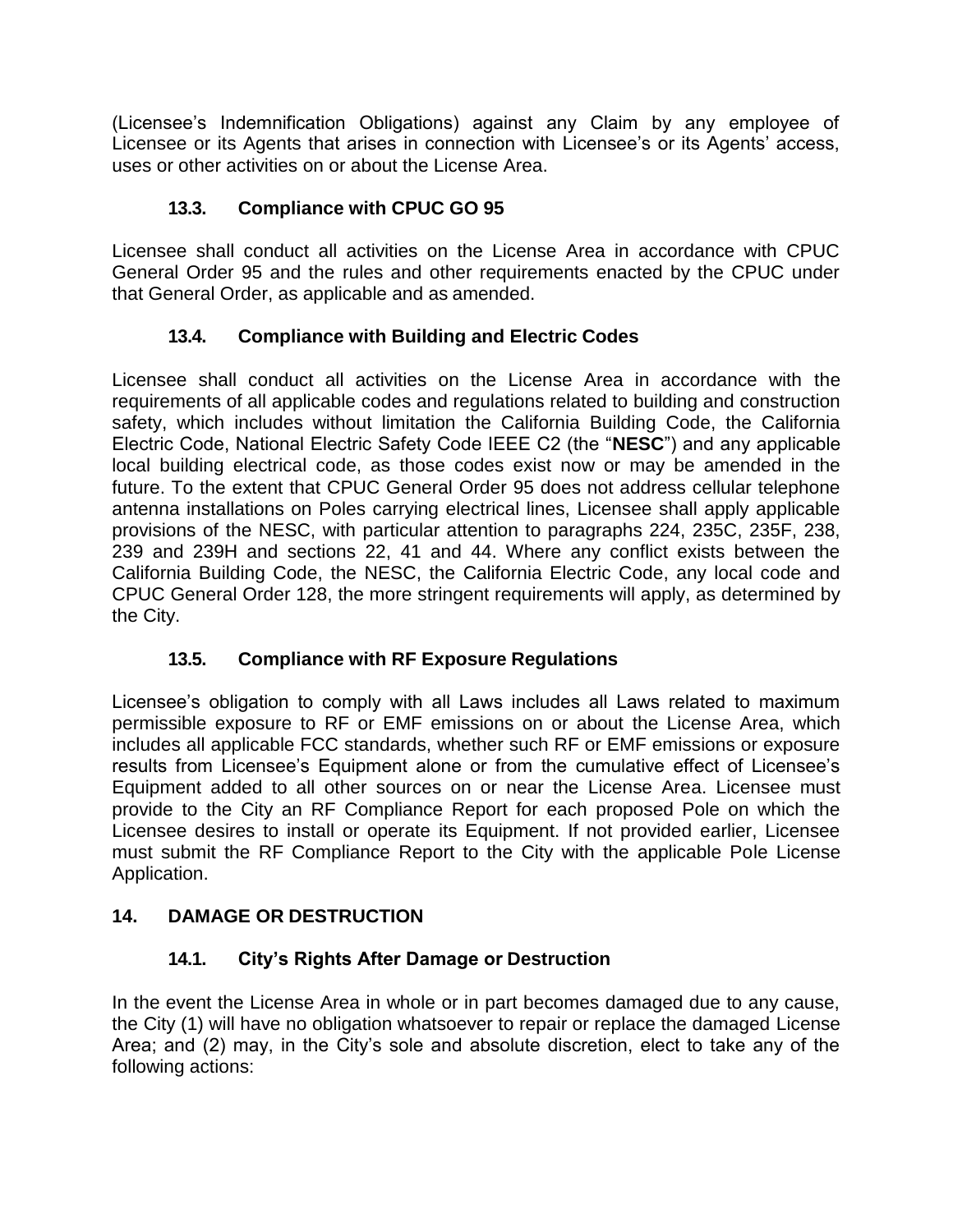#### **14.1.1. Election to Repair or Replace Damaged Pole**

<span id="page-34-0"></span>Within 30 days after the date on which the City discovers damage or destruction of a Pole licensed to Licensee, the City will give Licensee notice of the City's decision whether to repair or replace the damaged Pole and its good faith estimate of the amount of time the will need to complete the work. If the City cannot complete the work within 30 days after the date that the City specifies in its notice, or if the City elects not to do the work, then Licensee will have the right to terminate the affected Pole License on 30 days' notice to the City.

#### **14.1.2. Election to Remove Damaged Pole**

<span id="page-34-1"></span>If the City elects to remove, rather than repair or replace, a damaged Pole licensed to Licensee, then the applicable Pole License will automatically terminate on the last day of the month in which the removal occurs.

#### **14.1.3. Election to Remove Equipment from Damaged Pole**

<span id="page-34-2"></span>If the acts of third parties or an act of nature or other force majeure circumstance outside the control of Licensee or its Agents or Invitees destroys or damages any Pole to such an extent that, in the City's reasonable determination, the Equipment on the Pole cannot be operated, the City may decide to terminate the affected Pole License on 30 days' written notice to Licensee and require Licensee to remove the Equipment from the damaged Pole before the termination date specified in the City's notice.

## **14.2. Licensee's Rights upon Termination**

<span id="page-34-3"></span>After the City terminates a Pole License pursuant to Section 14.1 (City's Rights After Damage or Destruction), the City will: (1) refund any pre-paid License Fee in connection with the terminated Pole License on a pro-rata basis determined by the number of months left in the current License Year at the time such termination occurs, subject to the Minimum Term as defined in Section 3.2 (Pole License Term) in this Master License; and (2) prioritize Licensee's Pole License Application for one replacement Pole.

#### **14.3. Waiver of Statutory Rights**

<span id="page-34-4"></span>The parties understand, acknowledge and agree that this Master License fully governs their rights and obligations in the event that any licensed Poles become damaged or destroyed, and, to the extent applicable, the City and Licensee each hereby waives and releases the provisions in California Civil Code §§ 1932(2) and 1933(4) or any similar Laws.

#### <span id="page-34-5"></span>**15. CONDEMNATION**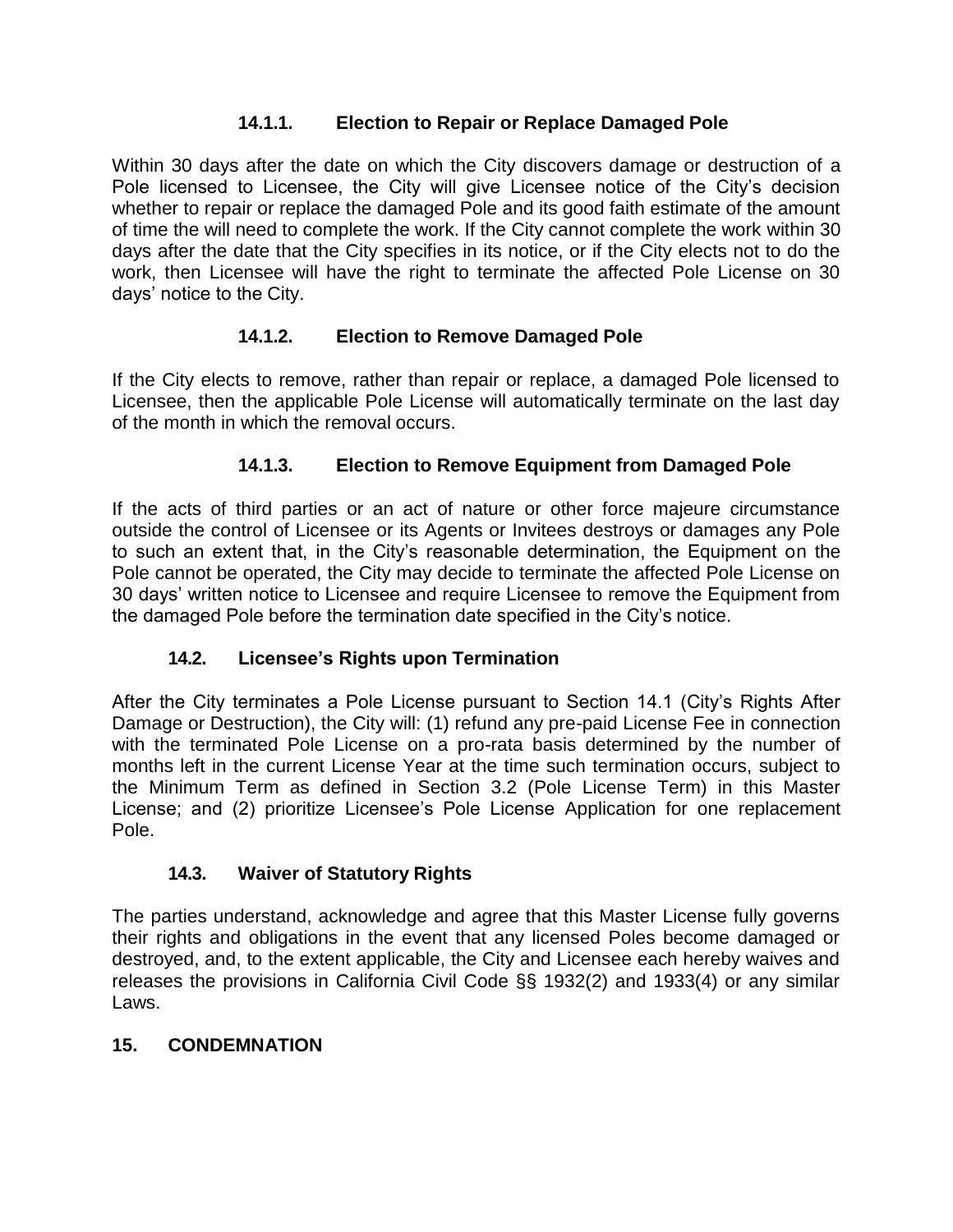#### **15.1. Permanent Takings**

<span id="page-35-0"></span>In the event that any entity with the power to condemn permanently takes any License Area in whole or in part, or in the event that the City transfers any License Area in whole or in part to such entity in lieu of eminent domain, the following provisions will apply:

#### **15.1.1. Termination**

<span id="page-35-1"></span>Any affected Pole License will automatically terminate as to the part taken or transferred on the date the permanent taking or transfer occurs, and the License Fee under the affected Pole License will be ratably reduced to account for the reduction in License Area.

#### **15.1.2. Award**

<span id="page-35-2"></span>The City will be entitled to any award paid or made in connection with the taking or any sums paid in lieu of such taking. Licensee will have no Claim against the City for the value of any unexpired Term of any Pole License or otherwise except that Licensee may claim any portion of the award that is specifically allocable to Licensee's loss or damage to Licensee's Equipment.

## **15.1.3. No Statutory Right to Terminate**

<span id="page-35-3"></span>The parties understand, acknowledge and agree that this Section 15.1 (Permanent Takings) is intended to fully govern the parties' rights and obligations in the event of a permanent taking. Licensee and the City each hereby waives and releases any right to terminate this Master License in whole or in part under California Code of Civil Procedure §§ 1265.120 and 1265.130 and under any similar Laws to the extent applicable to this Master License.

## **15.2. Temporary Takings**

<span id="page-35-4"></span>Any taking that affects any License Area in whole or in part for less than 90 days will have no effect on the affected Pole License, except that Licensee will be entitled to a pro-rata abatement in the applicable License Fee to the extent that such temporary taking materially impairs Licensee's use of the License Area. Furthermore, in the event that the City receives an award, if any, in connection with such temporary taking, Licensee will receive the portion from the award that represents compensation for the use or occupancy of the License Area during the Term but not to exceed the License Fees and Additional Fees payable by Licensee for the period of the taking, and the City will retain the balance of the award.

## <span id="page-35-6"></span><span id="page-35-5"></span>**16. ASSIGNMENT AND OTHER TRANSFERS**

## **16.1. General Restriction**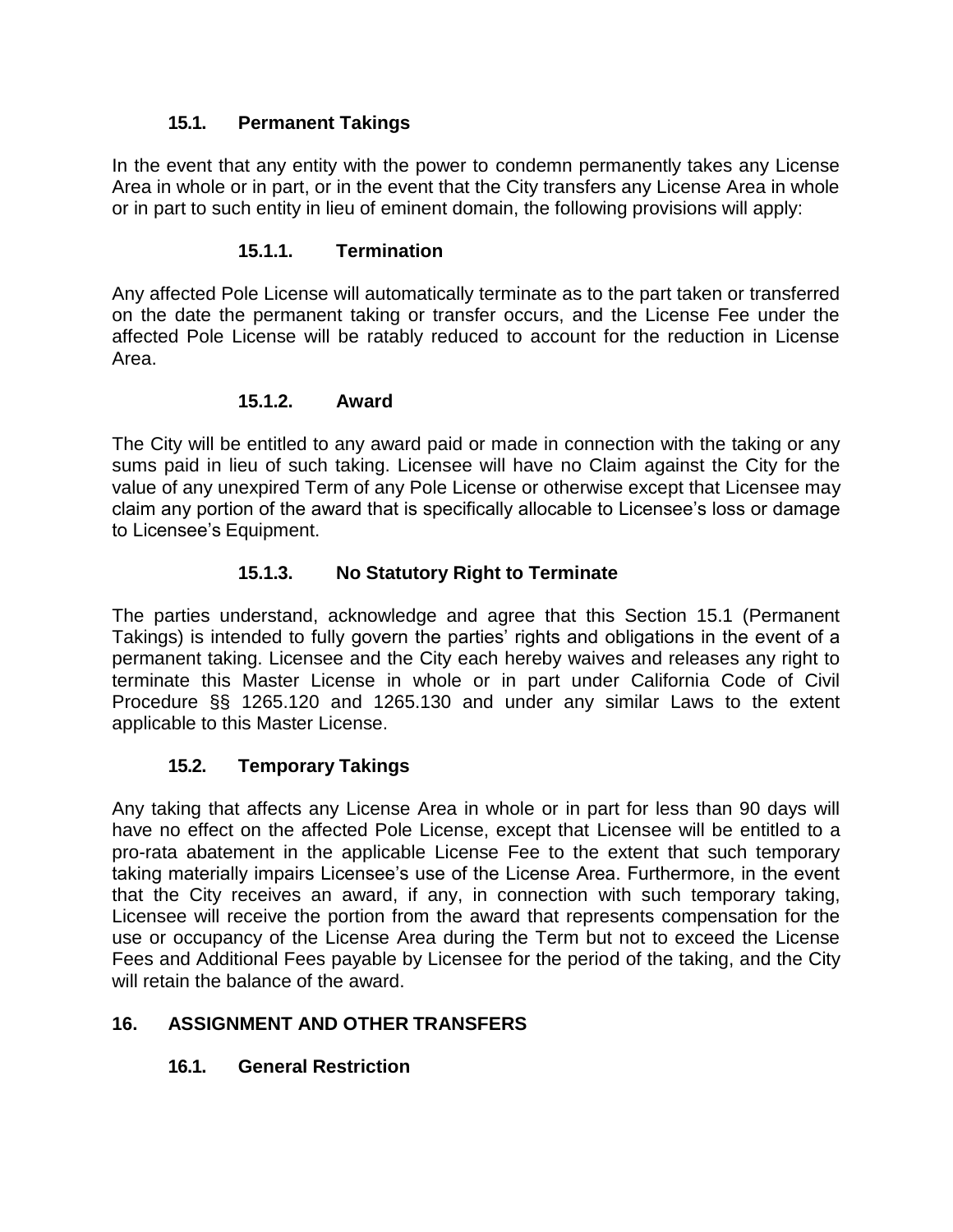Except as specifically provided in Section 16.3 (Permitted Assignments), Licensee shall not directly or indirectly assign its interests or rights, whether in whole or in part, in connection with this Master License, any Pole License or the License Area without the City's prior written consent. The City shall not unreasonably withhold its consent to any proposed Assignment; provided, however, that the parties acknowledge that the City may reasonably withhold its consent to any proposed Assignment at any time in which any monetary or other material default by Licensee under this Master License remains uncured.

#### <span id="page-36-0"></span>**16.2. Proposed Assignment Procedures**

#### **16.2.1. Proposed Assignment Notice**

<span id="page-36-1"></span>In the event that Licensee desires to Assign its interests or rights, whether in whole or in part, in connection with this Master License, any Pole License or the License Area, Licensee shall first send written notice (the "**Proposed Assignment Notice**") to the City, which states in detail the proposed terms and conditions for the Assignment and complete information, which includes without limitation financial statements, business track records, references and other information about the proposed assignee (the "**Proposed Assignee**") that the City reasonably requires to fully evaluate Licensee's request and render an informed decision. In the event that Licensee does not provide all the such information simultaneously with the Proposed Assignment Notice, the Proposed Assignment Notice shall not be deemed effective until Licensee delivers all such information as the City may reasonably require.

## **16.2.2. City Response**

<span id="page-36-2"></span>The City shall approve or disapprove any request for consent to an Assignment within 30 days after the City receives a complete Proposed Assignment Notice, or 30 days after the deemed-effective date if Licensee delivers an incomplete Proposed Assignment Notice as described in Section 16.2.1 (Proposed Assignment Notice) (in either case, the "**Assignment Response Period**"). If the City fails to respond within the Assignment Response Period, the request for consent will be deemed disapproved. If the City delivers to Licensee written consent to the proposed Assignment, then Licensee shall have 100 days from such written consent to complete the Assignment. The City's consent will be deemed revoked if Licensee fails to complete the proposed Assignment within the 100-day period; provided, however, that the 100-day period may be extended to a date certain in a written agreement, which the City shall not unreasonably refuse.

#### <span id="page-36-3"></span>**16.3. Permitted Assignments**

#### **16.3.1. Definition**

<span id="page-36-4"></span>The City agrees that Licensee will be permitted to enter into an Assignment of this Master License and Pole Licenses issued under it (a "**Permitted Assignment**"), without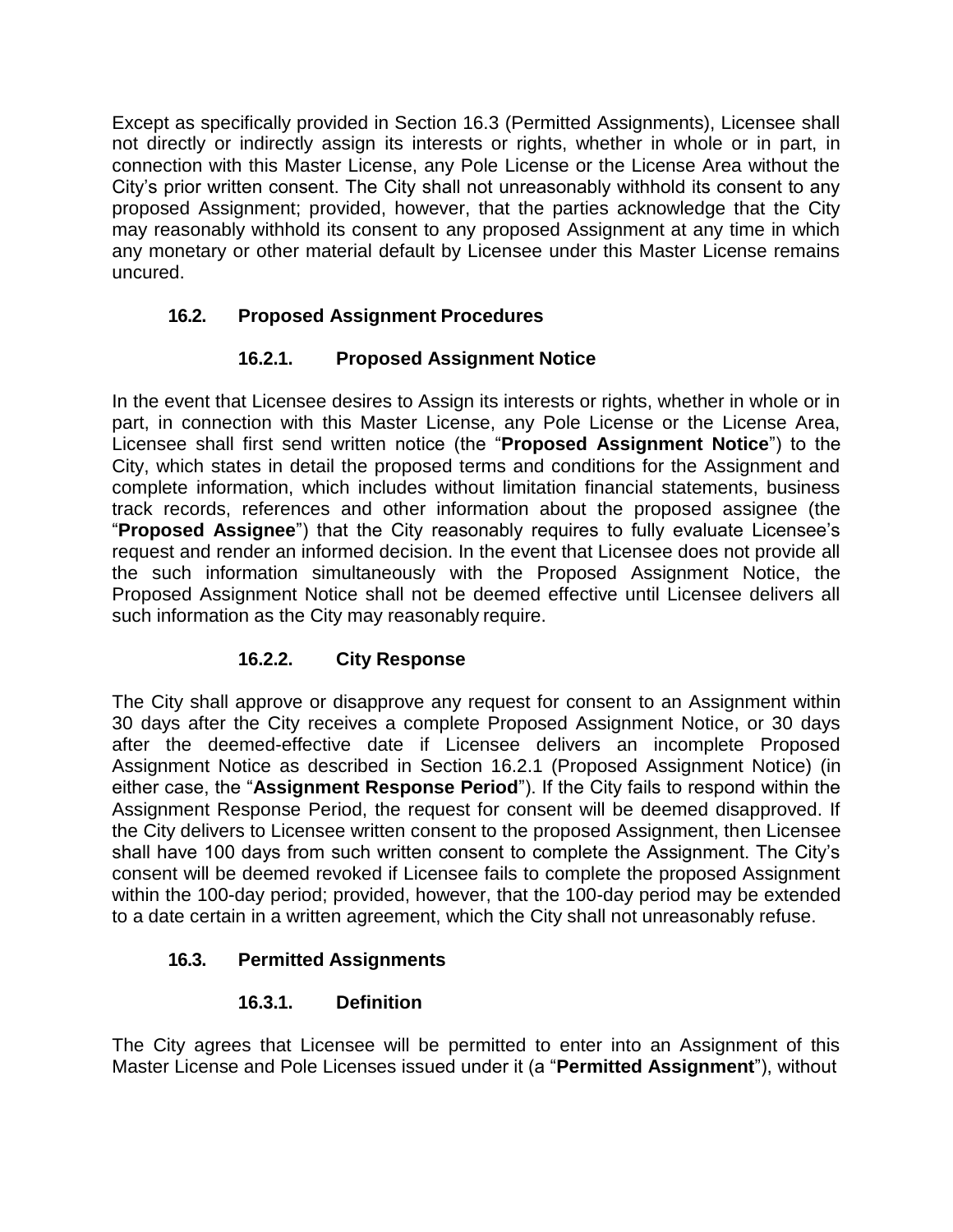the City's prior consent but with notice to the City as provided below, to: (i) Licensee's parent; (ii) Licensee's subsidary; (iii) an entity that acquires all or substantially all of Licensee's assets in the market in which the License Area is located (as the market is defined by the FCC under an order or directive of the FCC; (iv) an entity that acquires Licensee by a change of stock ownership or partnership interest; or (v) an entity Controlled by Licensee or that, with Licensee, is under the Common Control of a third party.

## **16.3.2. Conditions**

<span id="page-37-0"></span>A Permitted Assignment is subject to all the following conditions: (a) the Assignee uses the License Area only for the Permitted Use and holds all Regulatory Approvals necessary to lawfully install, operate, and maintain Equipment on the License Area; (b) Licensee provides the City with notice 30 days before the effective date of Permitted Assignment, stating the contact information for the proposed Assignee and providing financial information establishing that the proposed Assignee has the capital and fiscal qualifications greater than or equal to Licensee's; and (c) Licensee is in good standing under this Master License.

## **16.4. Effect of Assignment**

<span id="page-37-1"></span>No Assignment by Licensee, consent to Assignment by the City, or Permitted Assignment under Section 16.3 (Permitted Assignments) will relieve Licensee of any obligation on its part under this Master License, unless expressly provided in a writing signed by the City. Any Assignment that is not in compliance with this Article will be void and be a material default by Licensee under this Master License without a requirement for notice and a right to cure. The City's acceptance of any License Fee, Additional Fee, or other payments from a proposed Assignee will not be deemed to be the City's consent to such Assignment, recognition of any Assignee, or waiver of any failure of Licensee or other transferor to comply with this Section 16.

## **16.5. Assumption by Transferee**

<span id="page-37-2"></span>Each Assignee shall assume all obligations of Licensee under this Master License and each assigned Pole License and will be and remain liable jointly and severally with Licensee for all obligations to be performed by Licensee. No Assignment will be binding on the City unless Licensee or the Assignee delivers to the City evidence satisfactory to the City that the Assignee has obtained all Regulatory Approvals required to operate as a wireless telecommunications service provider on the assigned License Area, a copy of the Assignment agreement (or other document reasonably satisfactory to the City in the event of a Permitted Assignment under Section 16.3 (Permitted Assignments)), and an instrument in recordable form that contains a covenant of assumption by such Assignee satisfactory in substance and form to the City, consistent with the requirements of this Article. However, the failure or refusal of an Assignee to execute such instrument of assumption will not release such Assignee from its liability as set forth in this Section. Except for a Permitted Assignment as provided in Section 16.3 (Permitted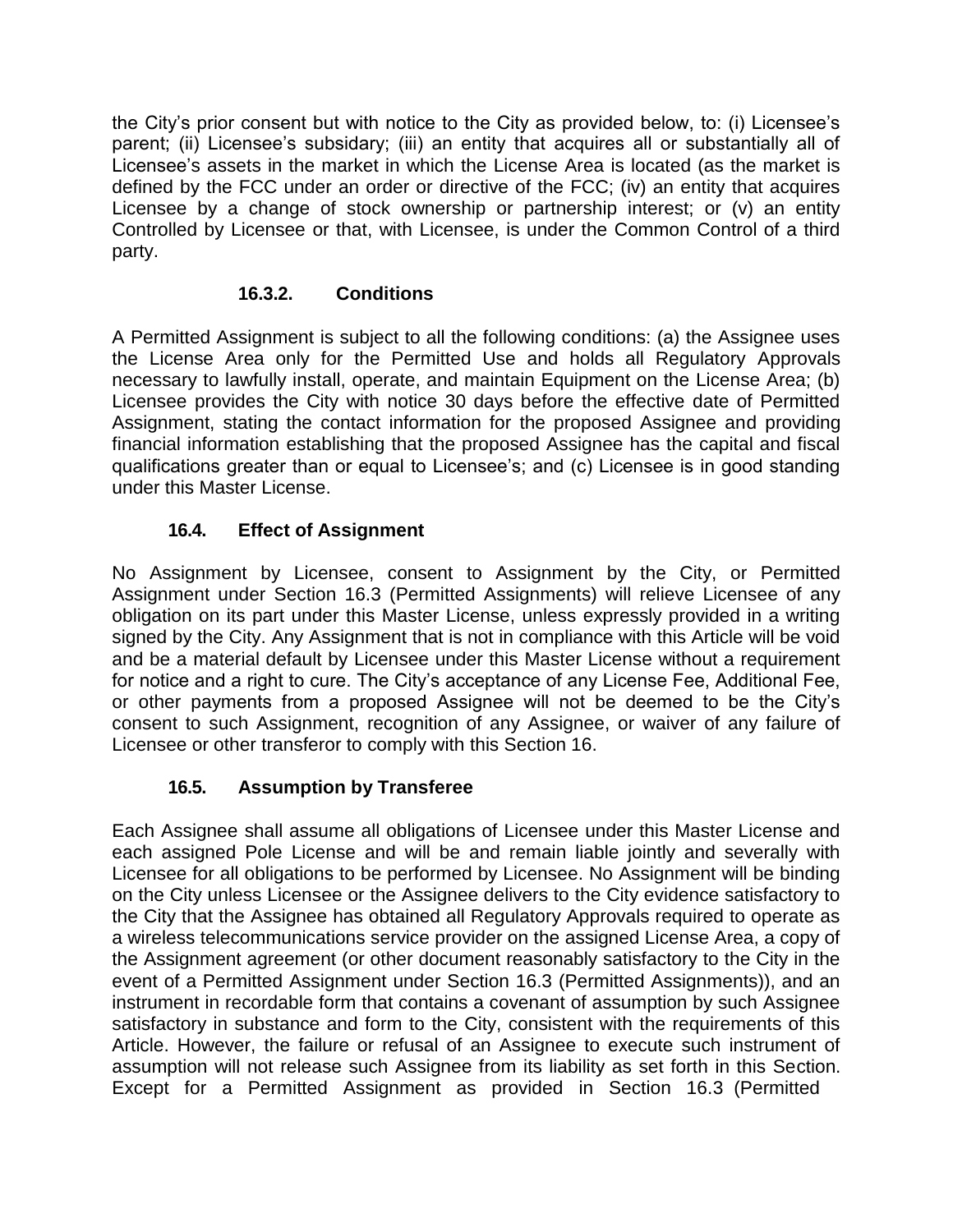Assignments), Licensee shall reimburse the City on demand for any reasonable costs that the City incurs in connection with any proposed Assignment, including the costs of investigating the acceptability of the proposed Assignee and legal costs incurred in connection with considering any requested consent. The City agrees that its right to reimbursement under this Section during the Term will be limited to Two Thousand Dollars (\$2,000.00) for each request.

#### **16.6 Licensee's Customers**

Licensee may provide capacity to Licensee's customers using, or permit such customers to use, the Equipment installed by Licensee without the City's consent required in this Section provided that (1) Licensee remains solely responsible for such Equipment and (2) such use by Licensee or Licensee's customers does not involve any physical changes to the Equipment other than changes permitted in writing by the City. In any other case, Licensee may provide capacity to Licensee's customers using, or permit such customers to use, the Equipment installed by Licensee upon prior written notice to the City that (a) identifies the customer who will be using the Equipment and the location(s) where such use will occur; and (b) includes the appropriate annual fee for the additional carrier as specified in Schedule A-4, prorated to account for any partial year. Thereafter, Licensee shall pay the additional carrier fee each year in the same manner as the License Fee so long as the additional carrier continues to use the Equipment. Notwithstanding anything in this Master License to the contrary, Licensee shall not be required to pay any additional fee to allow Licensee's customers to use the wireline portions of the Equipment for data transport, backhaul or similar services.

## <span id="page-38-1"></span><span id="page-38-0"></span>**17. DEFAULT**

## **17.1. Events of Default by Licensee**

Any of the following will constitute an event of default by Licensee under this Master License and any Pole Licenses issued under it: (1) Licensee fails to pay any sums due to the City within 10 days after notice from the City; (2) Licensee fails to perform or comply with any other obligation or representation made under this Master License, if the failure continues for 30 days after the date of notice from the City, or, if such default is not capable of cure within the 30-day period, Licensee fails to promptly undertake action to cure such default within such 30-day period and thereafter fails to use its best efforts to complete such cure within 60 days after the City's notice; (3) Licensee removes its Equipment or abandons the License Area for a continuous period of more than 60 days, such that the License Area is longer being used for the Permitted Use; or (3) any of the following occurs: (i) the appointment of a receiver due to Licensee's insolvency to take possession of all or substantially all of the assets of Licensee; (ii) an assignment by Licensee for the benefit of creditors; or (iii) any action taken by or against Licensee under any insolvency, bankruptcy, reorganization, moratorium, or other debtor relief Laws, if any such receiver, assignment, or action is not released, discharged, dismissed, or vacated within 60 days.

## **17.2. City's Remedies**

<span id="page-38-2"></span>In addition to all other rights and remedies available to the City at law or in equity,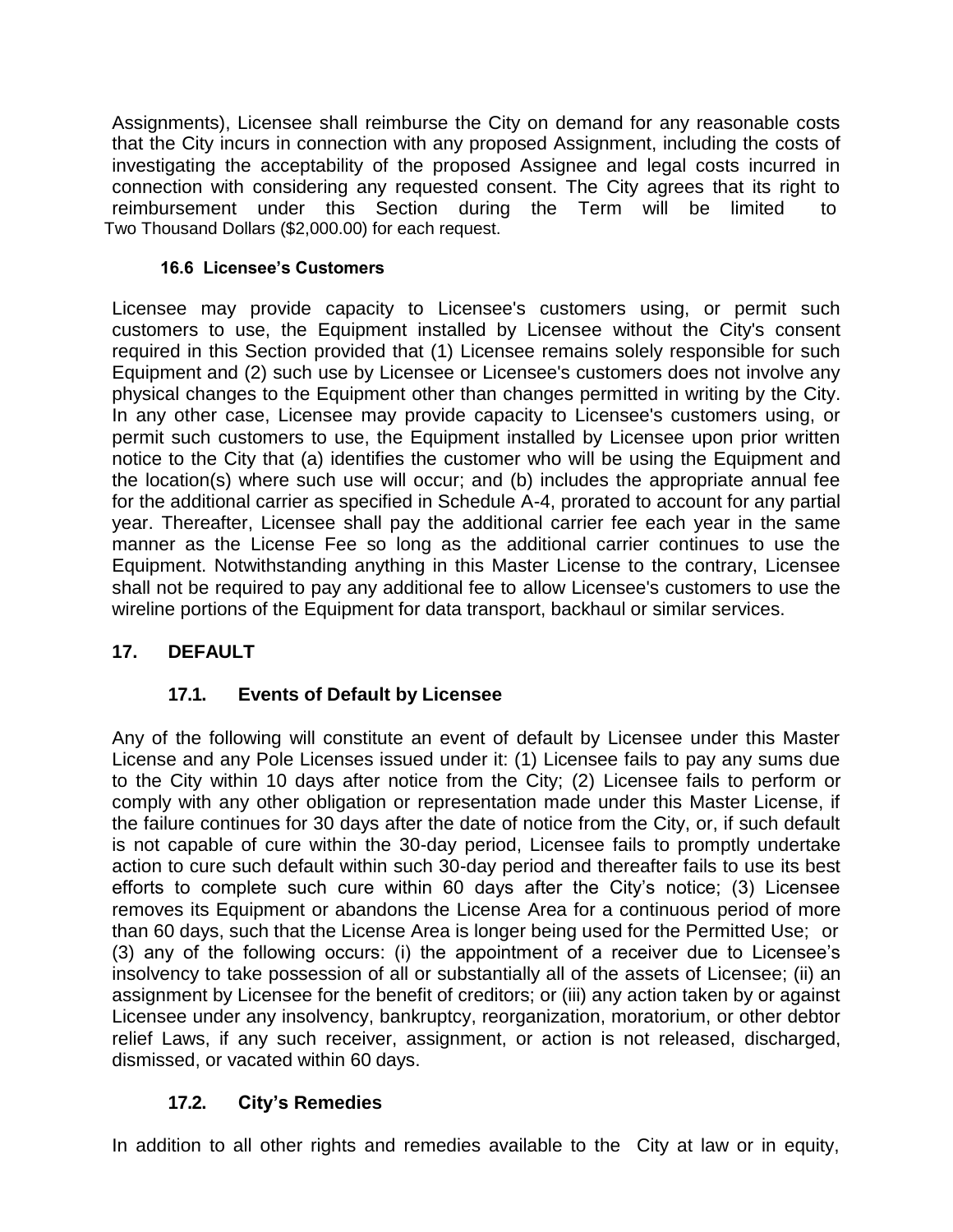the City will have the following remedies following the occurrence of an event of default by Licensee.

#### **17.2.1. License Continuation**

<span id="page-39-1"></span><span id="page-39-0"></span>Without prejudice to its right to other remedies, the City may continue this Master License and applicable Pole Licenses in effect, with the right to enforce all of its rights and remedies, including the right to payment of License Fees, Additional Fees, and other charges as they become due.

#### **17.2.2. Pole License Termination**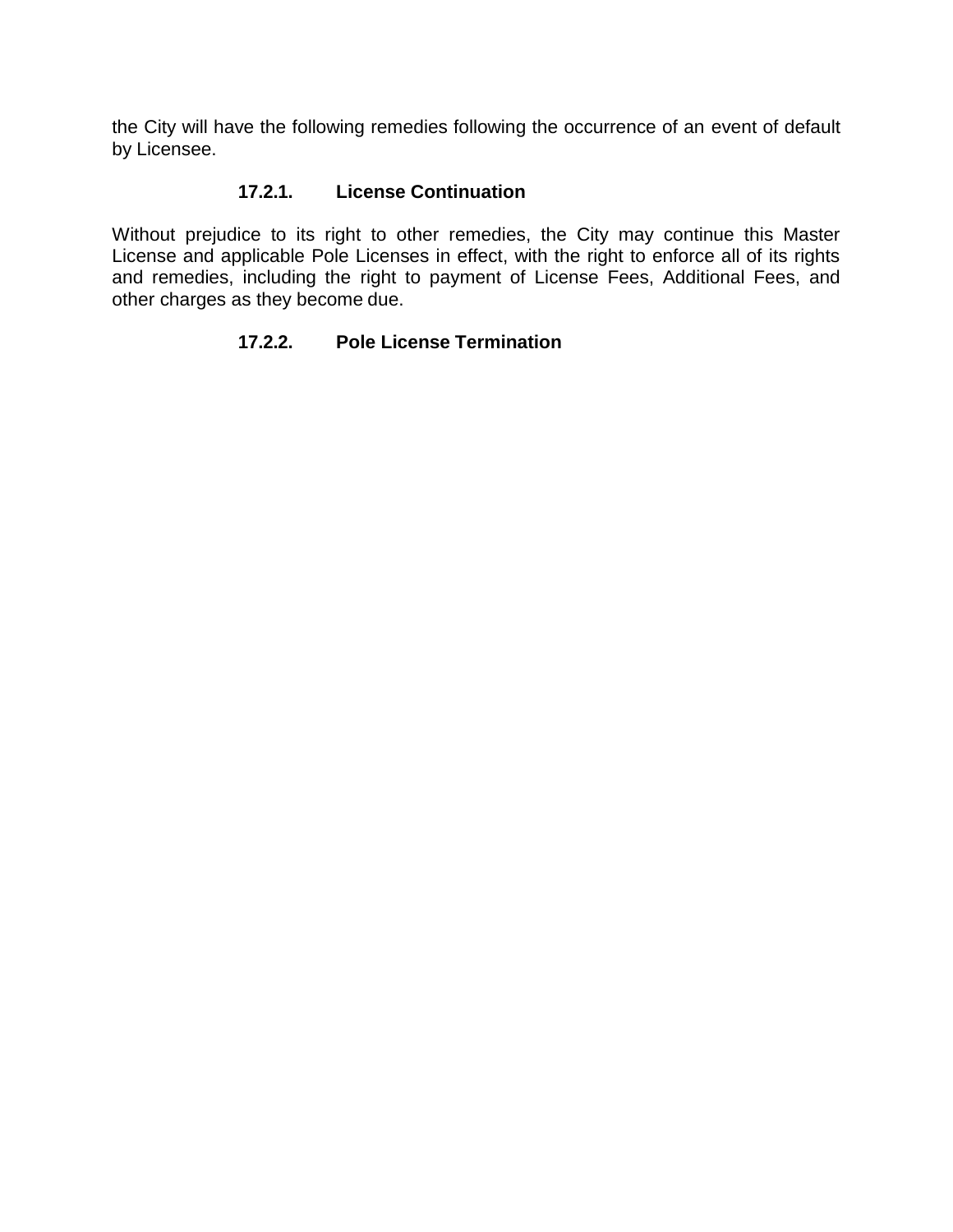If a default specific to one or more Pole Licenses is not cured by Licensee within the applicable cure period, if any, specified in Section 17.1 (Events of Default by Licensee), the City may terminate each Pole License in default.

#### **17.2.3. Master License Termination**

<span id="page-40-0"></span>If Licensee's default is of such a serious nature in the City's sole judgment that the default materially affects the purposes of this Master License, the City may terminate this Master License in whole or in part. Termination of this Master License in whole will terminate all Pole Licenses issued under it automatically and without the need for any further action by the City. In either case, the City will deliver notice to Licensee providing 30-days' notice of termination and specify whether the termination affects the entire Master License or only certain Pole Licenses in the notice. The City will specify the amount of time Licensee will have to remove its Equipment from any affected City Pole, which will be at least 30 days after the date of the City's notice for up to 50% of licensed City Poles and an additional 30 days for more than 51% of licensed City Poles. If Licensee does not remove its Equipment within the specified period, the City will be entitled to remove Licensee's Equipment from the City Pole. The City will have the right to make any terminated portion of the License Area available for license to other parties as of the effective date of the termination, even if Licensee's Equipment is still on the Pole.

#### **17.2.4. Default Fees**

<span id="page-40-1"></span>Without limiting the City's other rights and remedies under this Master License, the City may require Licensee to pay Additional Fees for the City's administrative cost in providing notice or performing inspections for the events described below (each, a "**Default Fee**") by giving notice of the City's demand that Licensee cure the default and specifying the cure period. The Default Fee for the initial notice from the City will be due and payable to the City 10 days after delivery of notice to Licensee. In addition, if Licensee fails to cure the condition within the cure period set forth in the initial notice, and the City then delivers to Licensee a follow-up notice requesting compliance, then the Default Fee for the follow-up notice will be due and payable to the City 10 days after delivery of the follow-up notice to Licensee. Default Fees will apply to any of the following events: (1) Licensee constructs or installs any alteration or improvement without the City's prior approval as required by Section 6 (Pole Licenses), Section 7 (Equipment Installation), or Section 7.3.1 (Alterations to City's Property) of this Master License; (2) Licensee fails to cure damage required by Section 9 (Licensee's Maintenance Obligations) on a timely basis; (3) Licensee fails to notify the City, through its project manager, before accessing the License Area or following the plan approval procedures as set forth in Section 7 (Equipment Installation); or (4) Licensee fails to provide evidence of the required bonds and insurance coverage described in Section 19 (Insurance) on a timely basis.

#### <span id="page-40-2"></span>**17.3. Licensee's Remedies**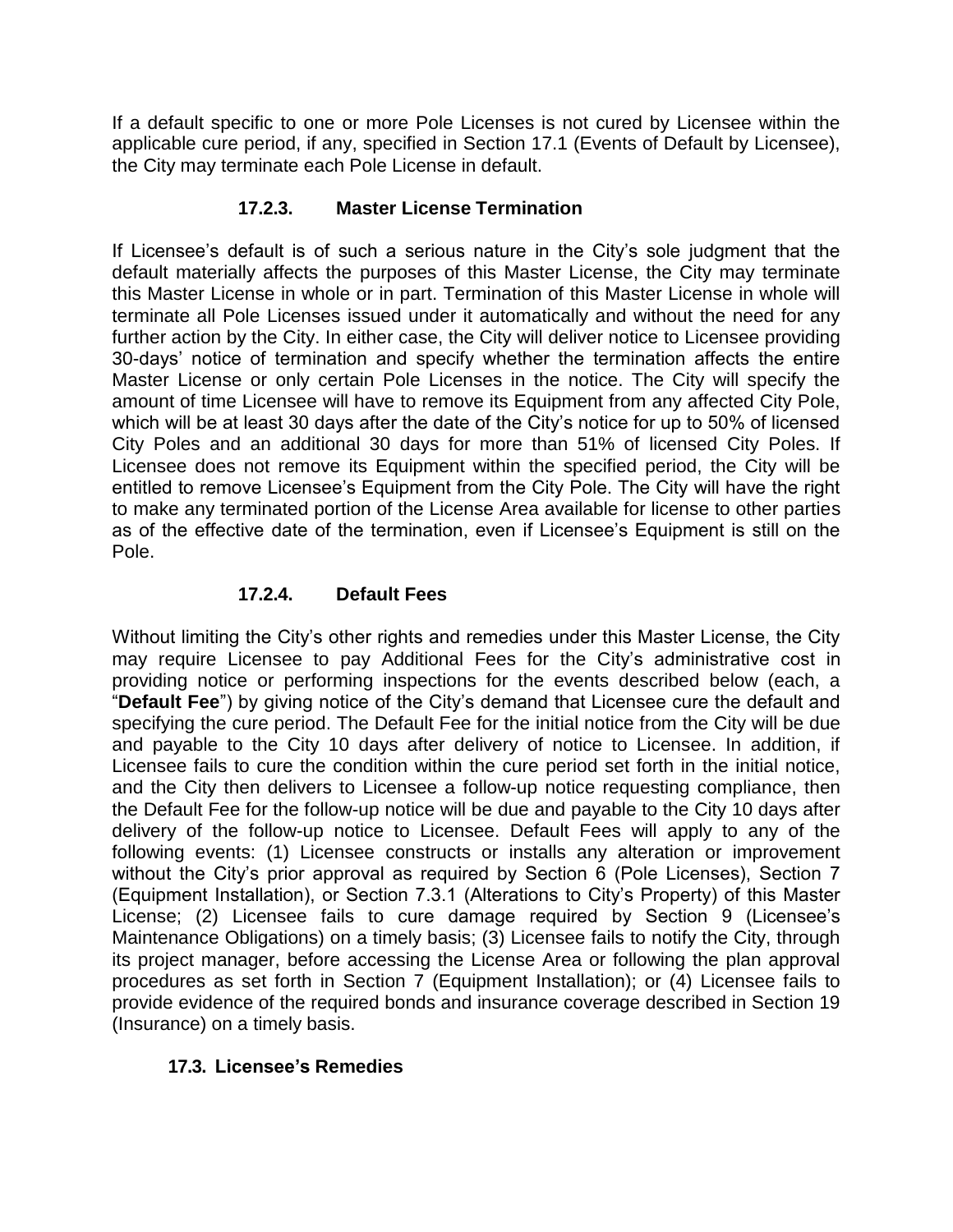Licensee's sole remedy for the City's breach or threatened breach of this Master License or any Pole License issued under it will be an action for damages, subject to Section 20 (Limitations on City's Liability).

#### **17.4. Cumulative Rights and Remedies**

<span id="page-41-0"></span>All rights and remedies under this Master License are cumulative, except as otherwise provided.

#### <span id="page-41-1"></span>**18. LICENSEE'S INDEMNIFICATION OBLIGATIONS**

To the maximum extent permitted by applicable Laws, Licensee, for itself and its successors and assigns, shall indemnify, defend, protect and hold the City, its Agents, Invitees and their respective heirs, legal representatives, successors and assigns (the "**Indemnified Parties**"), harmless from and against any and all liabilities, losses, costs, claims, judgments, settlements, damages, liens, fines, penalties and expenses, whether direct or indirect, incurred in connection with or arising in whole or in part from: (1) death or personal injury to any person or property damage or other loss that occurred on or about the License Area or arises in connection with Licensee's or its Agents' or Invitees' authorized or unauthorized uses on or about the License Area; (2) any failure or refusal by Licensee to observe or perform any term, covenant or condition in this Master License to be observed or performed on Licensee's part; (3) Licensee's or its Agents' or Invitees' uses or occupancy, or manner of use or occupancy, of the License Area; (4) any exposure to RF emissions or EMFs from Licensee's Equipment or uses on or about the License Area; (5) the License Area condition or any occurrence on or about the License Area attributable to the events described in clauses (1), (2), (3) or (4) in this Section 18; or (6) any act, omission or negligence of Licensee, its Agents or Invitees in, on or about the License Area; all whether any negligence may be attributed to the Indemnified Parties or not, and all whether liability without fault is imposed or sought to be imposed on the Indemnified Parties, but except to the extent that such Claim(s) arise from the Indemnified Parties' willful misconduct or gross negligence. Licensee's obligations under this Section 18 includes, without limitation, reasonable fees, costs and expenses for attorneys, consultants and experts, and the City's costs to investigate any Claim. Licensee specifically acknowledges and agrees that it has an immediate and independent obligation to defend the Indemnified Parties from any Claim that actually or potentially falls within this Section 18, even when the allegations in such Claim are groundless, fraudulent or false, and which obligation arises at the time the Indemnified Parties tender such Claim to Licensee and continues at all times until such Claim's final resolution. Licensee's obligations under this Section 18 will survive the expiration or termination of this Master License.

#### <span id="page-41-3"></span><span id="page-41-2"></span>**19. INSURANCE**

#### **19.1. Licensee's Insurance**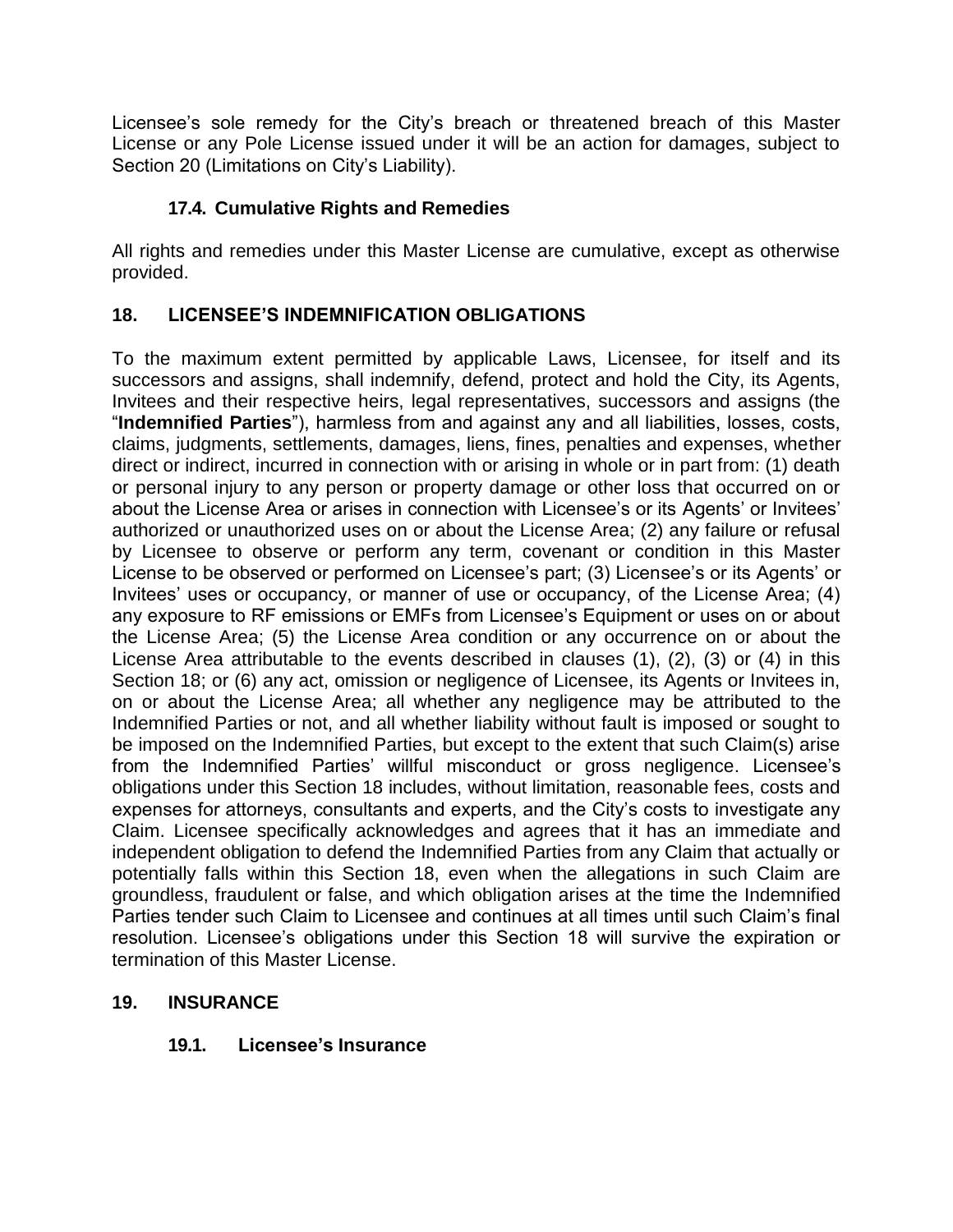As a condition to issuance of any Pole License, Licensee must provide proof of compliance with the insurance requirements in this Section except to the extent the City's Risk Manager agrees otherwise.

## **19.1.1. Required Coverages**

<span id="page-42-0"></span>Licensee shall procure and keep in effect at all times during the Term, at Licensee's cost, insurance in the following amounts and coverages: (1) Commercial General Liability insurance (including premises operations; explosion, collapse and underground hazard; broad form property damage; products/completed operations; contractual liability meeting the indemnification obligations herein; independent contractors; personal injury) with limits of at least \$2 million combined single limit for each occurrence; (2) Worker's Compensation Insurance per California statutory limits with Employer's Liability Limits not less than \$1 million each accident or disease; (3) Commercial Automobile Liability Insurance with limit not less than \$2 million each occurrence combined single limit for bodily injury and property damage, including owned and non-owned and hired vehicles. The required limits may be met by a combination of primary and excess or umbrella insurance.

## **19.1.2. Required Endorsements**

<span id="page-42-1"></span>Commercial General Liability Insurance and Commercial Automotive Liability Insurance policies must contain the following endorsements: (1) name the City, its officers, agents, employees and volunteers as additional insureds; (2) that such policies are primary insurance to any other insurance available to the additional insureds with respect to any Claims that arise in connection with this Master License; (3) that such insurance applied separately to each insured against whom a Claim is made or brought, except with respect to the limits; (4) that such policies provide for the severability of interests and that an act or omission of one of the named insureds that would void or otherwise reduce coverage shall not void or otherwise reduce coverage as to any other named insured; and (5) that such policies shall afford coverage for all Claims based on acts, omissions, injury or damage that occurred or arose (or the onset occurred or arose) in whole or in part during the policy period. Additional Insured Endorsement shall not exclude products/completed operations.

## **19.1.3. Cancellation Notices**

<span id="page-42-2"></span>All insurance policies required to be maintained by Licensee under this Master License shall be endorsed to provide written notice of cancellation by the insurer for any reason, other than non-payment of premium to the City. In the event that Licensee receives a notice of intent to cancel or notice of cancellation for non-payment or reduction of any coverage required under this Master License, Licensee shall forward such notice to the City within two business days and promptly take action to prevent cancellation, reinstate cancelled coverage or obtain coverage from a different insurer qualified under Section 19.1.7.

## <span id="page-42-3"></span>**19.1.4. Claims-Made Policies**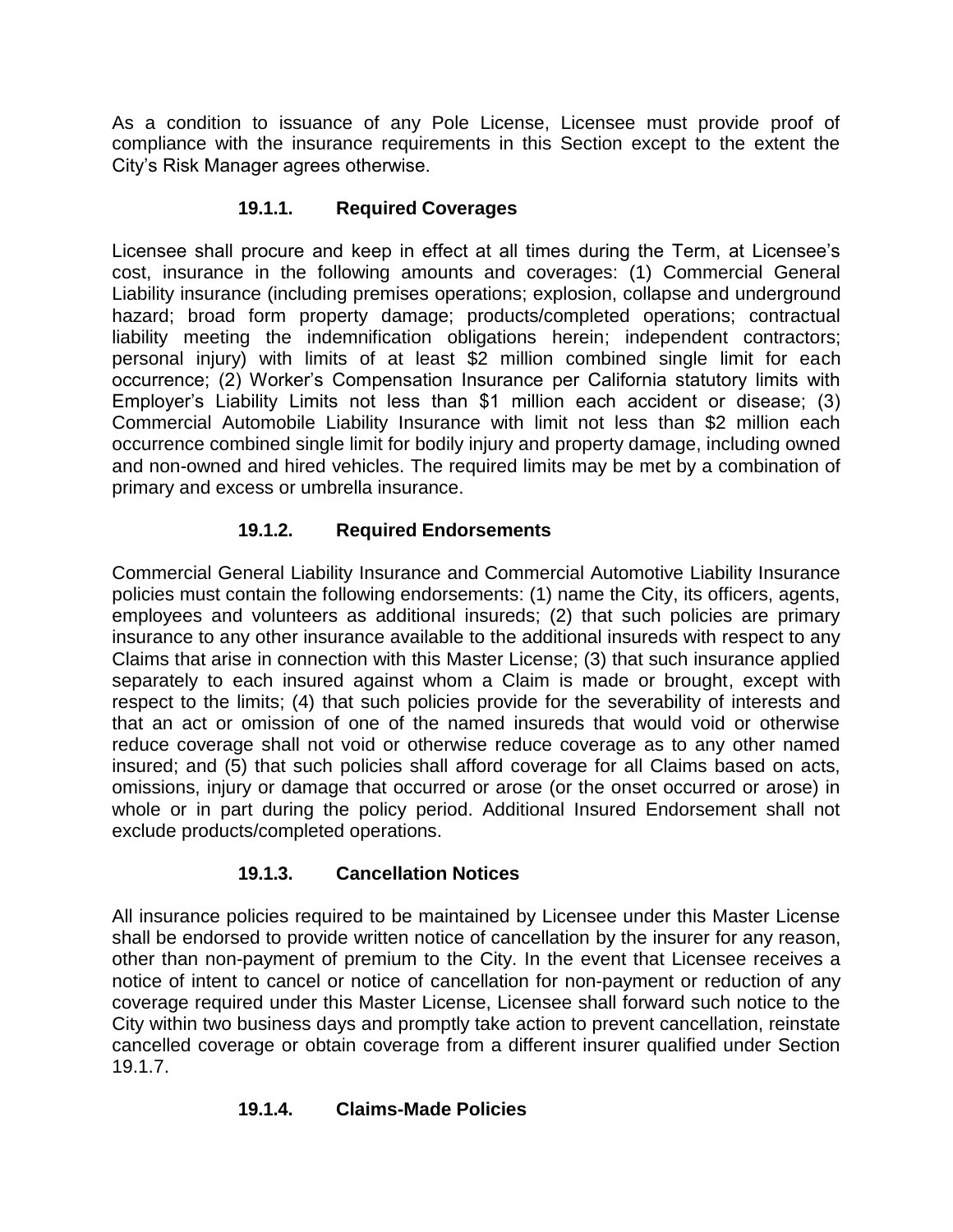In the event that any required insurance under this Master License is provided under a claims-made form, Licensee shall continuously maintain such coverage throughout the Term and, without lapse, for three years after this Master License expires or terminates, to the effect that, should any event during the Term give rise to a Claim brought after this Master License expires or terminates, such Claims will be covered under Licensee's claims-made policies.

## **19.1.5. General Aggregate Limit**

<span id="page-43-0"></span>The general aggregate limit for any required insurance under this Master License must be double the per-occurrence or Claims limits specified in Section 19.1 when coverage includes a general annual aggregate limit or provides that Claims investigation or legal defense costs will be included in such general annual aggregate limit.

#### **19.1.6. Certificates**

<span id="page-43-1"></span>On or before the Effective Date, Licensee shall deliver to the City all insurance certificates and additional insured endorsements from Licensee's insurance providers in a form reasonably satisfactory to the City that evidences all the required coverages under this Master License. In addition, Licensee shall promptly deliver to the City all certificates and endorsements required herein after Licensee receives a request from the City. Upon request, Licensee shall make copies of complete policies available for review at the Licensee's place of business.

## **19.1.7. Insurer Qualifications**

<span id="page-43-2"></span>Licensee's insurance providers must be licensed to do business in California and must meet or exceed an A.M. Best's Key Rating A-X or its equivalent.

## **19.1.8. Effective Dates**

<span id="page-43-3"></span>The City shall not authorize Licensee to install any Equipment on any Pole until and unless all insurance coverages required to be carried by Licensee under this Master License have been obtained. Licensee shall ensure that all insurance coverages required to be carried by Licensee under this Master License remain in effect at all time until all Equipment has been removed from the License Area. The requirements in this Section 19.1.8 (Effective Dates) shall survive the expiration or termination of this Master License.

## **19.1.9. Licensee's Self-Insurance Alternative**

<span id="page-43-4"></span>Licensee shall not be permitted to meet its insurance obligations under this Master License through self-insurance without prior written consent from the City, which the City may withhold in its sole discretion for any or no reason. In the event that the City consents to allow Licensee to self-insure as an alternative insurance program, such consent will not be deemed an amendment or implied waiver to any other requirement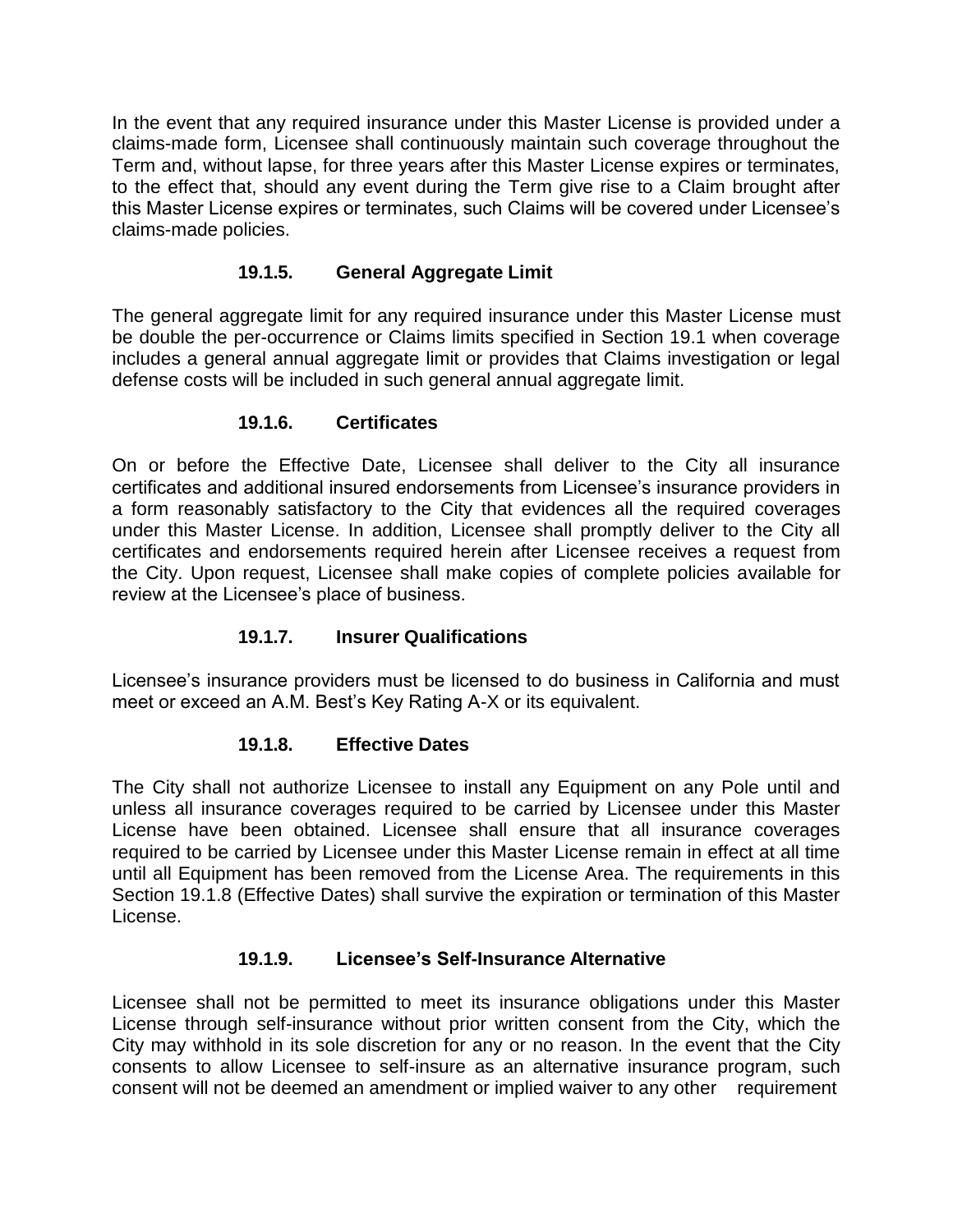in this Master License. Any amendment to any insurance requirement must be in a written agreement.

## **19.1.10. No Limitation on Indemnification Obligations**

<span id="page-44-0"></span>Licensee's insurance obligations under this Section 19 in no way relieves or decreases Licensee's liability under Section 18 (Licensee's Indemnification Obligations) or any other provision in this Master License.

#### **19.1.11. Right to Terminate**

<span id="page-44-1"></span>The City may elect, in its sole and absolute discretion, to terminate this Master License on written notice to Licensee if Licensee allows any required insurance coverage to lapse and does not reinstate the lapsed insurance coverage within three days after Licensee receives such written notice.

#### **19.2. City's Insurance**

<span id="page-44-2"></span>Licensee acknowledges that the City self-insures against casualty, property damage and public liability risks. The City agrees to maintain an adequate program of selfinsurance for public liability risks during the Term and will not be required to carry any third party insurance with respect to the License Area or otherwise.

#### **19.3. Subrogation Waiver**

<span id="page-44-3"></span>The City and Licensee each hereby waives any right of recovery against the other party for any loss or damage sustained by such other party with respect to the License Area or any portion thereof or the contents of the same or any operation therein, whether or not such loss is caused by the fault or negligence of such other party, to the extent such loss or damage is covered by insurance obtained by the waiving party under this Master License or is actually covered by insurance obtained by the waiving party. Each waiving party agrees to cause its insurers to issue appropriate waiver of subrogation rights endorsements to all policies relating to the License Area, but the failure to obtain any such endorsement will not affect the waivers in this Section.

#### **19.4. Contractors' Insurance**

<span id="page-44-4"></span>Licensee shall provide of evidence of insurance for all contractors that install, maintain, repair, replace or otherwise perform any work on or about the License Area as determined by Licensee in accordance with its qualified vendor insurance requirement.

#### <span id="page-44-5"></span>**20. LIMITATIONS ON THE CITY'S LIABILITY**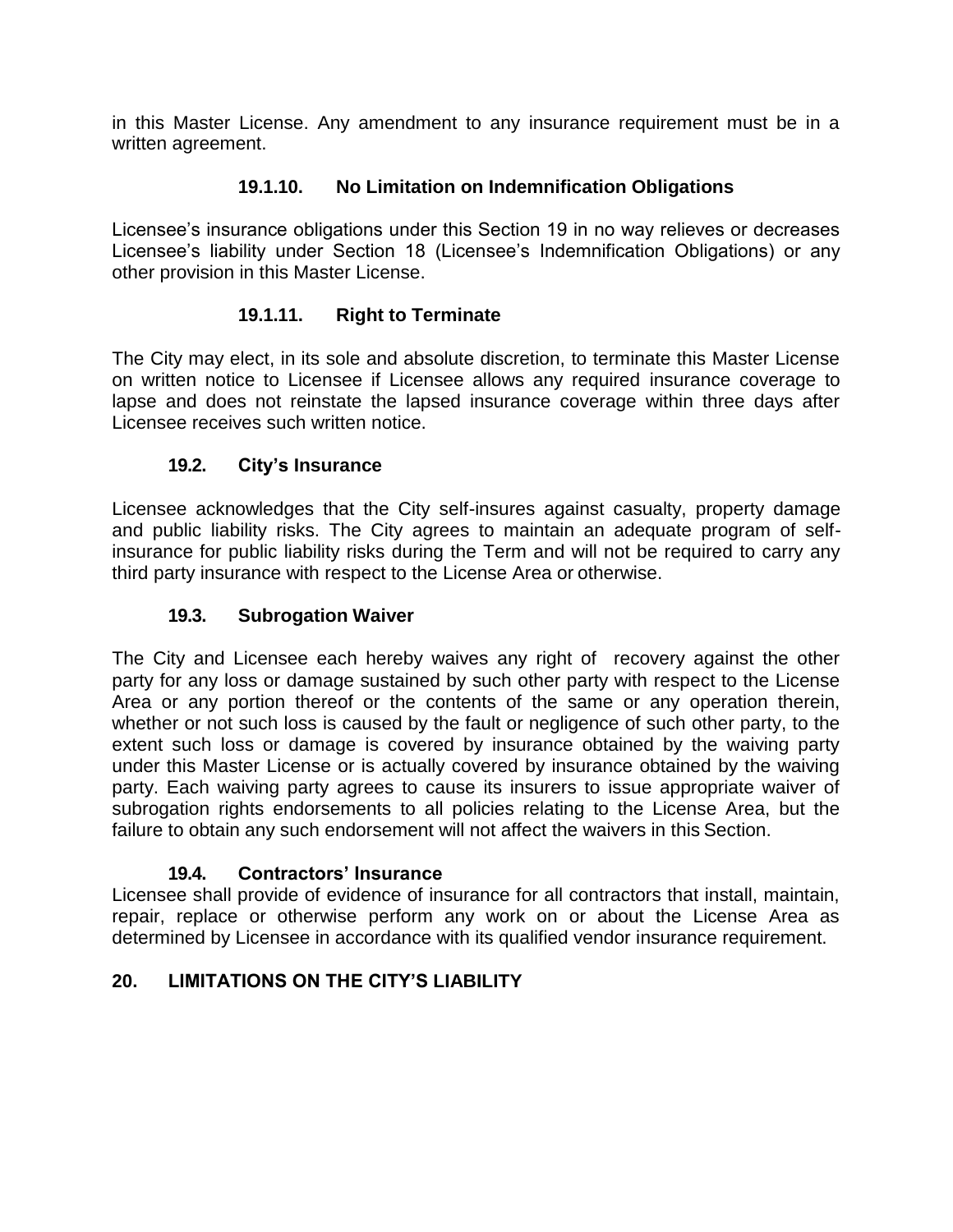## **20.1. General Limitations on the City's Liability**

<span id="page-45-0"></span>The City is not responsible or liable to Licensee for, and Licensee hereby waives all Claims against the City and its Agents and releases the City and its Agents from, all Claims from any cause (except to the extent caused by the gross negligence or willful misconduct of the City and its Agents), including acts or omissions of persons using the sidewalk or street adjoining or adjacent to or connected with the License Area; utility interruption; theft; burst, stopped or leaking water, gas, sewer or steam pipes; or gas, fire, oil, or electricity in, flood, or vehicle collision on or about the License Area or other City Property.

## **20.2. Consequential Damages**

<span id="page-45-1"></span>Licensee expressly acknowledges and agrees that the License Fees and Additional Fees payable under this Master License do not take into account any potential liability of the City for consequential or incidental damages. The City would not be willing to enter into this Master License or issue any Pole Licenses in the absence of a complete waiver of liability, to the fullest extent permitted by Law, for consequential or incidental damages due to the acts or omissions of the City or its Agents, and Licensee expressly assumes the risk with respect thereto. Accordingly, without limiting any Indemnification obligations of Licensee or other waivers contained in this Master License and as a material part of the consideration for this Master License, Licensee fully releases, waives and discharges forever any and all Claims against the City for consequential and incidental damages arising out of this Master License or any Pole License, including lost profits arising from the disruption to Equipment, any interference with uses conducted by Licensee under this Master License and Pole Licenses, regardless of the cause, and whether or not due to the active or passive negligence or willful misconduct of the City or its Agents, and covenants not to sue for such damages the City, and the City's other departments, and all City agencies, officers, directors and employees, and all persons acting by, through or under each of them. Without limiting any Indemnification obligations of Licensee or other waivers contained in this Master License, in no event shall Licensee be liable to the City for any special, consequential or indirect damages.

## **20.3. No Relocation Assistance**

<span id="page-45-2"></span>This Master License creates no right in Licensee to receive any relocation assistance or payment for any reason under the California Relocation Assistance Law (Cal. Gov. Code §§ 7260 et seq.), the Uniform Relocation Assistance and Real Property Acquisition Policies Act (42 U.S.C. §§ 4601 *et seq*.) or similar Law upon any termination of occupancy except as provided in Section 15 (Condemnation). To the extent that any relocation law may apply, Licensee waives, releases and relinquishes forever any and all Claims that it may have against the City for any compensation from the City except as specifically provided in this Master License upon termination of its occupancy of all or any part of the License Area.

## <span id="page-45-3"></span>**20.4. Non-Liability for City Officials, Employees and Agents**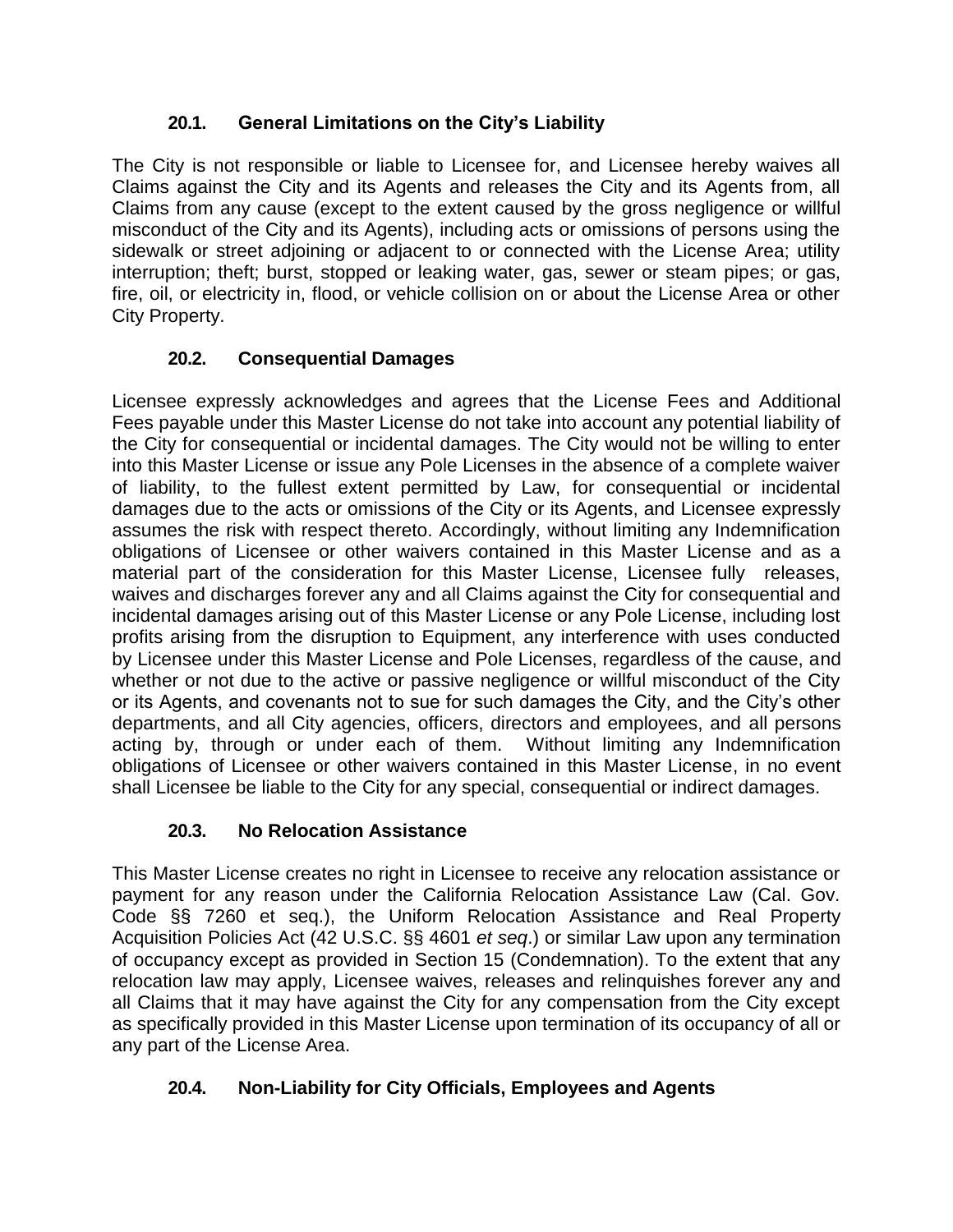No elective or appointive board, agency, member, officer, employee or other Agent of the City will be personally liable to Licensee, its successors and assigns, in the event of any default or breach by the City or for any amount which may become due to Licensee, its successors and assigns, or for any obligation of the City under this Master License.

#### **20.5. Licensee's Waiver**

<span id="page-46-0"></span>Licensee acknowledges the City's rights under this Section and waives any Claims arising from the exercise of their rights. In connection with the preceding sentence and releases and waivers under Section 8.1 (City's Access to License Areas), Section 9.1.3 (No Right to Repair), Section 13.1 (Compliance with Current and Future Laws), Section 14.1.1 (Election to Repair or Replace Damaged Pole), Section 15.1.3 (No Statutory Right to Terminate), Section 19.3 (Subrogation Waiver), Section 20.1 (General Limitations on City's Liability), Section 20.2 (Consequential Damages), Section 20.3 (No Relocation Assistance), Section 23.3 (Application) and any other waiver by Licensee under this Master License, Licensee acknowledges that it is familiar with section 1542 of the California Civil Code, which reads:

A GENERAL RELEASE DOES NOT EXTEND TO CLAIMS WHICH THE CREDITOR DOES NOT KNOW OR SUSPECT TO EXIST IN HIS OR HER FAVOR AT THE TIME OF EXECUTING THE RELEASE, WHICH IF KNOWN BY HIM OR HER MUST HAVE MATERIALLY AFFECTED HIS OR HER SETTLEMENT WITH THE DEBTOR.

Licensee realizes and acknowledges that the waivers and releases contained in this Master License include all known and unknown, disclosed and undisclosed, and anticipated and unanticipated Claims. Licensee affirms that it has agreed to enter into this Master License in light of this realization and, being fully aware of this situation, it nevertheless intends to waive the benefit of California Civil Code section 1542 and any similar Law. The releases and waivers contained in this Master License will survive its expiration or earlier termination.

## <span id="page-46-1"></span>**21. RECORDS**

## **21.1. Accounting Records**

<span id="page-46-2"></span>Licensee shall maintain throughout the Term and for at least three years after this Master Agreement expires or terminates the following records in physical format at Licensee's place of business within San Diego County and in an electronic format: (1) site identification and location for all Poles under active Pole Licenses; (2) the amount and payment date for all License Fees paid to the City pursuant to this Master License; (3) all Regulatory Approvals issued in connection with the Equipment on Poles; and (4) all correspondence with the City in connection with any matter covered under this Master License. The City, or its designee, will have the right to inspect and audit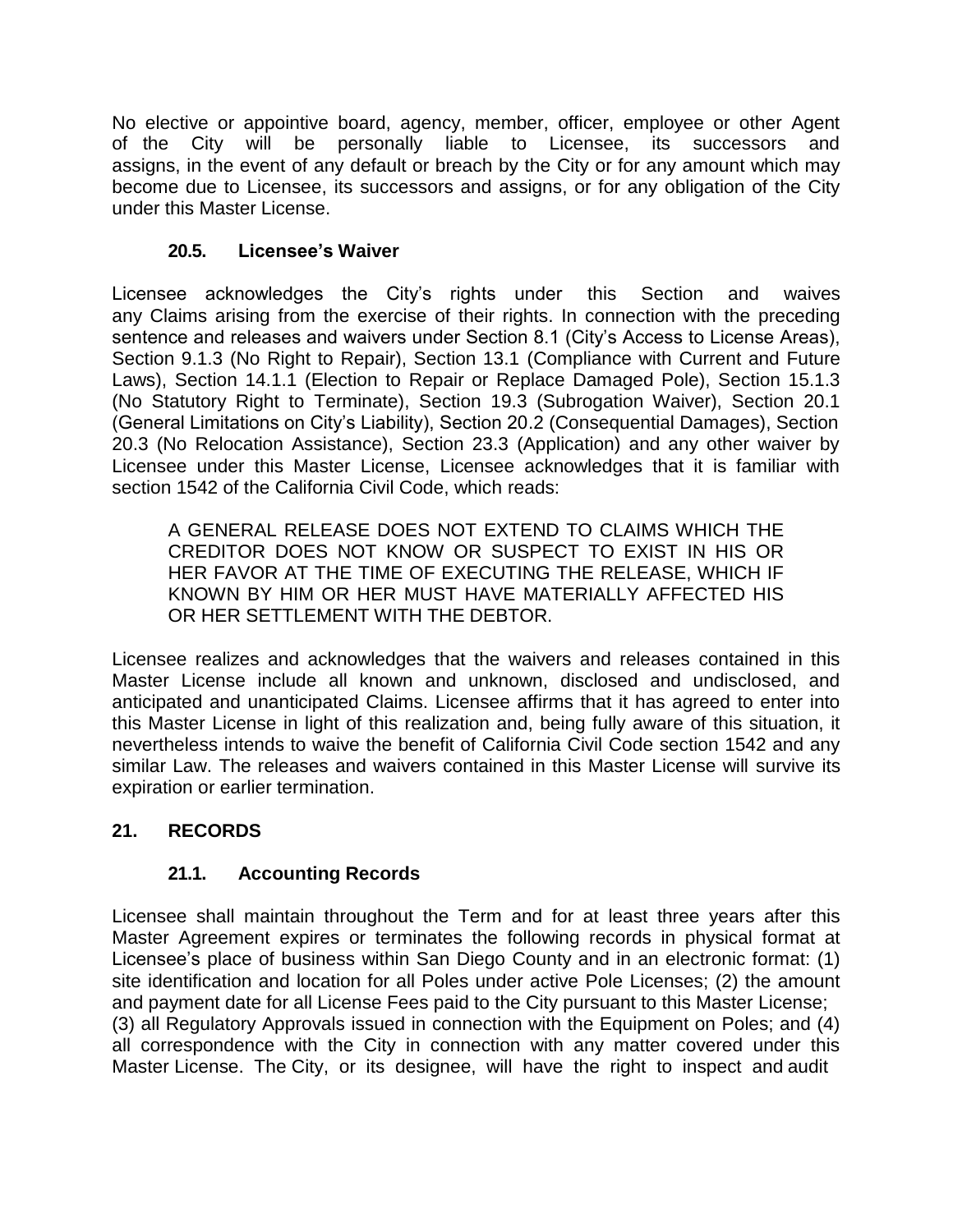Licensee's records at Licensee's place of business during regular business hours on 10 days' notice to Licensee.

## **21.2. Estoppel Certificates**

<span id="page-47-0"></span>Licensee, at any time and from time-to-time on not less than 30 days' notice from the City, shall execute, acknowledge and deliver to the City or its designee, a certificate of Licensee stating: (a) that Licensee has accepted the License Area (or, if Licensee has not done so, that Licensee has not accepted all or any part of the License Area and specifying the applicable portions of the License Area and reasons for non-acceptance); (b) the Commencement Dates of any Pole Licenses then in effect; (c) the Effective Date and Expiration Date of this Master License; (d) that this Master License and Pole Licenses are unmodified and in full force and effect or, if modified, the manner in which they are modified; (e) whether any defenses then exist against the enforcement of any of Licensee's obligations under this Master License (and if so, specifying the same); (f) whether any of the City's obligations under this Master License are outstanding (and if so, identifying any City obligations that Licensee believes that the City has failed to meet); (g) the dates, if any, to which the License Fees and Additional Fees have been paid; and (h) any other information that may be reasonably required by any such persons.

## <span id="page-47-1"></span>**22. RULES AND REGULATIONS**

At all times throughout the Term, Licensee shall faithfully comply with any and all reasonable rules, regulations and instructions that the City may from time-to-time establish and/or amend with respect to the License Area.

## <span id="page-47-2"></span>**23. SECURITY DEPOSIT**

## **23.1. Amount**

<span id="page-47-3"></span>At the time Licensee tenders to the City the first Acknowledgement Letter, Licensee must also tender to the City for deposit a sum equal to **Four Thousand and 00/100 Dollars** (**\$4,000.00**) (the "**Security Deposit**") to secure Licensee's faithful performance of all terms, covenants and conditions in this Master License and any Pole License.

## **23.2. Further Deposits**

<span id="page-47-4"></span>In the event that the City applies or uses the Security Deposit in whole or in part to cure any default by Licensee under this Master License or any Pole License, Licensee shall replenish the Security Deposit in the amount and on the date specified in a written notice to Licensee. The City may, in the City's reasonable judgment, require Licensee to increase the Security Deposit amount from time-to-time when the City determines that Licensee's past acts or omissions in connection with the License Area warrants additional security.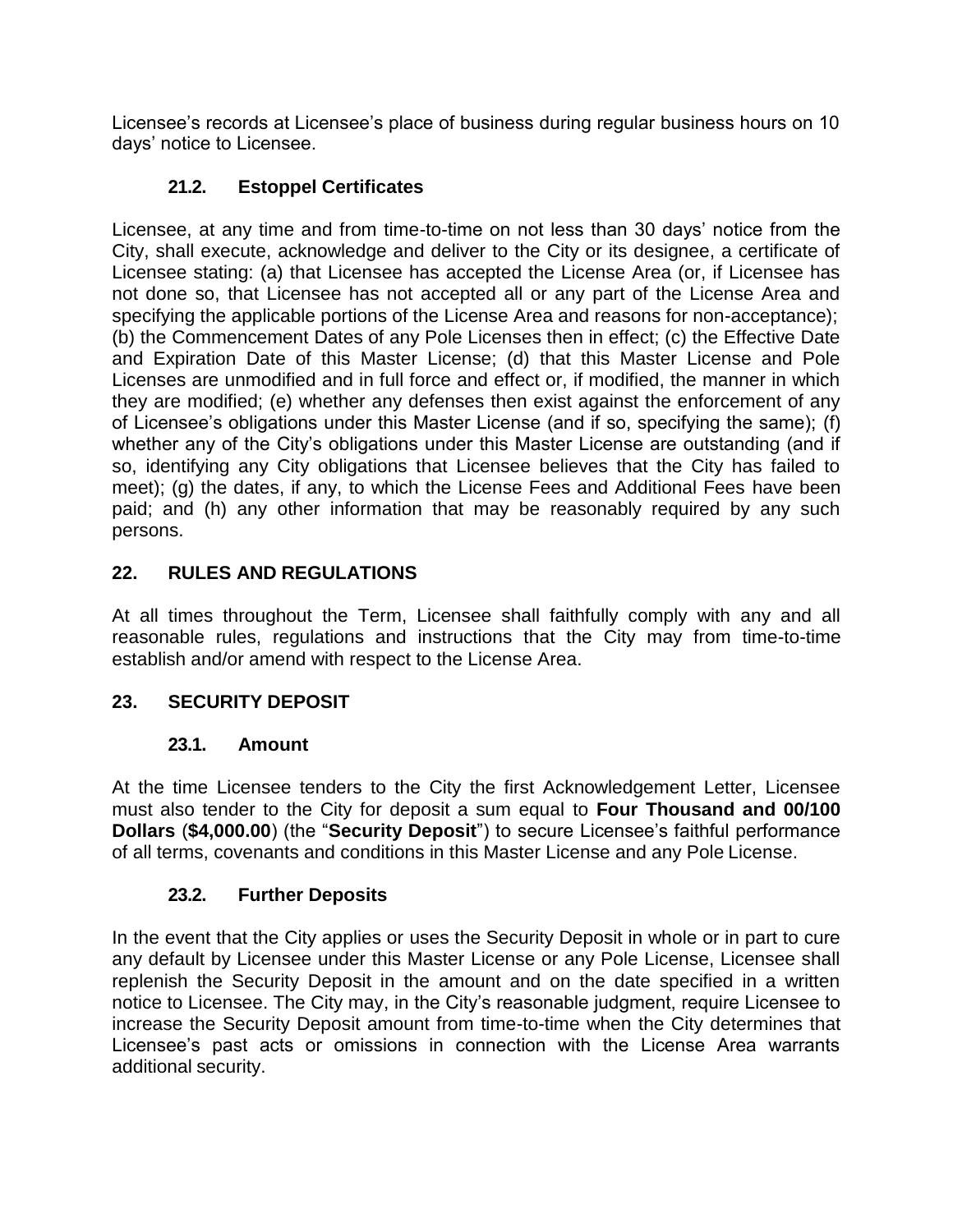#### **23.3. Application**

<span id="page-48-0"></span>Licensee agrees that the City may use the Security Deposit in whole or in part to remedy any damage to the License Area caused by Licensee, its Agents or Invitees or any failure by Licensee to perform any term, covenant or condition in this Master License or any Pole License (including without limitation any failure to pay any License Fee or other sums due under this Master License or any Pole License either before or after any default). In the event that the City uses the Security Deposit in whole or in part, the City will not be deemed to have waived any rights under this Master License, or legal or equitable rights whatsoever. Licensee expressly waives any rights it may have under California Civil Code section 1950.7 or any similar Law and agrees that the City may retain from the Security Deposit any portion reasonably necessary to compensate the City for any foreseeable or unforeseeable loss or damage caused by Licensee's, its Agents' or Invitee's acts or omissions.

The City's obligations with respect to the Security Deposit shall be in the nature of a debtor, and the City shall not be deemed to hold the Security Deposit in trust for any reason. The City may (but shall not be obligated to) keep the Security Deposit separate from general funds. Licensee shall not be entitled to any interest on the Security Deposit.

#### <span id="page-48-1"></span>**24. SURRENDER OF LICENSE AREA**

#### **24.1. Surrender**

<span id="page-48-2"></span>No later than 30 days after the Expiration Date or other termination of this Master License or any Pole License, Licensee shall peaceably remove its Equipment from the applicable portion of the License Area and surrender it to the City in good order and condition, normal wear and tear excepted, free of debris and hazards, and free and clear of all liens and encumbrances. Immediately before the Expiration Date or other termination of this Master License, Licensee shall remove all of Licensee's Equipment except for any fiber optic cable to which the City will obtain title under Section 7.8 (Title to Licensee's Equipment and Other Improvements) and repair any damage resulting from the removal. Licensee's obligations under this Section 24.1 will survive the Expiration Date or other termination of this Master License.

#### **24.2. Abandonment**

<span id="page-48-3"></span>At its option, the City may deem any items of Licensee's Equipment that remain on a City Pole or otherwise on the License Area or other City Property more than 30 days after the Expiration Date of this Master License to be abandoned and in such case the City may dispose of the abandoned Equipment in any lawful manner after expiration of a 60-day period initiated by the City's notice to Licensee to remove the Equipment. Licensee agrees that California Civil Code sections 1980 et seq. and similar provisions of the Civil Code addressing abandoned property by residential or commercial tenants do not apply to any abandoned Equipment.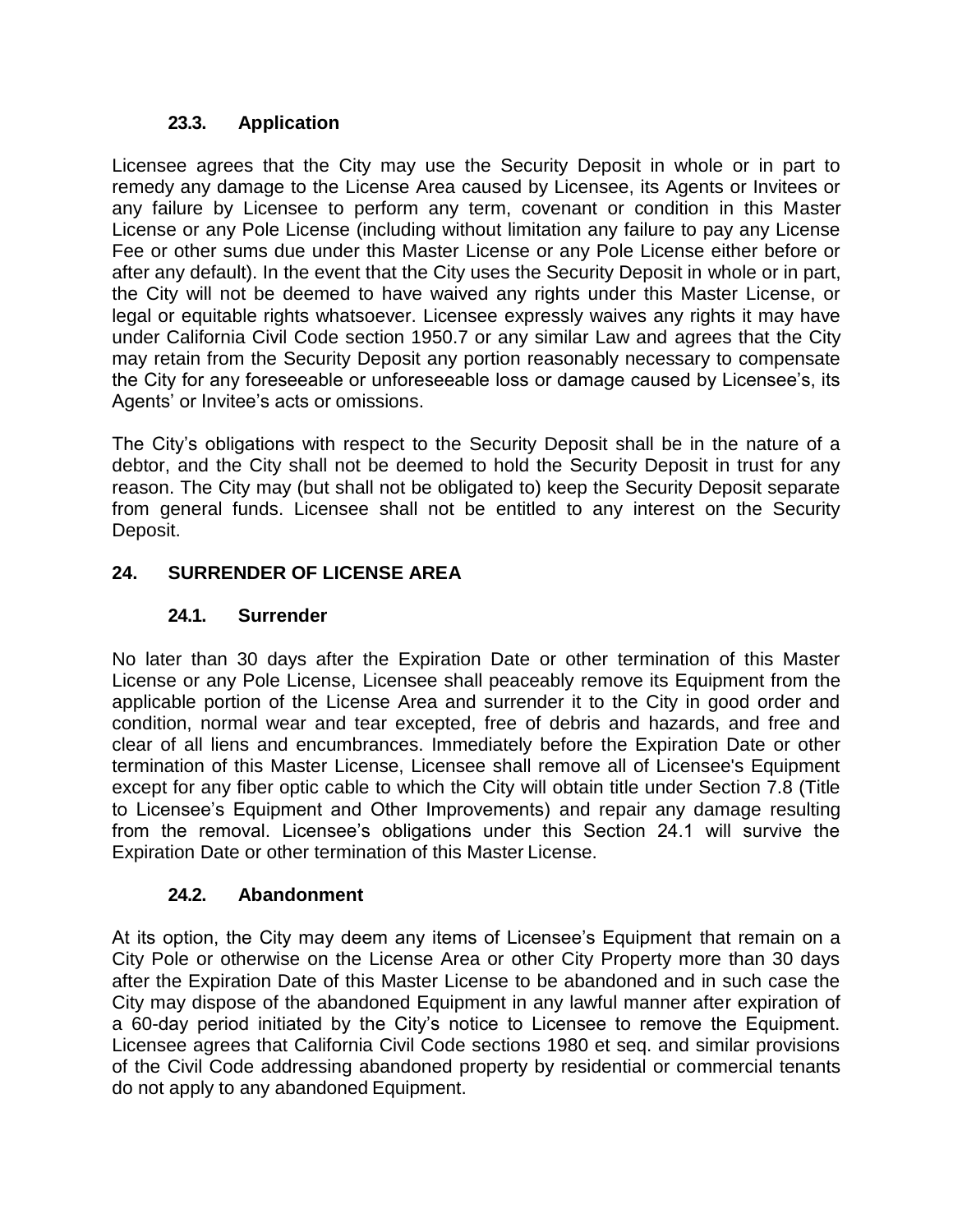## **24.3. Holding Over**

<span id="page-49-0"></span>Any holding over after the Expiration Date with the express consent of the City will be construed to automatically extend the Term of this Master License for a period of one License Year at a License Fee equal to 150% of the License Fee in effect immediately before the Expiration Date, and the Master License otherwise will be on its express terms and conditions. Any holding over without the City's consent will be a default by Licensee and entitle the City to exercise any or all of its remedies, even if the City elects to accept one or more payments of License Fees, Additional Fees or other amounts payable to the City from Licensee after the Expiration Date.

## <span id="page-49-1"></span>**25. HAZARDOUS MATERIALS**

## **25.1. Hazardous Materials in License Area**

<span id="page-49-2"></span>Licensee covenants and agrees that neither Licensee nor any of its Agents or Invitees shall cause or permit any Hazardous Material to be brought upon, kept, used, stored, generated, disposed of or Released in, on, under or about the License Area or any other part of City Property, or transported to or from any City Property in violation of Environmental Laws, except that Licensee may use small quantities of Hazardous Materials as needed for routine operation, cleaning and maintenance of Licensee's Equipment that are customarily used for routine operation, cleaning and maintenance of such equipment and so long as all such Hazardous Materials are contained, handled and used in compliance with Environmental Laws. Licensee shall immediately notify the City if and when Licensee learns or has reason to believe any Release of Hazardous Material has occurred in, on, under or about the License Area or other City Property.

## **25.2. Licensee's Environmental Indemnity**

<span id="page-49-3"></span>If Licensee breaches any of its obligations contained in this Section, or if any act, omission, or negligence of Licensee or any of its Agents or Invitees results in any contamination of the License Area or other City Property, or in a Release of Hazardous Material from, on, about, in or beneath any part of the License Area or other City Property, or the violation of any Environmental Law, then Licensee, on behalf of itself and its successors and assigns, shall indemnify, defend and hold harmless the City, including its Agents, and their respective successors and assigns from and against any and all Claims (including damages for decrease in value of the License Area or other City Property, the loss or restriction of the use of usable space in the License Area or other City Property and sums paid in settlement of Claims, attorneys' fees, consultants' fees, and experts' fees and related costs) arising during or after the Term of this Master License relating to such Release or violation of Environmental Laws; provided, however, Licensee shall not be liable for any Claims to the extent such Release was caused by the gross negligence or willful misconduct of the City or its Agents. Licensee's Indemnification obligation includes costs incurred in connection with any activities required to Investigate and Remediate any Hazardous Material brought onto the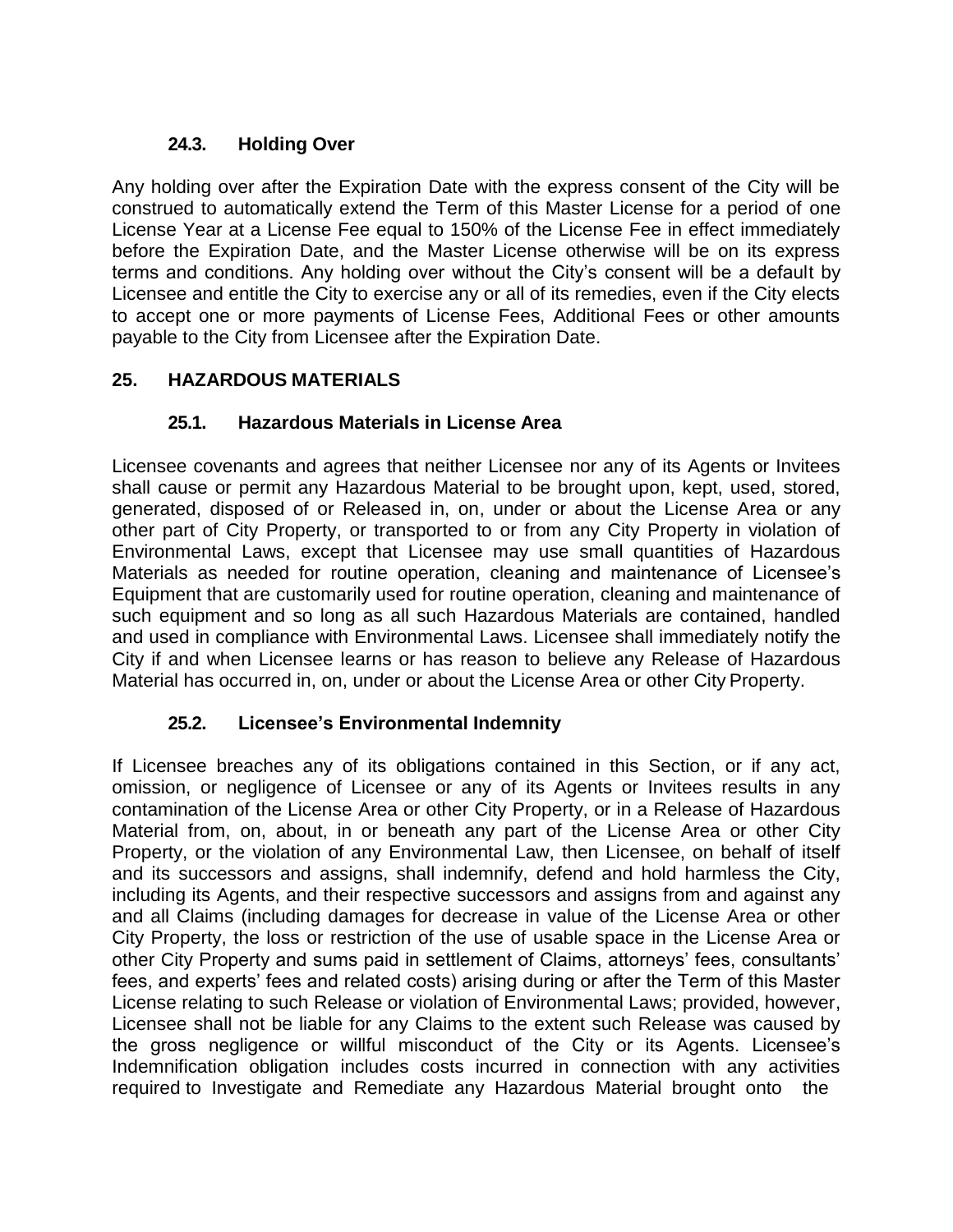License Area or other City Property by Licensee or any of its Agents or Invitees and to restore the License Area or other City Property to its condition prior to Licensee's introduction of such Hazardous Material or to correct any violation of Environmental Laws. Licensee specifically acknowledges and agrees that it has an immediate and independent obligation to defend the City and the other Indemnified Parties from any Claim that actually or potentially falls within this Indemnity provision even if the allegations supporting the Claim are or may be groundless, fraudulent, or false, which obligation arises at the time such Claim is tendered to Licensee by the Indemnified Party and continues until the Claim is finally resolved. Without limiting the foregoing, if Licensee or any of its Agents or Invitees causes the Release of any Hazardous Material on, about, in, or beneath the License Area or other City Property, then in any such event Licensee shall, immediately, at no expense to any Indemnified Party, take any and all necessary actions to return the License Area or other City Property, as applicable, to the condition existing prior to the Release of any such Hazardous Materials on the License Area or other City Property or otherwise abate the Release in accordance with all Environmental Laws, except to the extent such Release was caused by the gross negligence or willful misconduct of the City or its Agents. Licensee shall afford the City a full opportunity to participate in any discussions with Regulatory Agencies regarding any settlement agreement, cleanup or abatement agreement, consent decree or other compromise or proceeding involving Hazardous Material.

## <span id="page-50-0"></span>**26. TERMINATION**

#### **26.1. Termination for Failure to Obtain Regulatory Approvals**

<span id="page-50-1"></span>In the event that Licensee cannot obtain all Regulatory Approvals required for any Pole License after six months from the subject Pole License effective date, then either the City or Licensee may terminate that Pole License on 60 days' notice to the other party delivered within 10 days after said six-month period elapses. The parties agree that the Commencement Date will be deemed to have not occurred for any Pole License terminated under this section, and Licensee will have no obligation to pay the applicable License Fee for that Pole License.

#### <span id="page-50-2"></span>**26.2. Licensee's Termination Rights**

#### **26.2.1. Master License Termination Rights**

<span id="page-50-3"></span>Licensee may, in Licensee's sole discretion, elect not to extend this Master License at the end of the initial ten (10) year term or any subsequent extension terms with at least one (1) year's written notice to the City at any time after the Effective Date. Licensee may not terminate this Master License during the initial ten (10) year term except as expressly provided in this Master License.

## **26.2.2. Pole License Termination Rights**

<span id="page-50-4"></span>Licensee may, in Licensee's sole discretion, terminate any Pole License on 90 days' written notice to the City at any time after 12 months from the subject Pole License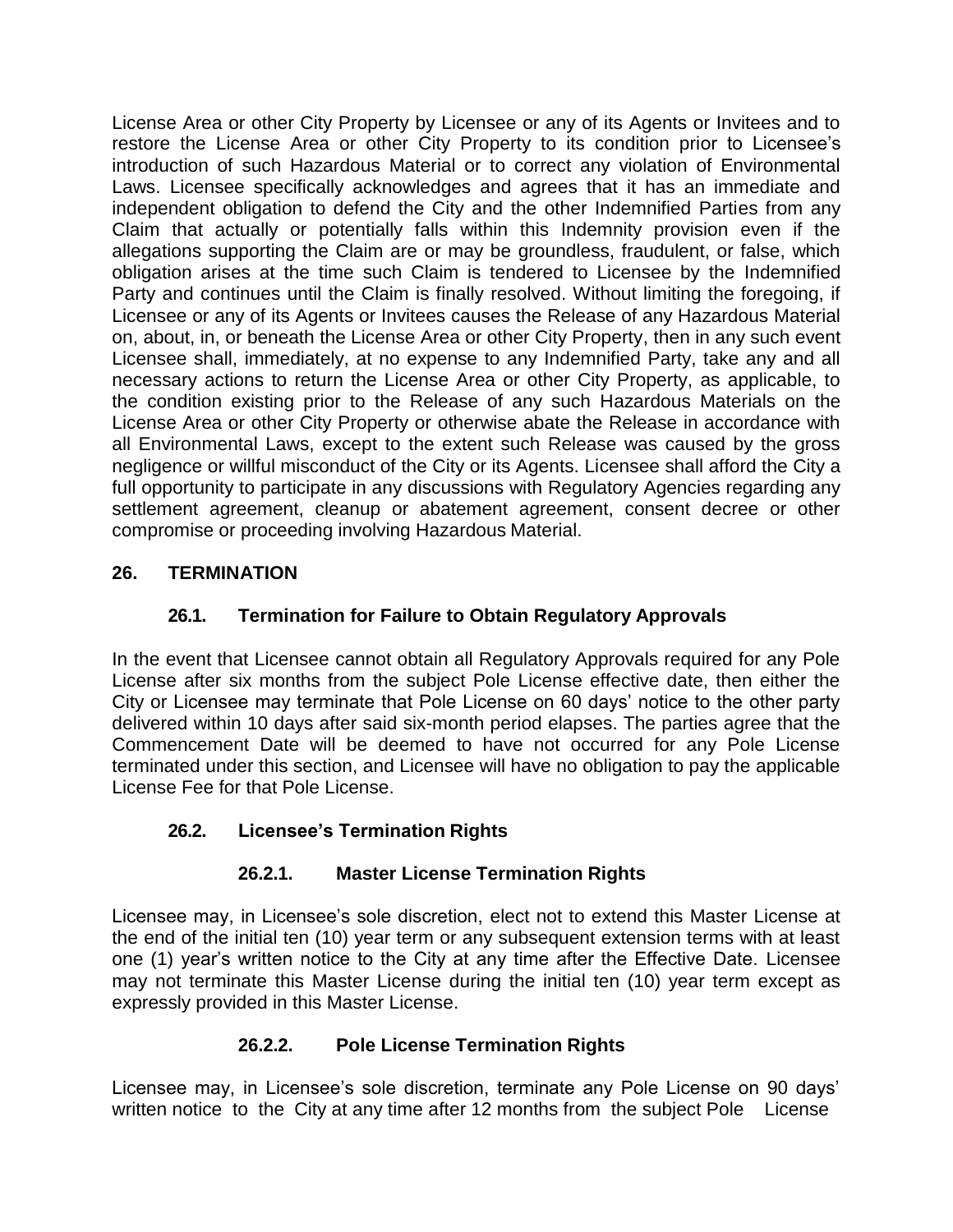Commencement Date so long as Licensee is not in default with respect to the subject Pole License.

## **26.2.3. Termination Rights after Pole Replacement**

<span id="page-51-0"></span>In the event that the City exercises its absolute right to replace any Pole, the City shall make a reasonable effort to provide Licensee with at least 60 days' notice. The City's failure to provide at least 60 days' notice prior to any Pole replacement shall not affect the City's rights under this Master License. Within 90 days after Licensee receives notice from the City, Licensee may elect to either (1) install Licensee's Equipment on the replacement Pole at Licensee's sole cost and expense or (2) terminate the applicable Pole License as to the replacement Pole.

## **26.3. City's Absolute Right to Terminate Pole Licenses**

<span id="page-51-1"></span>The City has the absolute right to terminate any or all Pole Licenses on 30 days' written notice to Licensee when the City determines, in the City's sole discretion, that Licensee's continued use of the License Area adversely affects or threatens public health and safety, constitutes a nuisance, interferes with the City's municipal functions or requires the City to maintain a Pole no longer necessary for the City's purposes.

## **26.4. Licensee's Rights after Termination**

<span id="page-51-2"></span>In the event that the City terminates any Pole License for reasons unrelated to Licensee's failure to perform its obligations under this Master License, the City shall refund any pre-paid Licensee Fee on a pro-rata basis. In addition, the City shall prioritize Licensee's Pole License Application for any Pole License to replace the terminated Pole License; provided, however, that (1) the City shall prioritize only as many Pole License Applications as Pole Licenses terminated by the City and (2) the City's prioritization will not affect Licensee's obligations under this Master Agreement.

## <span id="page-51-3"></span>**27. INTERFERENCE**

## **27.1. Licensee's Obligation Not to Cause Interference**

<span id="page-51-4"></span>Licensee will not operate or maintain its Equipment in a manner that interferes with or impairs other communication (radio, telephone and other transmission or reception) or computer equipment lawfully used by any person, including the City or any of its Agents. Such interference will be an event of default under this Master License by Licensee, and upon notice from the City, Licensee shall be responsible for eliminating such interference promptly and at no cost to the City. Licensee will be required to use its best efforts to remedy and cure such interference with or impairment of City operations. If Licensee does not cure the default promptly, the parties acknowledge that continuing interference may cause irreparable injury and, therefore, the City will have the right to bring an action against Licensee to enjoin such interference or to terminate all Pole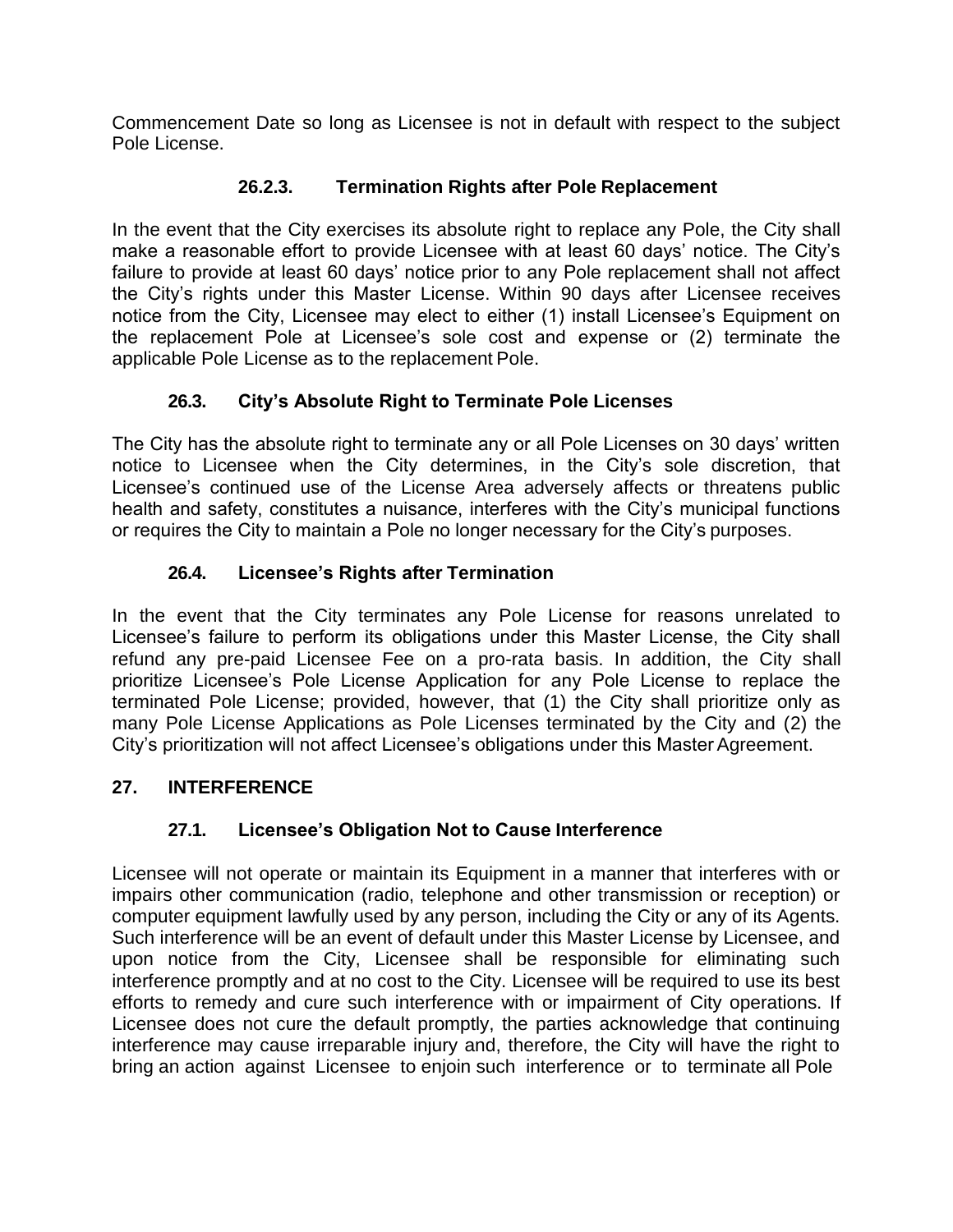Licenses where the Equipment is causing interference or impairment, at the City's election.

## **27.2. Impairment Caused by Change in City Use**

<span id="page-52-0"></span>If any change in the nature of the City's use of the License Area during the Term results in measurable material adverse impairment to Licensee's normal operation of its Equipment making it necessary to alter the Equipment to mitigate the adverse effect, Licensee shall notify the City and provide evidence of the claimed impairment. Upon receipt of such notice, the City will have the right to make its own reasonable determination and, if it agrees with Licensee, investigate whether it can reasonably and economically mitigate that interference. The City will provide notice to Licensee of the City's determination.

If the City determines in its sole discretion that mitigation is feasible and can be achieved for a reasonable cost in the City's reasonable judgment, the City's notice will specify when the City will mitigate the adverse effect. The City's mitigation will effect a cure, and the City will not be liable to Licensee in any other way or be required to take any other measures with respect to the Equipment.

If the City determines in its sole discretion that mitigation is not feasible or cannot be achieved for a reasonable cost in the City's reasonable judgment, Licensee may elect either to: (1) terminate the Pole License as to the affected City Pole and receive a ratable reduction in the License Fee; or (2) take steps itself at its own cost to mitigate the adverse effect and continue to operate the Equipment on the City Pole, and receive from the City a waiver of the License Fee for the first six months of the following License Year under the affected Pole License to offset the cost of mitigation.

Licensee agrees that the City's temporary and partial abatement or waiver of the License Fee under this Section 27.2 will be the only compensation due to Licensee for costs incurred or otherwise arising from the adverse effect as liquidated damages fully compensating Licensee for all Claims that may arise or be related to the adverse effects. Under no circumstances may the City be required to alter its operations at the identified City Pole or provide a replacement City Pole to Licensee.

## **27.3. Impairment Caused by City Access**

<span id="page-52-1"></span>Licensee agrees that it will not be entitled to any abatement of License Fees if the City exercises its rights of access under Section 8.1 (City Access to License Area) unless the City's activities cause Licensee to be unable to operate Equipment on the License Area for its permitted use for a period of more than 10 days, in which case, subject to proof, License Fees will be abated ratably for the entire period that Licensee is unable to operate any Equipment on any affected City Pole.

## <span id="page-52-2"></span>**28. MISCELLANEOUS PROVISIONS**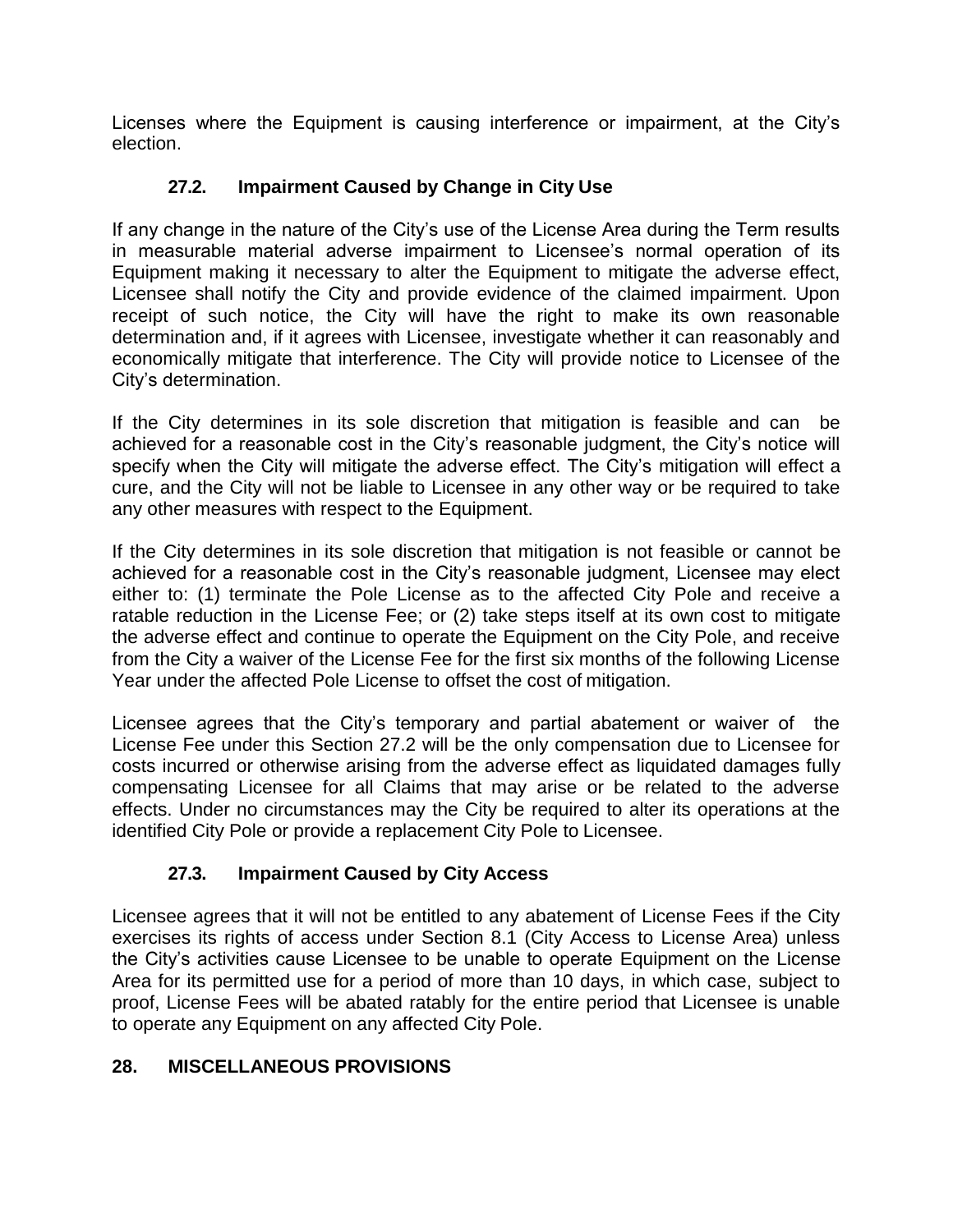#### **28.1. Notices**

<span id="page-53-0"></span>Except as may be specifically provided otherwise in this Master License, all notices, demands or other correspondence required to be given under this Master License must written and delivered through (1) an established national courier service that maintains delivery records and confirmations; (2) hand delivery; or (3) certified or registered U.S. Mail with prepaid postage and return receipt requested, and addressed as follows:

| TO CITY: | Department of Economic Development |
|----------|------------------------------------|
|          | Attn: Rick Ryals                   |
|          | 276 Fourth Avenue                  |
|          | Chula Vista, CA 91910              |
|          | Telephone: (619) 691-5118          |
|          | Email: rryals@chulavistaca.gov     |
|          |                                    |

| with a copy to: | <b>City Attorney</b>                     |
|-----------------|------------------------------------------|
|                 | 276 Fourth Avenue                        |
|                 | Chula Vista, CA 91910                    |
|                 | Telephone: (619) 691-5037                |
|                 | Facsimile: (619) 409-5823                |
|                 | Email: cityattorney@ci.chula-vista.ca.us |

#### **TO LICENSEE:**

All notices under this Master License will be deemed to have been delivered: (i) five days after deposit if delivered by first class mail; (ii) two days after deposit if delivered by certified mail; (iii) the date delivery is made by personal delivery or overnight delivery; or (iv) the date an attempt to make delivery fails because a party has failed to provide notice of a change of address or refuses to accept delivery. Telephone, facsimile and email information are provided for convenience and for couriers who may require such information, and any notice given solely through electronic means will not be deemed to be effective notice. Any copies required to be given constitute an administrative step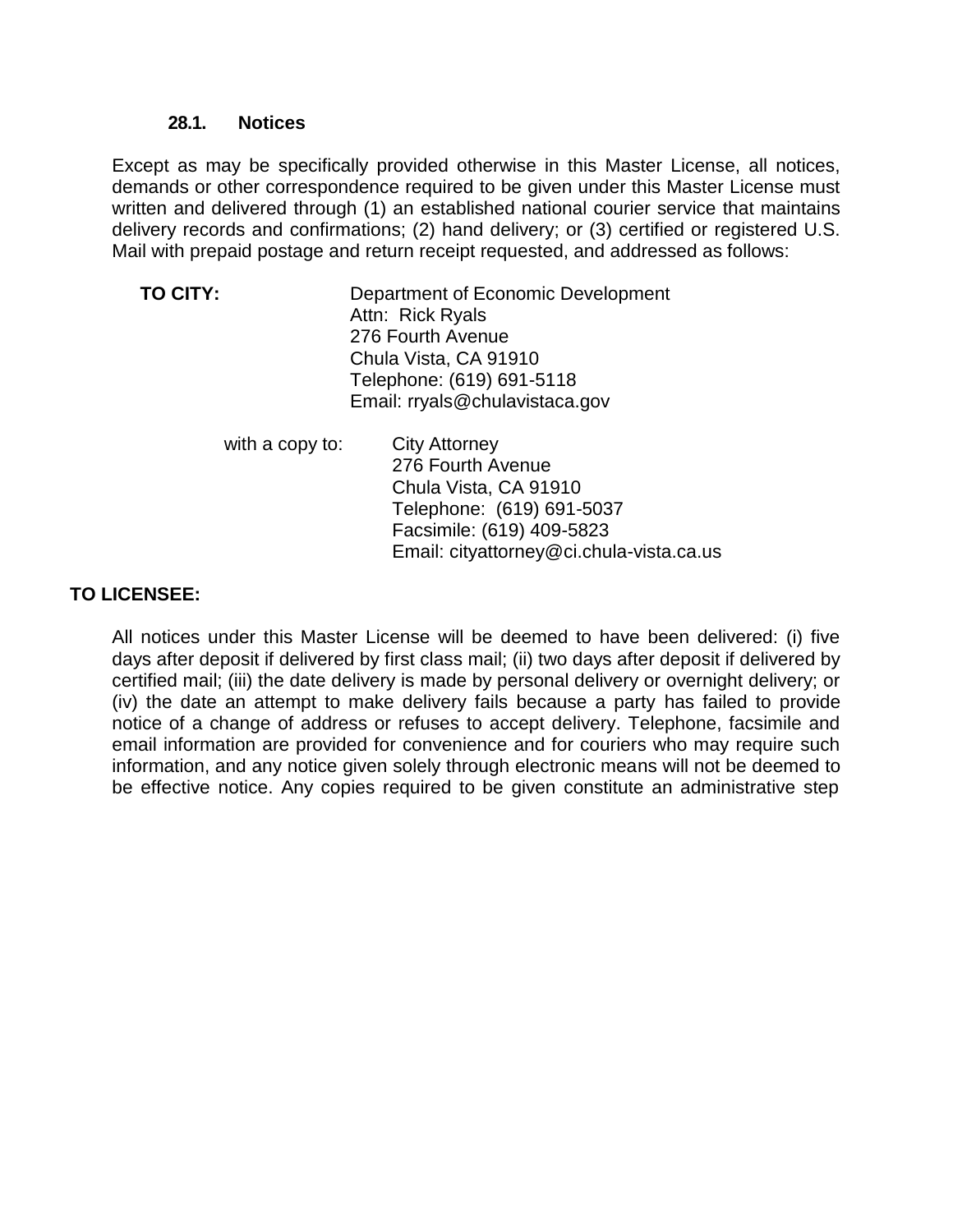and not actual notice. The parties may change the notice addresses above from time-totime through written notice to the addresses above or the then-current notice address.

## **28.2. Waiver; No Implied Waivers**

<span id="page-54-0"></span>No failure by either party to insist upon the strict performance of any obligation of the other under this Master License or to exercise any right, power or remedy arising out of a breach thereof, irrespective of the length of time for which such failure continues, will constitute a waiver of such breach. No acceptance by the City or any its Agent of full or partial payment of License Fees or Additional Fees during the continuance of any such breach will constitute a waiver of such breach or of the City's right to demand strict compliance with such term, covenant or condition, or operate as a waiver of any requirement of this Master License. No express waiver by either party of any default or the performance of any provision hereof will affect any other default or performance, or cover any other period of time, other than the default, performance or period of time specified in such express waiver. One or more waivers of a default or the performance of any provision hereof by either party will not be deemed to be a waiver of a subsequent default or performance. The City's consent given in any instance under the terms of this Master License will not relieve Licensee of any obligation to secure the City's consent in any other or future instance under the terms of this Master License.

## **28.3. Amendments**

<span id="page-54-1"></span>No part of this Master License (including all Pole Licenses) may be changed, waived, discharged or terminated orally, nor may any breach thereof be waived, altered or modified, except by a written instrument signed by both parties.

## **28.4. Interpretation**

<span id="page-54-2"></span>The following rules of interpretation apply to this Master License.

## **28.4.1. General**

<span id="page-54-3"></span>Whenever required by the context, the singular includes the plural and vice versa; the masculine gender includes the feminine or neuter genders and vice versa; and defined terms encompass all correlating forms of the terms (e.g., the definition of "indemnify" applies to "indemnity," "indemnification," etc.).

## **28.4.2. Multi-party License**

<span id="page-54-4"></span>In the event that the City provides consent, which the City may withhold for any or no reason, to enter into this Master License with more than one Licensee, the obligations and liabilities under this Master License imposed on Licensee will be joint and several among them.

## **28.4.3. Captions**

<span id="page-54-5"></span>The captions preceding the sections of this Master License and in the table of contents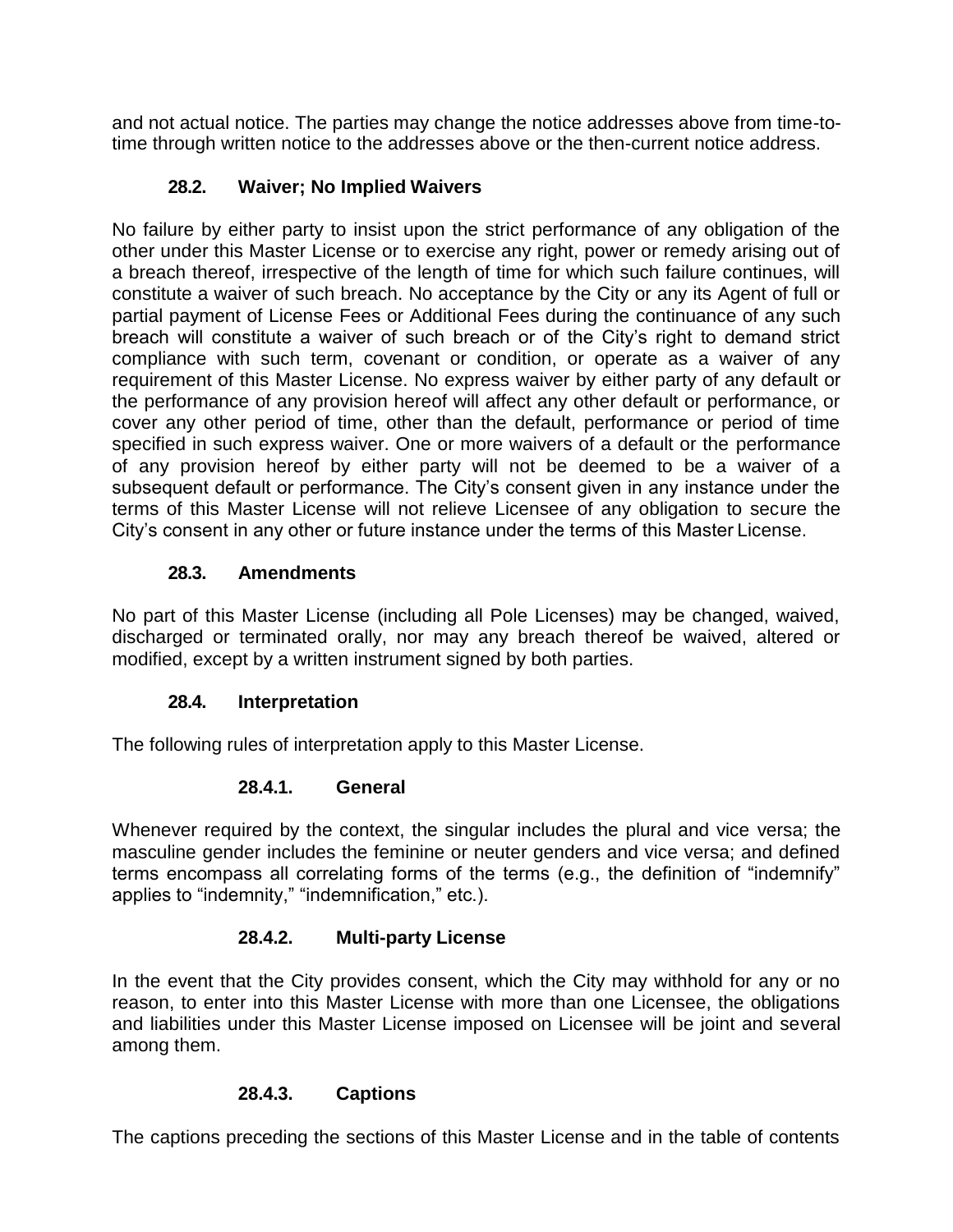have been inserted for convenience of reference and such captions in no way define or limit the scope or intent of any provision of this Master License.

#### **28.4.4. City Actions**

<span id="page-55-0"></span>All approvals, consents or other determinations permitted or required by the City under this Master License will be made by or through the Public Works Director/City Engineer or his or her designee, unless otherwise provided in this Master License or by the City Charter, Municipal Code or any City ordinance.

#### **28.4.5. Words of Inclusion**

<span id="page-55-1"></span>The use of the term "including," "such as," or words of similar import when following any general or specific term, statement or matter may not be construed to limit the term, statement or matter to the stated terms, statements or matters, whether or not language of non-limitation, such as "including, but not limited to" and "including without limitation" are used. Rather, the stated term, statement or matter will be interpreted to refer to all other items or matters that could reasonably fall within the broadest scope of the term, statement or matter.

#### **28.4.6. Laws**

<span id="page-55-2"></span>References to all "Laws," including specific statutes, relating to the rights and obligations of either party mean the Laws in effect on the Effective Date and as they are amended, replaced, supplemented, clarified, corrected or superseded at any time while any obligations under this Master License or any Pole License are outstanding, whether or not foreseen or contemplated by the parties.

#### **28.5. Successors and Assigns**

<span id="page-55-3"></span>The terms, covenants and conditions contained in this Master License bind and inure to the benefit of the City and Licensee and, except as otherwise provided herein, their successors and assigns.

#### **28.6. Brokers**

<span id="page-55-4"></span>Neither party has had any contact or dealings regarding the license of the License Area, or any communication in connection therewith, through any licensed real estate broker or other person who could claim a right to a commission or finder's fee in connection with the license contemplated herein ("**Broker**"), whose commission, if any is due, is to be paid pursuant to a separate written agreement between such Broker and the party through which such Broker contracted. In the event that any Broker perfects a claim for a commission or finder's fee based upon any such contact, dealings or communication, Licensee shall indemnify the City from all Claims brought by the Broker. This Section will survive expiration or earlier termination of this Master License.

#### <span id="page-55-5"></span>**28.7. Severability**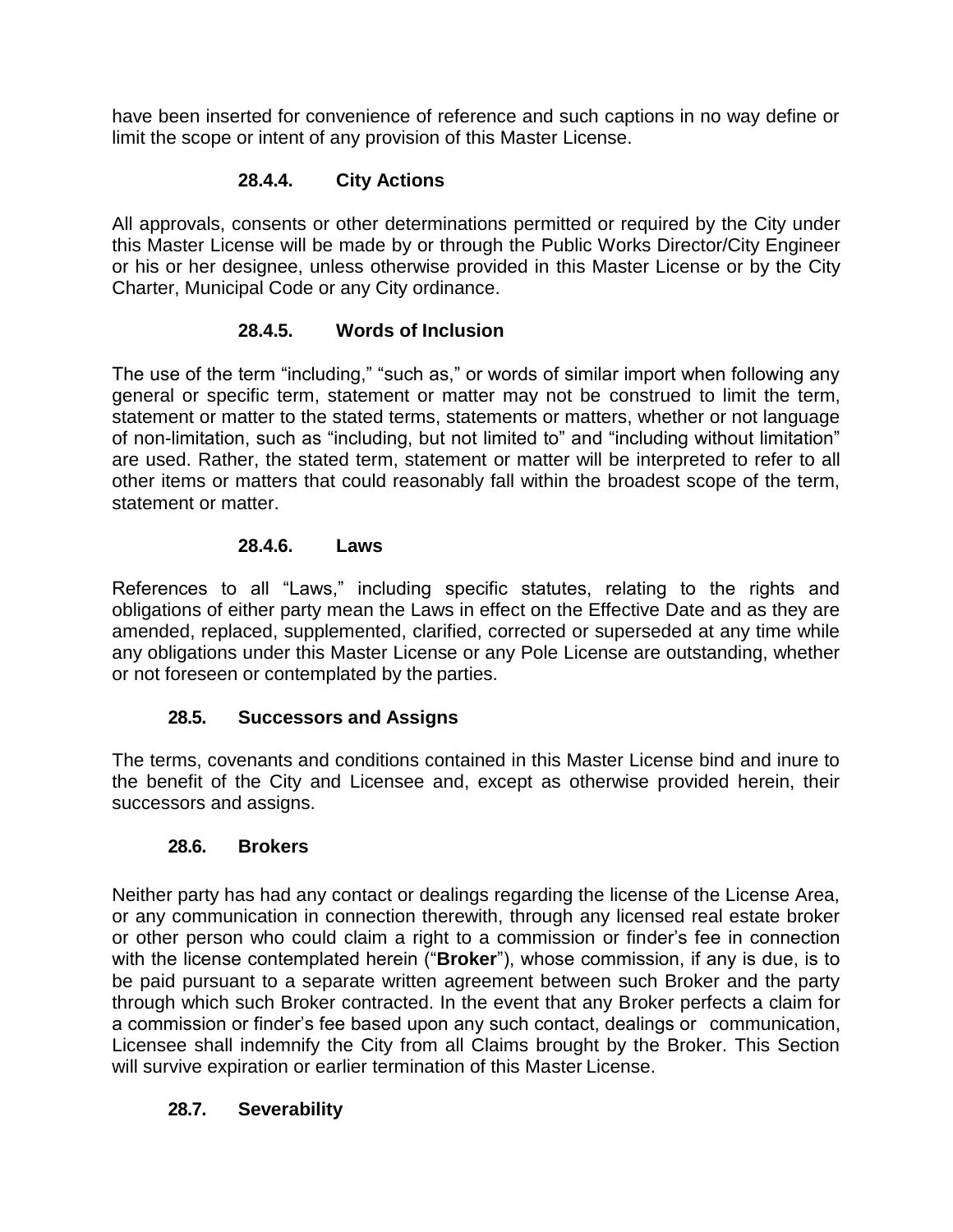If any provision of this Master License or the application thereof to any person, entity or circumstance is invalid or unenforceable, the remainder of this Master License, or the application of such provision to persons, entities or circumstances other than those as to which it is invalid or unenforceable, will not be affected thereby, and each provision of this Master License will be valid and be enforced to the full extent permitted by Law, except to the extent that enforcement of this Master License without the invalidated provision would be unreasonable or inequitable under all the circumstances or would frustrate a fundamental purpose of this Master License.

#### **28.8. Governing Law; Venue**

<span id="page-56-0"></span>This Master License must be construed and enforced in accordance with the laws of the State of California and the City Charter, without regard to the principles of conflicts of law. This Master License is made, entered and will be performed in the City of Chula Vista, County of San Diego, State of California. Any action concerning this Master License must be brought and heard in Superior Court for the County of San Diego or in the United States District Court for the Southern District of California.

#### **28.9. Time for Performance**

<span id="page-56-1"></span>Provisions in this Master License relating to number of days mean calendar days, unless otherwise specified. "Business day" means a day other than a Saturday, Sunday or a bank or City holiday. If the last day of any period to give notice, reply to a notice, or to undertake any other action occurs on a day that is not a business day, then the last day for undertaking the action or giving or replying to the notice will be the next succeeding business day. Time is of the essence with respect to all provisions of this Master License in which a definite time for performance is specified.

#### **28.10. Survival**

<span id="page-56-2"></span>Expiration or earlier termination of this Master License will not affect the right of either party to enforce any and all Indemnities and representations and warranties given or made to the other party under this Master License, or any provision of this Master License that expressly survives termination.

#### **28.11. Recording**

<span id="page-56-3"></span>Licensee agrees not to record this Master License, any Pole License or any memorandum or short form of any of them in the Official Records of the County of San Diego.

#### **28.12. Counterparts**

<span id="page-56-4"></span>This Master License may be executed in two or more counterparts, each of which will be deemed an original, but all of which taken together will be one and the same instrument.

#### <span id="page-56-5"></span>**28.13. Approval Authority**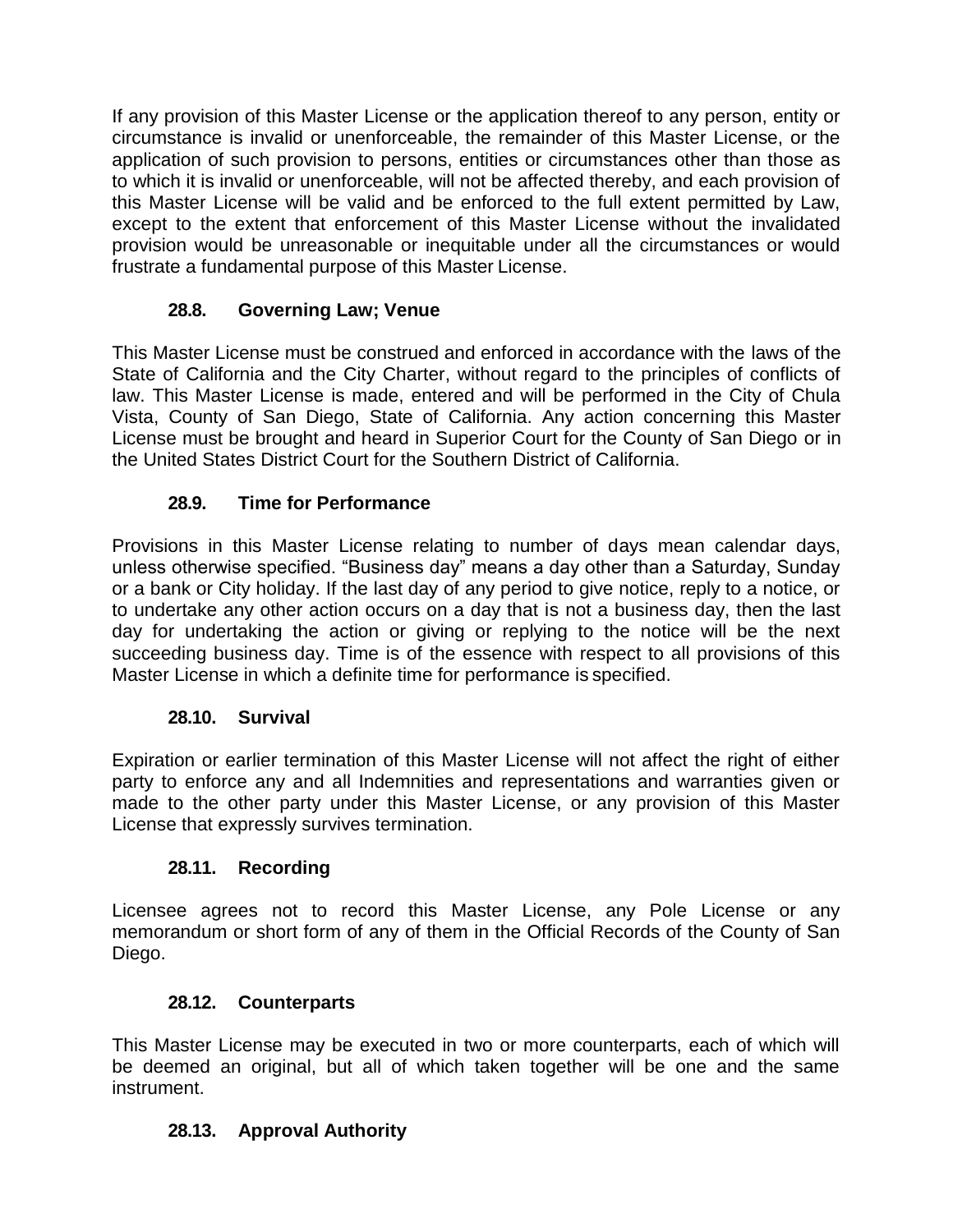Each person signing this Master License and any Pole License on behalf of Licensee warrants and represents that: (i) he or she has the full right, power and capacity to act on behalf of Licensee and has the authority to bind Licensee to the performance of its obligations under those agreements without the subsequent approval or consent of any other person or entity; (ii) Licensee is a duly authorized and existing entity; (iii) Licensee is qualified to do business in California; and (iv) Licensee has full right and authority to enter into this Master License and Pole Licenses. Upon the City's request, Licensee shall provide the City with evidence reasonably satisfactory to the City confirming the representations and warranties above.

#### **28.14. Most Favored Nation Provisions**

<span id="page-57-0"></span>Licensee shall report to the City at the City's request, the terms of any agreement or amendment to an existing agreement with any other public agency or public agencies within San Diego County for the same or substantially the same Permitted Use, that contains a fee or other significant financial benefit greater than the License Fee or other significant financial benefit to the City contained in this Master License or any Pole License. Licensee shall also report about such other provisions which may be beneficial to Licensee. If the City decides the fee or other significant financial benefit should be incorporated into this Master License and any Pole License issued under this Master License, such change shall be provided for by an amendment in a form reasonably acceptable to both the City and Licensee; any such change shall not be considered a renewal or enlargement of this Master License.

#### **[END OF MASTER LICENSE – SIGNATURES APPEAR ON NEXT PAGE]**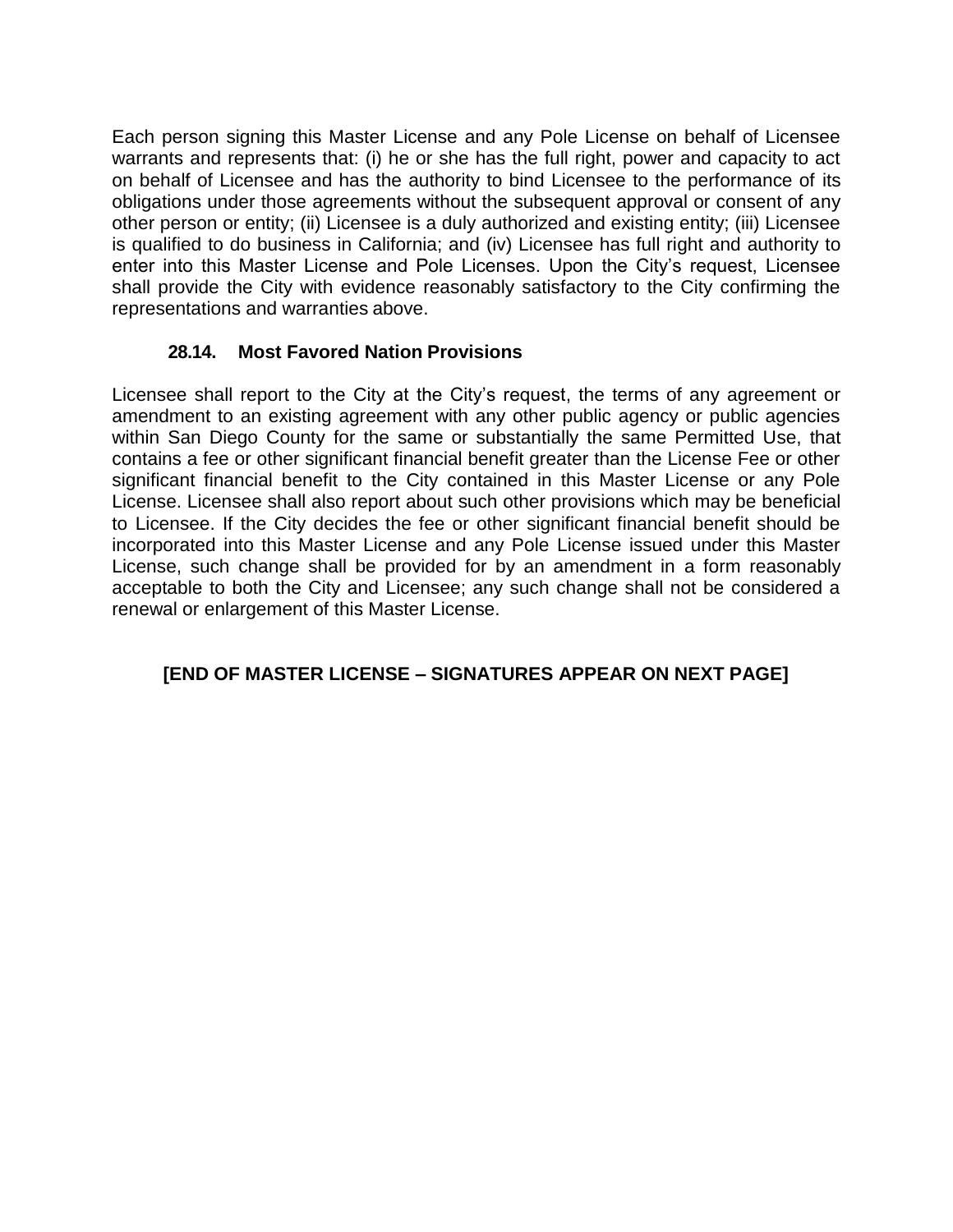The City and Licensee executed this Master License as of the date last written below:

**THE CITY: LICENSEE:**

City of Chula Vista, a California municipal corporation

| By:     |                                                     | By:  | <u> 1989 - Jan Samuel Barbara, martin di</u>                                                                         |
|---------|-----------------------------------------------------|------|----------------------------------------------------------------------------------------------------------------------|
| lts:    | <b>City Manager</b>                                 | Its: | <u> 1989 - Johann Barbara, martin amerikan basar dan basa dan basa dan basa dalam basa dalam basa dalam basa dan</u> |
|         |                                                     |      |                                                                                                                      |
|         | APPROVED AS TO FORM:                                |      |                                                                                                                      |
| By:     | Glen R. Googins<br><b>City Attorney</b>             |      |                                                                                                                      |
|         |                                                     |      |                                                                                                                      |
|         | APPROVED BY CITY COUNCIL<br>RESOLUTION No. [insert] |      |                                                                                                                      |
| ATTEST: |                                                     |      |                                                                                                                      |
| By:     | <b>Kerry Bigelow</b><br><b>City Clerk</b>           |      |                                                                                                                      |
| Date:   |                                                     |      |                                                                                                                      |

**[END OF SIGNATURE – EXHIBITS AND SCHEDULES APPEAR ON NEXT PAGE]**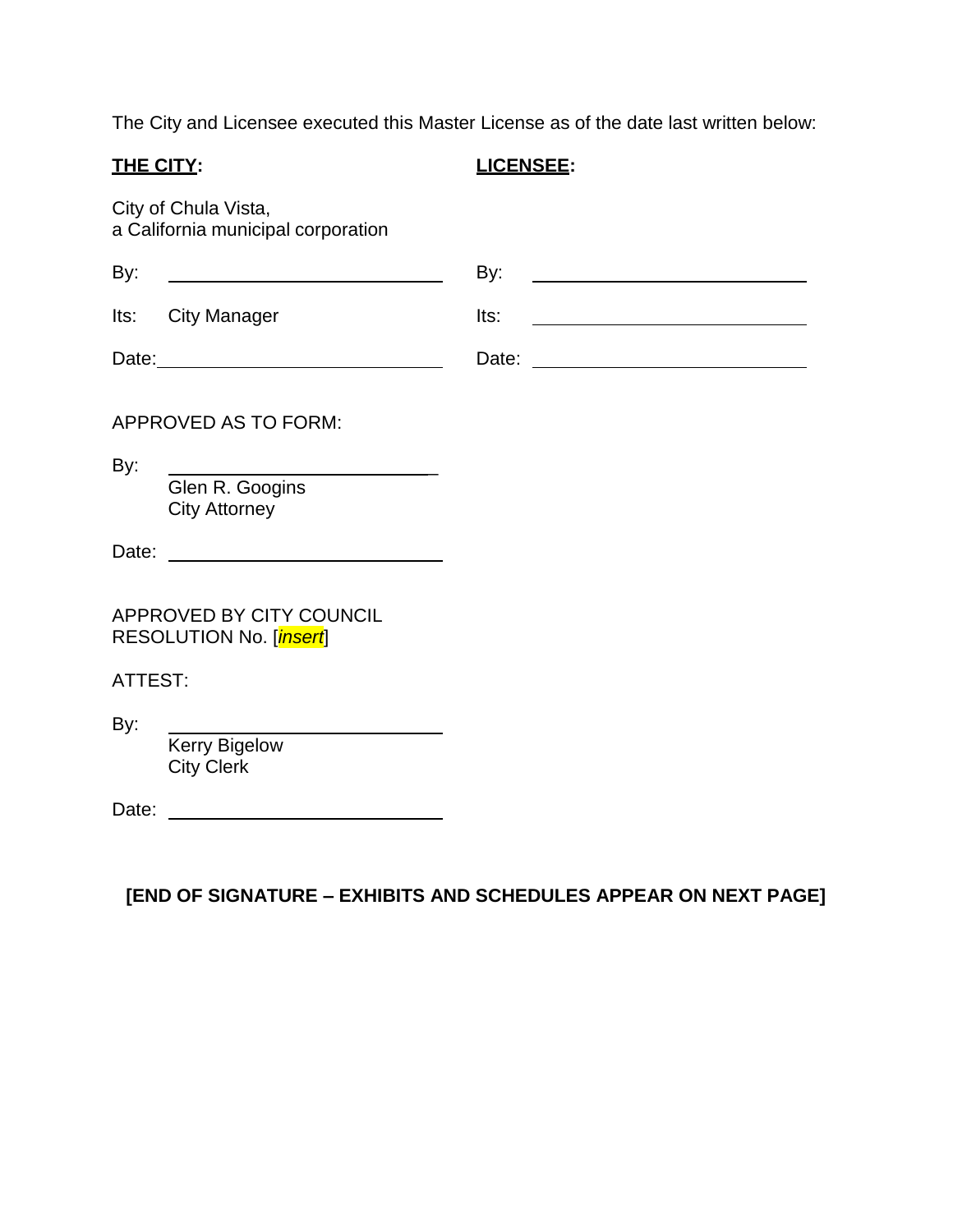#### **EXHIBIT A**

#### **FORM OF POLE LICENSE AGREEMENT**

## **MLA NO. [***INSERT***]**

#### <span id="page-59-0"></span>**POLE LICENSE NO. [***INSERT NUMBER IN CONSECUTIVE ORDER***]**

Pursuant to that certain Master License between the City of Chula Vista, a California chartered municipal corporation (the "City") and ("**Licensee**"), Licensee submits to the City two partially executed counterparts of this Pole License, together with all the materials listed below, as its Pole License Application in accordance with Section 6 under the Master License:

- 1. Exhibit A-1, which designates all Pole Locations that Licensee seeks to be included in the License Area under this Pole License;
- 2. Exhibit A-2, which includes complete, detailed and final plans and specifications for all Licensee's Equipment to be installed in the License Area, subject to Regulatory Approvals;
- 3. an Pole License Processing Fee equal to [\$1,000 multiplied by the number of pole locations];
- 4. an RF Compliance Report, if not previously provided;

Licensee acknowledges that: (1) this Pole License will not be effective until the City returns a fully executed copy to Licensee; (2) the City may require Licensee to supplement the Administrative Fee on conditions specified in Section 4.2 under the Master License; (3) Licensee will not have the right to access or install Equipment on the License Area until after Licensee has: (a) submitted a complete Acknowledgment Letter to the City with all information and funds required, which includes the applicable License Fee specified in Schedule A-4; (b) submitted insurance information to the City as specified in Exhibit A-3; and (c) the City has provided notice to proceed by returning to Licensee a countersigned copy of the Acknowledgment Letter.

This Pole License is executed and effective on the last date written below and, upon full execution will be the City's authorization for the City to begin its review of the Pole Locations and plans and specifications proposed in this Pole License application.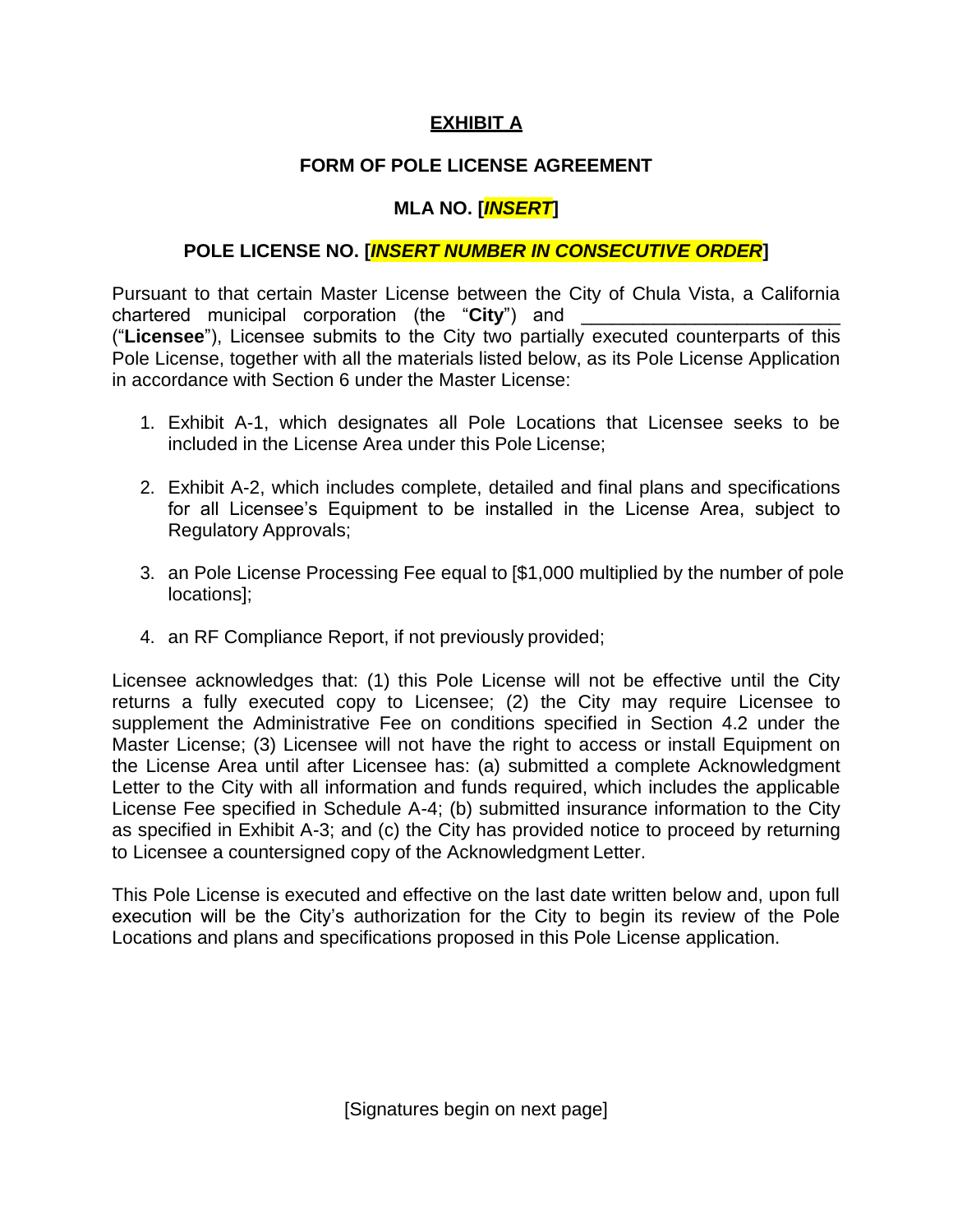# **THE CITY: LICENSEE:**

City of Chula Vista, a California municipal corporation

| By:   | By:   |
|-------|-------|
| Its:  | Its:  |
| Date: | Date: |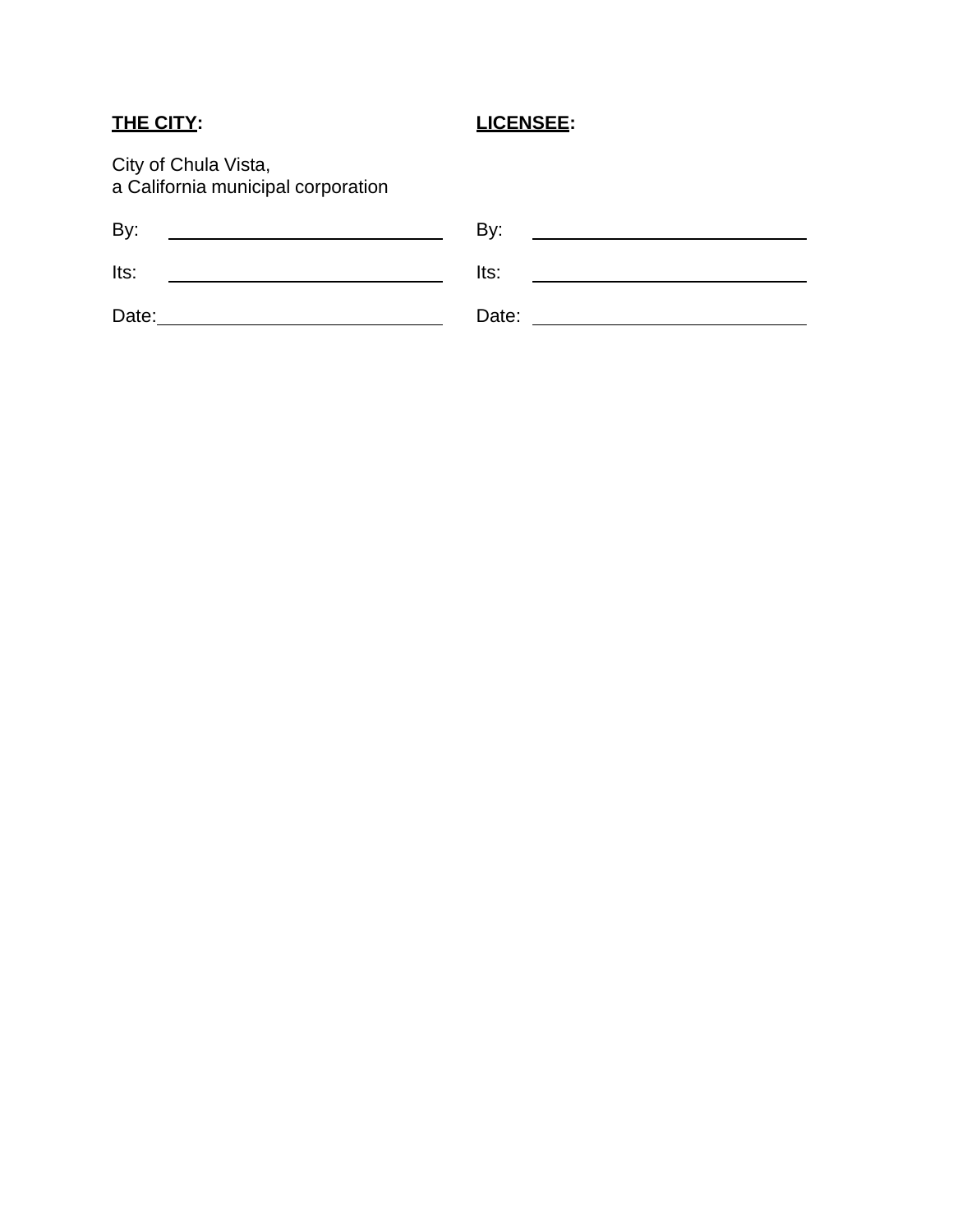# **EXHIBIT A-1**

# **POLE LOCATIONS / LICENSE AREA**

**MLA No. / Pole License No.**

<span id="page-61-0"></span>[Licensee to list all proposed Pole Locations requested in this Pole License Application]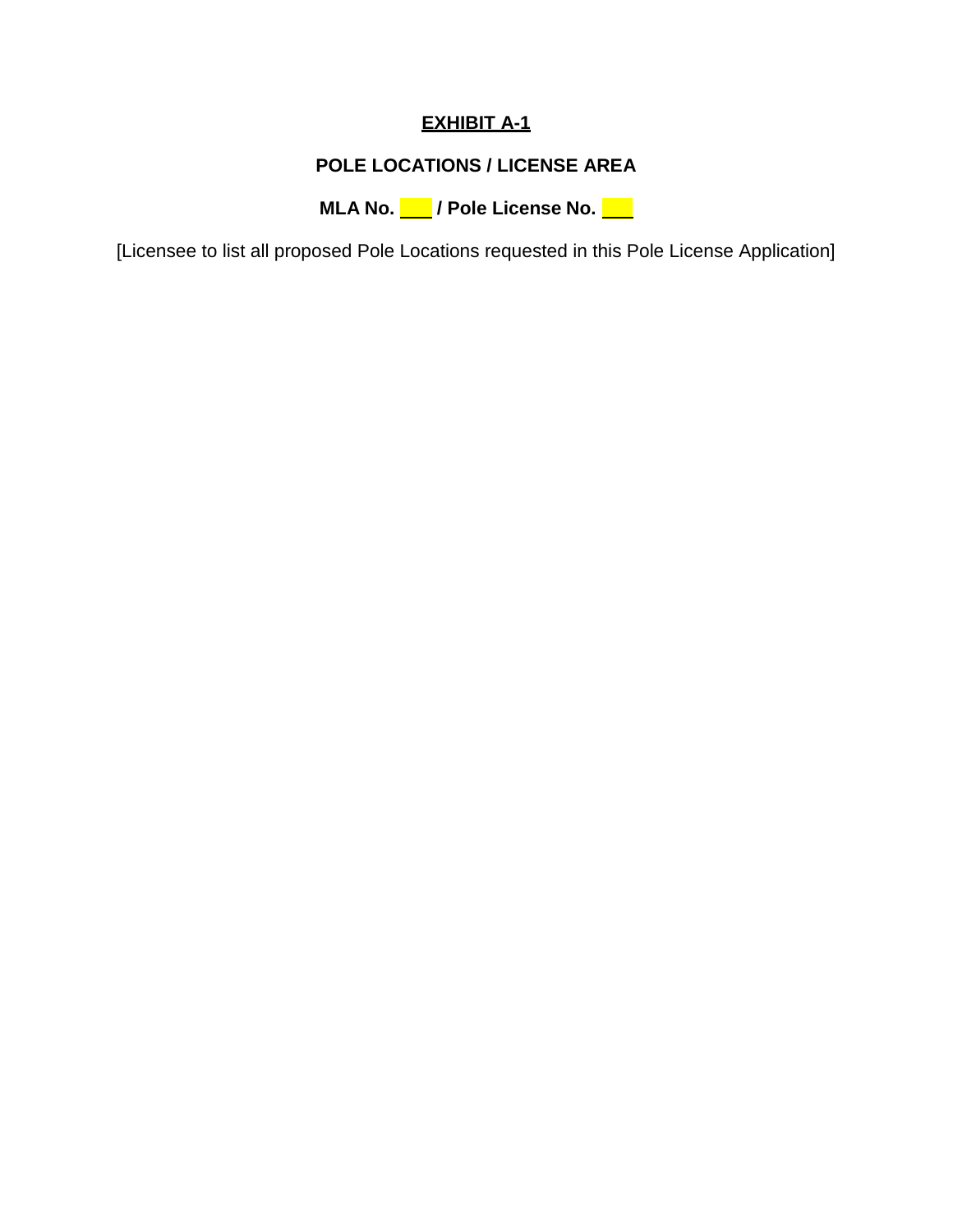# **EXHIBIT A-2**

## **LICENSEE'S PLANS AND SPECIFICATIONS**

**MLA No. / Pole License No.**

<span id="page-62-0"></span>[Licensee to attach all plans and specifications for all Equipment proposed to be installed at all proposed Pole Locations]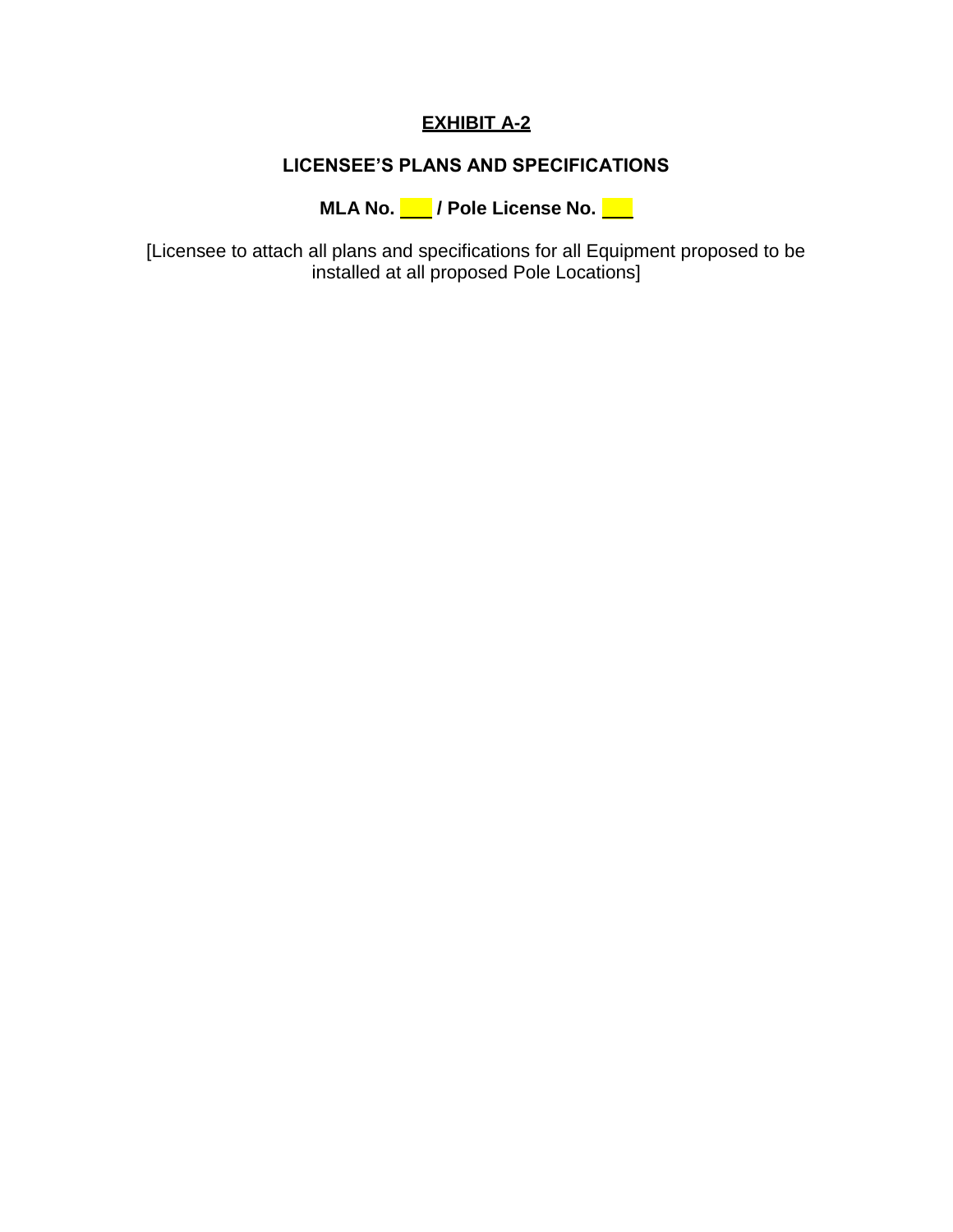#### **EXHIBIT A-3**

#### **FORM OF ACKNOWLEDGEMENT LETTER**

<span id="page-63-0"></span>[Licensee to complete and submit with Pole License Application or upon obtaining all Regulatory Approvals]

[*insert date*]

[*insert addressee information*]

**RE: MLA No. / Pole License No.**

Dear City Manager:

This letter will confirm the following: (1) that Licensee has obtained all the Regulatory Approvals required for the Permitted Use under this Pole License, and (2) the Commencement Date of this Pole License is [*insert date*], which is the first day of the month after Licensee obtained all Regulatory Approvals.

This letter also confirms that Licensee has submitted all required insurance and bond information to the City. A check for the full Security Deposit (if not already provided) and the License Fee for the first License Year of this Pole License is enclosed herewith.

Please acknowledge the City's receipt of this letter and the items listed below, and issue the City's approval for Licensee to begin installation of Equipment on the License Area by signing and returning a copy of this letter.

Sincerely,

[*insert name*] [*insert title*]**[Intentionally deleted]**

[Acknowledgement signature on next page]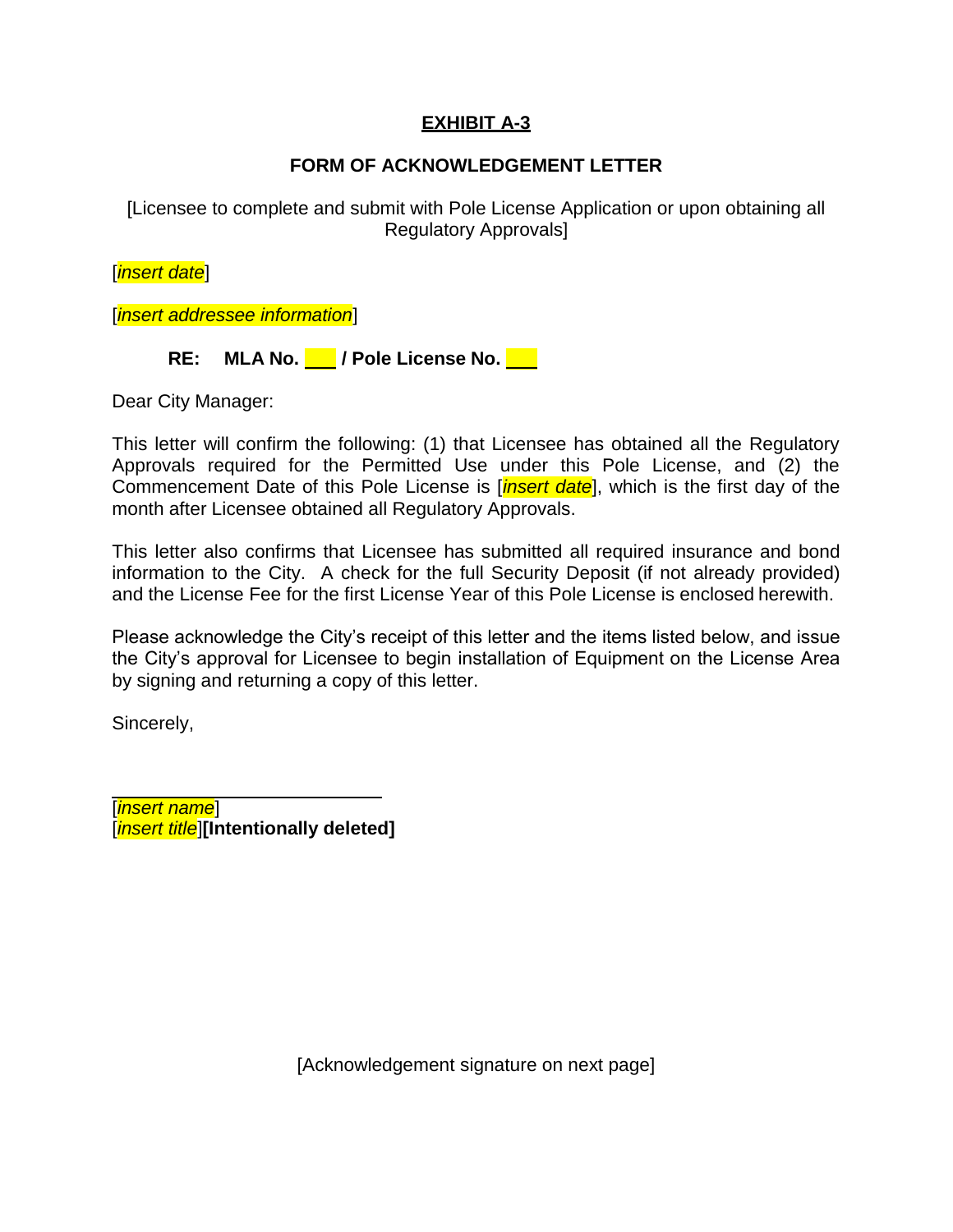#### **Acknowledgment**

By signing below, the City acknowledges receipt of this letter and the enclosures listed below. Based upon receipt of the same, the City issues a notice to Licensee to proceed with installation of the approved Equipment in strict accordance the Pole License and the Master License as of the date below.

City of Chula Vista, a California municipal corporation

Its: <u> 1989 - Johann Barbara, martin a</u>

Date**:** 

Enc.

- [] Executed Pole License
- [ ] Approved WTF Permit
- [ ] All other Regulatory Approvals
- [] Insurance certificates
- [] Contractor's bonds
- [] First License Year's License Fee